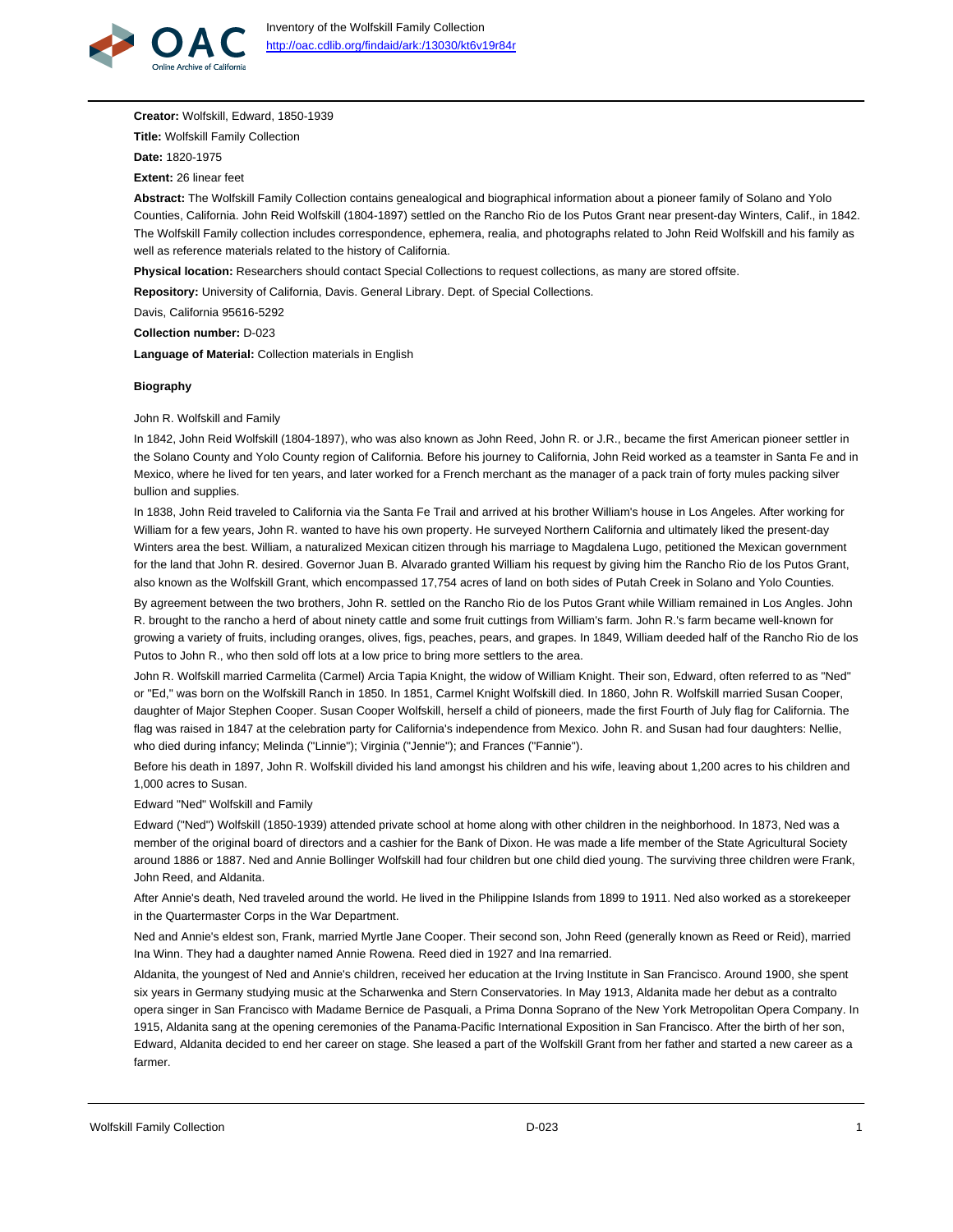Aldanita's husband, Charles R. Detrick, was secretary to the California Railroad Commission from about 1900 to 1918. In 1925, Charles was elected as California's Insurance Commissioner. He served as the first vice-president for the commissioner's national organization in 1927 and in 1928 was elected to the presidency of the national organization. Charles' brother, Edington Detrick, Jr., was the collector of the Detrick family genealogy.

#### Melinda "Linnie" Wolfskill and Family

Melinda Tate ("Linnie") Wolfskill (1860-1929) was the oldest daughter of John R. and Susan Cooper Wolfskill. She married Henry Clay Goodyear in October 1880. Henry Clay Goodyear, a native of Benicia, California, had membership in the San Francisco Wheat Exchange for several years and also grew fruit. In 1899, business took him to the Philippine Islands. Linnie and Henry Goodyear had three children: John Murray Goodyear, Edward Andrew Goodyear, and Henry Clay Goodyear. Later, Linnie separated from Henry C. Goodyear and married Charles C. Councilman. Linnie and Charles had no children.

#### Virginia "Jennie" Wolfskill and Family

Virginia Lee ("Jennie") Wolfskill (1864-1935) was the second daughter of John R. and Susan Cooper Wolfskill. In 1883, Jennie married Franklin (generally known as Frank) J. Bonney, a well-known attorney in San Francisco.

#### Frances "Fannie" Wolfskill and Family

Frances Ann (Fannie) Wolfskill (1866-1934) was the youngest daughter of John R. and Susan Cooper Wolfskill. She married Colonel Samuel Taylor on September 4, 1889. Fannie and Samuel Taylor had four children: Bayard Taylor, Don L. Taylor, Frances Iris (generally known as Iris) Taylor, and Virginia Taylor. Fannie and her husband built the "Rancho 96" in Winters after an 1892 earthquake destroyed his father's house. After Colonel Taylor's death, Fannie married Lawrence H. Wilson.

John R. Wolfskill lived with Fannie and her family until his death. Upon John R.'s death, Fannie received about 1,000 acres of land. In 1936, she willed to the University of California, Davis, a portion of her estate for the creation of an experimental farm with the condition that the olive trees planted by her father be left as a memorial to him. She also stipulated that all of her heirs would have to be deceased before the university could take possession of the one hundred and eight acres. However, her heirs agreed in court to allow the university to take immediate possession of the property. The university tract became known as the Wolfskill Experimental Orchards and is currently used by the department of Pomology.

#### Sources

Garrison, Myrtle. Romance and History of California Ranchos. San Francisco: Harr Wagner Publishing Company, 1935. pp. 165-166. Hussey, John A. The Wolfskill Party in California. Thesis. Berkeley: University of California, Library Photographic Service, [1959]. 1 reel: positive; 35mm.

Larkey, Joann Leach. Winters: A Heritage of Horticulture, a Harmony of Purpose. Woodland: Yolo County Historical Society, 1991. History of Solano County: Comprising an Account of its Geographical Position.... Fairfield, Ca: J. Stevenson Pub., 1994. pp. 59-60, 70. Walters, Shipley with Tom Anderson. Knights Landing: the River, the Land, and the People. Woodland: Yolo Historical Society, 1992.

#### **Scope and Content**

The Wolfskill Family Collection contains genealogical and biographical information about a pioneer family of Solano and Yolo Counties, California. John Reid Wolfskill (1804-1897) settled on the Rancho Rio de los Putos Grant near present-day Winters, Calif., in 1842. The Wolfskill Family collection includes correspondence among members of the Wolfskill family and their relatives and friends; land records; ephemera; realia, including scrapbooks and family Bibles; and a large number of photographs, including images of family members and family property. The collection also includes reference materials related to the history of California.

#### **Arrangement of the Collection**

The Collection is arranged into fifteen series: 1. Genealogy and Biographical Materials; 2. John Reid Wolfskill and Family; 3. Edward "Ned" Wolfskill and Family; 4. Melinda ("Linnie") Wolfskill Goodyear Councilman and Family; 5. Virginia ("Jennie") Wolfskill Bonney and Family; 6. Frances ("Fannie") Wolfskill Taylor Wilson and Family; 7. Aldanita Wolfskill Detrick and Family; 8. Edington Detrick and Family; 9. Other Correspondence; 10. Other Legal Documents; 11. Other Financial Documents; 12. Subject and Reference Files; 13. Other Ephemera; 14. Other Photographs; 15. Realia.

#### **Indexing Terms**

The following terms have been used to index the description of this collection in the library's online public access catalog. Wolfskill, Edward, 1850-1939--Archives. Wolfskill family. Bonney family.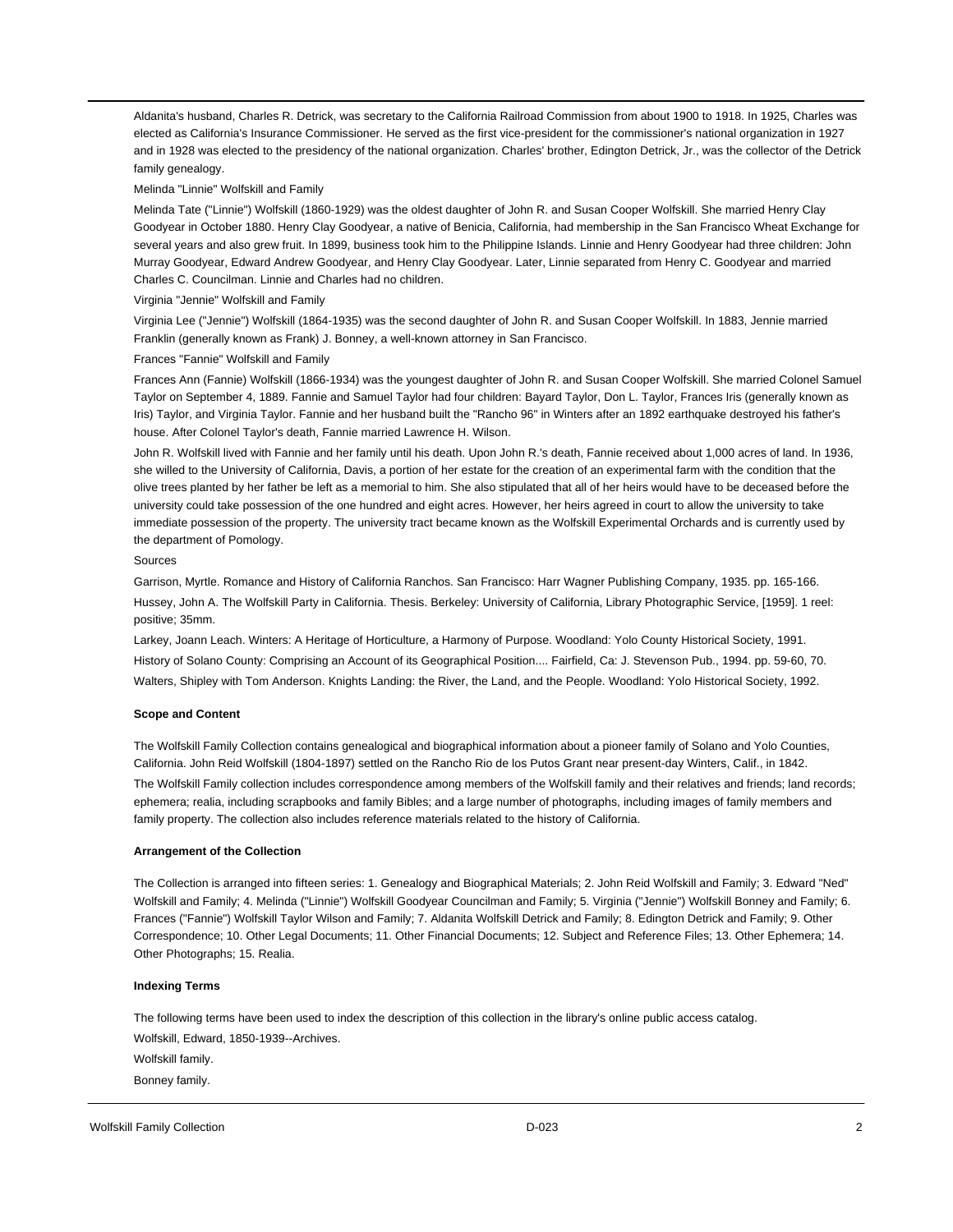Detrick family. Goodyear family. Taylor family. Pioneers -- California -- History -- 19th century. California -- Social life and customs -- 19th century. California -- Social life and customs -- 20th century. Women -- California -- History. Solano County (Calif.) Yolo County (Calif.)

#### **Access**

Collection is open for research.

### **Processing Information**

Payne Vang, Special Collections intern, processed the bulk of the collection and created its finding aid under the direction of University Archivist John Skarstad and Manuscript Curator Melissa Tyler. Elizabeth Phillips, Manuscript and Photograph Archivist, completed the processing and encoded the finding aid.

### **Acquisition Information**

Gift of Iris Taylor Dart, 1965-1972.

### **Preferred Citation**

[Identification of item], Wolfskill Family Collection, D-023, Department of Special Collections, General Library, University of California, Davis.

### **Publication Rights**

Copyright is protected by the copyright law, chapter 17, of the U.S. Code. All requests for permission to publish or quote from manuscripts must be submitted in writing to the Head of Special Collections. Permission for publication is given on behalf of the Department of Special Collections, University of California, Library, Davis as the owner of the physical items and is not intended to include or imply permission of the copyright holder, which must also be obtained by the researcher.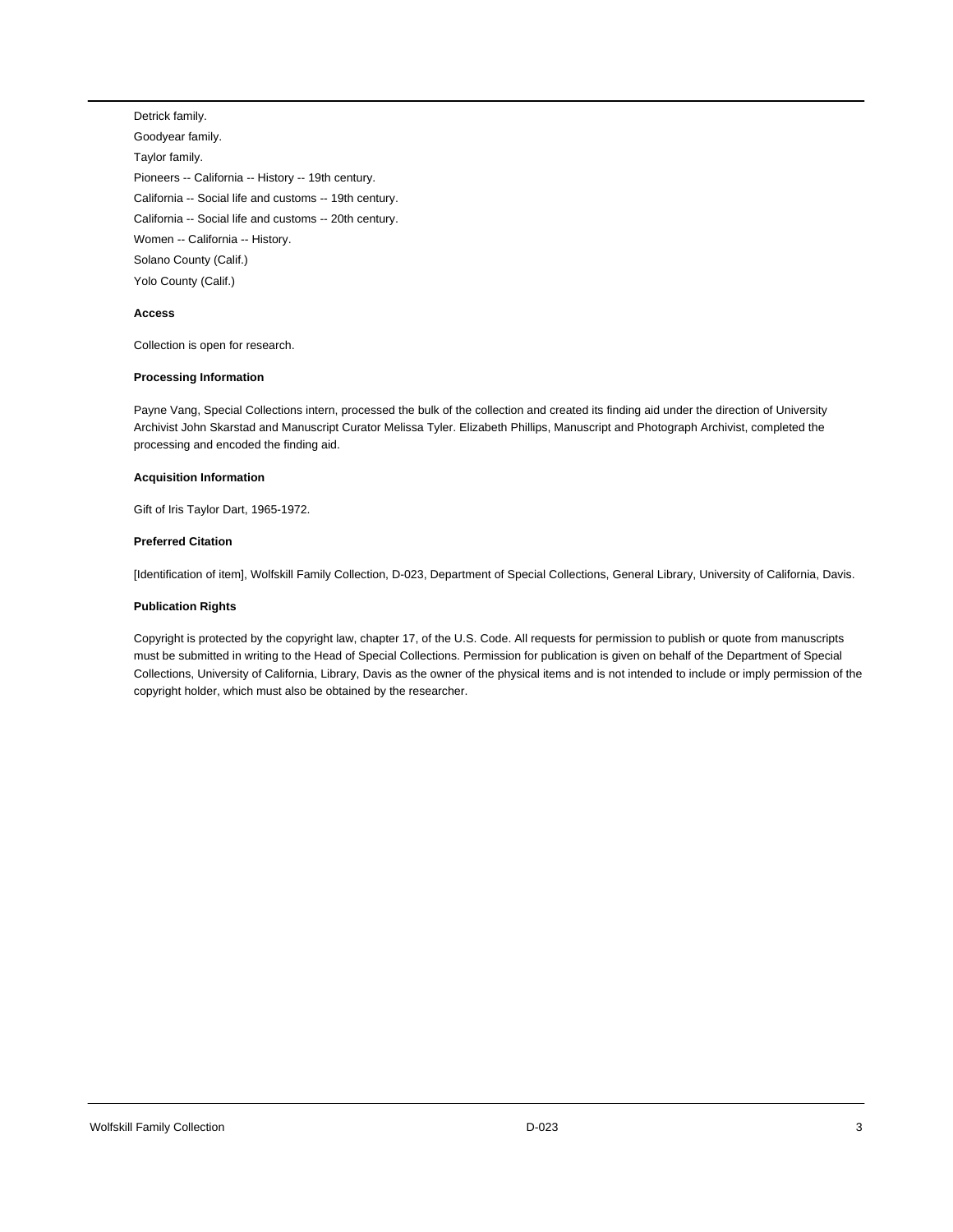### Series 1 **Genealogy and Biographical Materials 1854-1975**

**Physical Description:** 0.8 linear feet

### **Scope and Content Note**

Includes family trees, charts, information about various branches of the Wolfskill family, news clippings of obituaries, and some correspondence directly related to genealogy. Arranged alphabetically by individual or family names.

| Box/Folder 1:1  | Ashcraft, Otho Family 1931 undated                                                    |
|-----------------|---------------------------------------------------------------------------------------|
| Box/Folder 1:2  | Bollinger, William Family 1926-1929                                                   |
| Box/Folder 1:3  | Bynum, Edward Family 1928 undated                                                     |
| Box/Folder 1:4  | Cooper, Benjamin (b. 25 Jan 1756) Family 1894 undated                                 |
| Box/Folder 1:5  | Cooper, Sarshel (d. 1814) Family 1894-1910 undated                                    |
| Box/Folder 1:6  | Cooper, Stephen (1797-1890) Family 1866-1894 1932-1936 undated                        |
| Box/Folder 1:7  | Cooper, Tobias and Mary Wolfskill undated                                             |
| Box/Folder 1:8  | Dart, Iris Taylor Interview by Brooks C. Sackett 1973 May 25                          |
|                 | Physical Description: One 5 inch reel                                                 |
| Box/Folder 1:9  | Duren Family 1937 undated                                                             |
| Box/Folder 1:10 | General Index of Names undated                                                        |
| Box/Folder 1:11 | Goodyear Family Genealogy, by Grace Goodyear Kirkman 1899                             |
| Box/Folder 1:12 | Goodyear Family Genealogy 1899                                                        |
|                 | <b>Scope and Content Note</b>                                                         |
|                 | Copies from Grace Goodyear Kirkman's book                                             |
| Box/Folder 1:13 | Knight, William Family 1859-1938                                                      |
| Box/Folder 1:14 | Names and Addresses of Wolfskill Family 1938                                          |
| Box/Folder 1:15 | Reid and Hyatt Families 1925-1931 undated                                             |
| Box/Folder 1:16 | Roberts, Isham and Susan Wolfskill Roberts Family 1935 1938 undated                   |
| Box/Folder 1:17 | Sabichi, Lugo, and Wolfskill Families 1916-1936 undated                               |
| Box/Folder 2:1  | Semple, Robert (d. 1854) 1931-1937                                                    |
| Box/Folder 2:2  | Tapia, Carmel Arcia Family undated                                                    |
| Box/Folder 2:3  | Taylor, Samuel Family 1926-1975 undated                                               |
| Box/Folder 2:4  | Wolfskill Experimental Orchards 1934-1939 undated                                     |
| Box/Folder 2:5  | <b>Wolfskill Family Notebook undated</b>                                              |
| Box/Folder 2:6  | Wolfskill, Edith Irene News Clippings 1929-1935                                       |
| Box/Folder 2:7  | Wolfskill, George W. (1822-1904) Family 1914-1929 undated                             |
| Box/Folder 2:8  | Wolfskill, Heinrich (Henry) Family Tree undated                                       |
| Box/Folder 2:9  | Wolfskill, John (1836-1913) and Susan B. Moore Wolfskill (1843-1916) Family 1894-1916 |
| Box/Folder 2:10 | Wolfskill, John Henry (1853-1938) 1934-1938                                           |
| Box/Folder 2:11 | Wolfskill, John Reid (1804-1897) Family 1854-1939                                     |
| Box/Folder 2:12 | Wolfskill, Joseph (1774-1796) Family 1917-1934 undated                                |
| Box/Folder 2:13 | Wolfskill, Joseph C. and Wetmore Ranch 1894 1929                                      |
| Box/Folder 2:14 | Wolfskill, Mary J. Blake 1937                                                         |
| Box/Folder 2:15 | Wolfskill, Sarshel Cooper Family 1904-1938 1967 undated                               |
| Box/Folder 2:16 | Wolfskill, William (1798-1866) Family 1902-1947 undated                               |
| Box/Folder 2:17 | Wolfskill, William J. (1795-1876) Family 1925 1934 undated                            |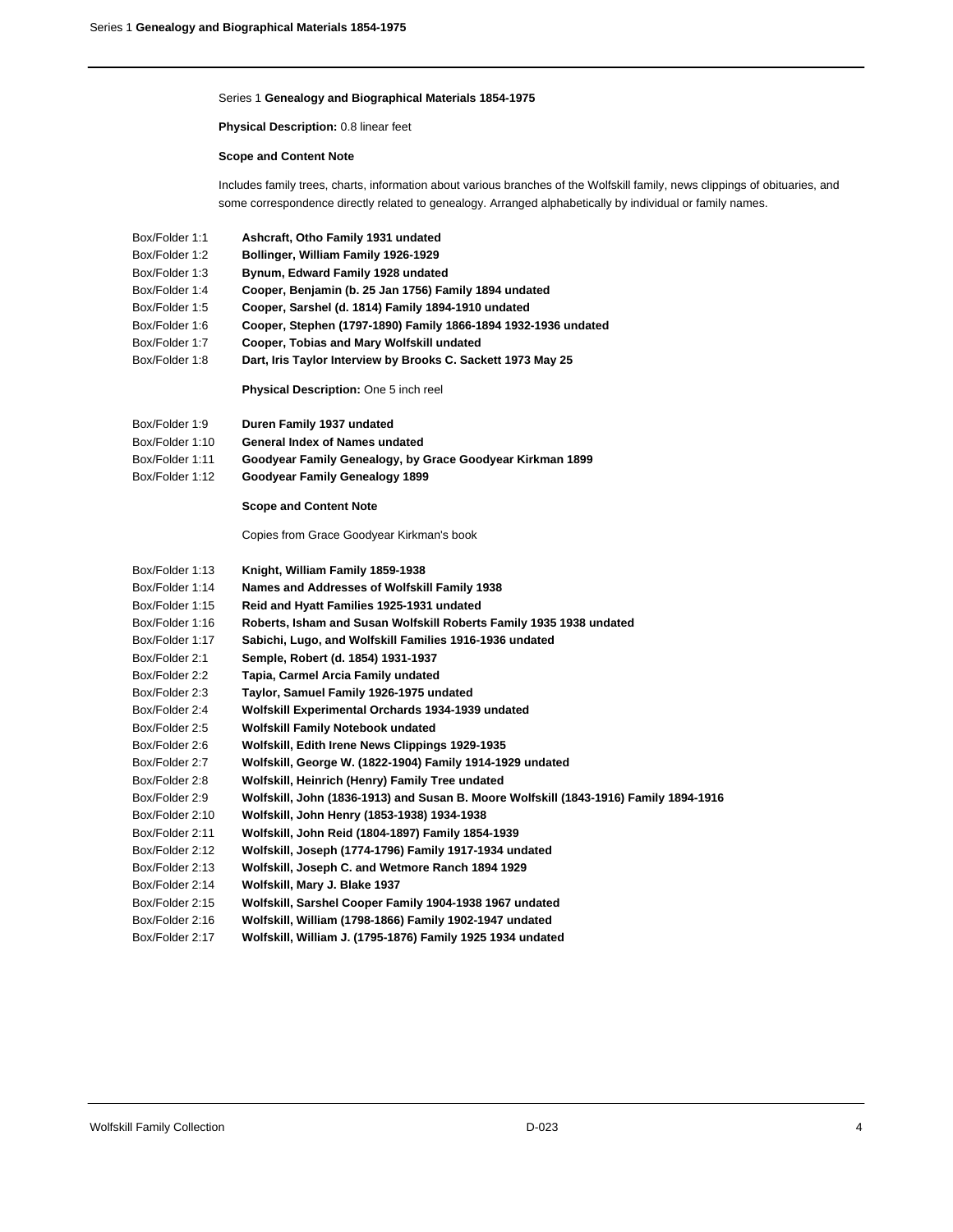# Series 2 **John Reid Wolfskill (1804-1897) and Family 1861-1901**

**Physical Description:** 0.1 linear feet

### **Scope and Content Note**

Arranged in the following subseries: Correspondence, Legal Documents, Financial Records, Ephemera, and Photographs.

|                                                                                                                     | Subseries 2.1 Correspondence 1861-1901                                                                                        |
|---------------------------------------------------------------------------------------------------------------------|-------------------------------------------------------------------------------------------------------------------------------|
|                                                                                                                     | Physical Description: 7 folders                                                                                               |
|                                                                                                                     | <b>Scope and Content Note</b>                                                                                                 |
|                                                                                                                     | Arranged in two subseries: Outgoing and Incoming. Contains correspondence of John R. Wolfskill and Susan Cooper<br>Wolfskill. |
|                                                                                                                     | Subseries 2.1.1 Outgoing 1892                                                                                                 |
|                                                                                                                     | Physical Description: 2 folders                                                                                               |
|                                                                                                                     | <b>Scope and Content Note</b>                                                                                                 |
|                                                                                                                     | Arranged alphabetically by author.                                                                                            |
| Box/Folder 3:1-2                                                                                                    | Taylor, Samuel 1892 April 19                                                                                                  |
|                                                                                                                     | Physical Description: Telegram and photograph of telegram                                                                     |
|                                                                                                                     | Subseries 2.1.2 Incoming 1861-1901                                                                                            |
|                                                                                                                     | <b>Physical Description: 5 folders</b>                                                                                        |
|                                                                                                                     | <b>Scope and Content Note</b>                                                                                                 |
|                                                                                                                     | Arranged alphabetically by recipient.                                                                                         |
| Box/Folder 3:3                                                                                                      | Cooper, Thomas Benton 1896 January 22                                                                                         |
| Box/Folder 3:4                                                                                                      | Field, Carrie 1901 July                                                                                                       |
| Box/Folder 3:5                                                                                                      | Hurlbut, H.P. 1861 June 4                                                                                                     |
| Box/Folder 3:6<br>Waterhouse, Mrs. L.G. 1863 November 20<br>Box/Folder 3:7<br>Wolfskill, Joseph R. 1864 February 21 |                                                                                                                               |
|                                                                                                                     |                                                                                                                               |
|                                                                                                                     | Subseries 2.2 Legal Documents 1869                                                                                            |
|                                                                                                                     | Physical Description: 1 folder                                                                                                |
| Box/Folder 3:8                                                                                                      | Deed from Sarshel C. Wolfskill to John R. Wolfskill 1869 May 21                                                               |
|                                                                                                                     | Subseries 2.3 Financial Records 1867-1870                                                                                     |
|                                                                                                                     | Physical Description: 2 folders                                                                                               |
|                                                                                                                     | <b>Scope and Content Note</b>                                                                                                 |
|                                                                                                                     | Arranged alphabetically by the proprietor holding the bill.                                                                   |
|                                                                                                                     |                                                                                                                               |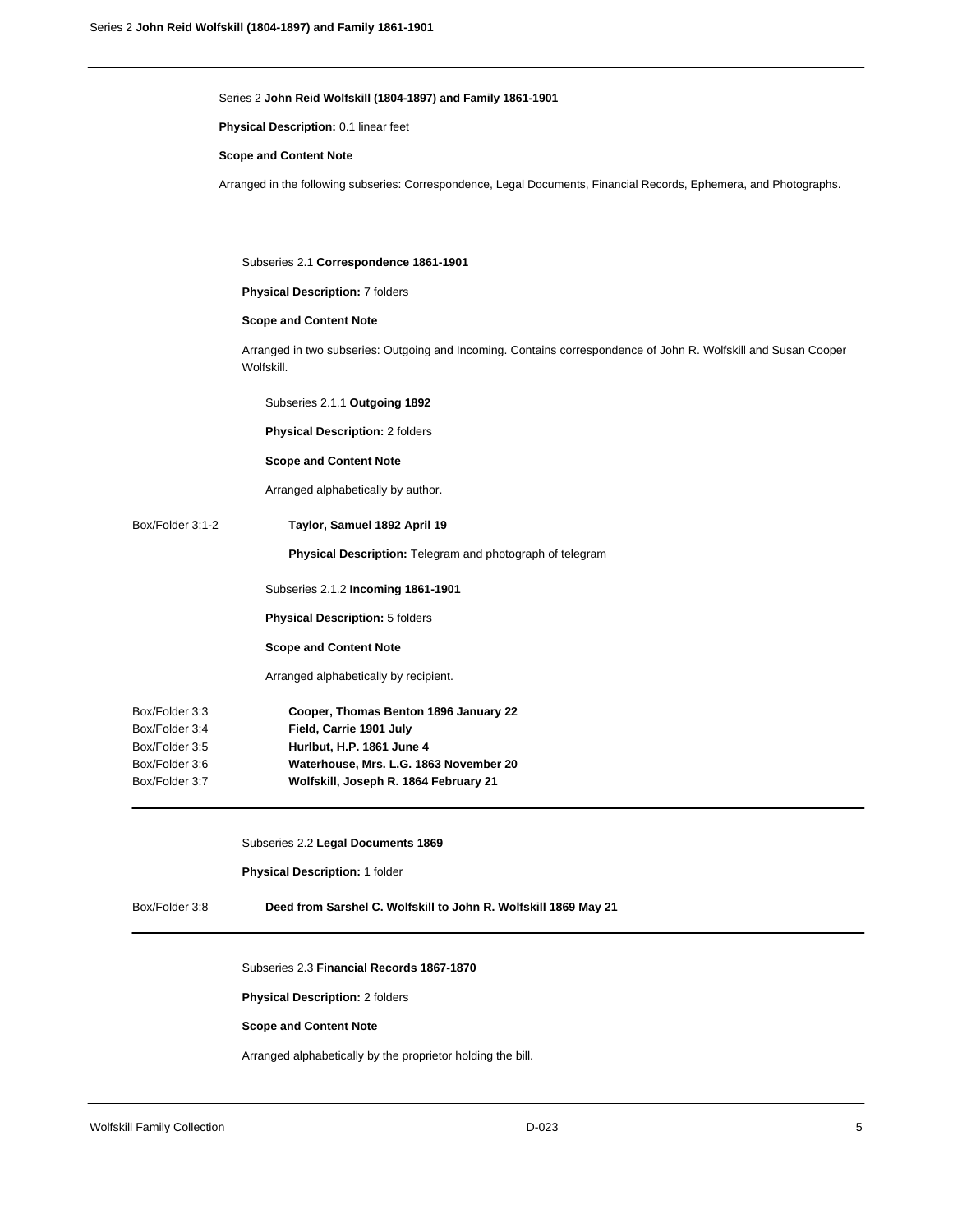# Series 2 **John Reid Wolfskill (1804-1897) and Family 1861-1901**

Subseries 2.3 **Financial Records 1867-1870**

| Box/Folder 3:9<br>Box/Folder 3:10 | George Hughes, Commission Merchant Statements 1867-1868<br>Office of Allison, Levy, and Company Statements 1870                                                                                                                                                         |
|-----------------------------------|-------------------------------------------------------------------------------------------------------------------------------------------------------------------------------------------------------------------------------------------------------------------------|
|                                   | Subseries 2.4 Ephemera 1850-1936                                                                                                                                                                                                                                        |
|                                   | <b>Physical Description: 4 folders</b>                                                                                                                                                                                                                                  |
|                                   | <b>Scope and Content Note</b>                                                                                                                                                                                                                                           |
|                                   | Includes invitations and Youth Day Pageant handout. Arranged chronologically.                                                                                                                                                                                           |
| Box/Folder 3:11                   | Invitation for the Misses Cooper to the "Grand Celebration Ball, In Honor of California Into the Union" 1850<br>October 29                                                                                                                                              |
| Box/Folder 3:12                   | Invitation for the Misses Cooper to Monumental Fire Company Ball 1851 November 06                                                                                                                                                                                       |
| Box/Folder 3:13                   | Invitation to Commencement Ceremony at Snell Seminary 1881 May 23                                                                                                                                                                                                       |
| Box/Folder 3:14                   | "Youth Day Pageant: March of Time" [1936]                                                                                                                                                                                                                               |
|                                   | <b>Scope and Content Note</b>                                                                                                                                                                                                                                           |
|                                   | History of John R. Wolfskill and Putah Creek                                                                                                                                                                                                                            |
|                                   | Subseries 2.5 Photographs 1864-1892<br><b>Physical Description: 14 folders</b>                                                                                                                                                                                          |
|                                   | <b>Scope and Content Note</b>                                                                                                                                                                                                                                           |
|                                   | Arranged in two subseries: Family and Wolfskill Properties                                                                                                                                                                                                              |
|                                   | Subseries 2.5.1 Family 1864-1883 undated                                                                                                                                                                                                                                |
|                                   | <b>Physical Description: 9 folders</b>                                                                                                                                                                                                                                  |
|                                   | <b>Scope and Content Note</b>                                                                                                                                                                                                                                           |
|                                   | Includes John R. Wolfskill, Susan Cooper Wolfskill, and their daughter Nellie Wolfskill. Group photographs of the                                                                                                                                                       |
|                                   | family are included in this subseries. Arranged by subject.                                                                                                                                                                                                             |
| Box/Folder 12:1                   | Wolfskill, John R. undated                                                                                                                                                                                                                                              |
| Box/Folder 12:2-3                 | Wolfskill, John R. Sitting in Chair undated                                                                                                                                                                                                                             |
| Box/Folder 12:4                   | Wolfskill, Susan Cooper and Unidentified Man undated                                                                                                                                                                                                                    |
| Box/Folder 9:9, 12:5              | Wolfskill, Susan Cooper undated                                                                                                                                                                                                                                         |
| Box/Folder 12:6                   | Wolfskill, Susan Cooper Sitting in Chair undated                                                                                                                                                                                                                        |
| Box/Folder 12:7                   | Wolfskill, Nellie Cornelia circa 1864                                                                                                                                                                                                                                   |
|                                   |                                                                                                                                                                                                                                                                         |
| Box/Folder 12:8-9                 | Mr. and Mrs. John R. Wolfskill, Fannie Wolfskill, Edward "Ned" Wolfskill, J. Reed Wolfskill, Olie<br>Horning, Annie B. Wolfskill, Aldanita K. Jacobs, Jennie Wolfskill, and Nathaniel Jacobs in front of John<br>R. Wolfskill Residence near Putah Creek 1883 January 1 |

**Physical Description:** 5 folders

**Scope and Content Note**

Photographs of John R. Wolfskill's early houses near Putah Creek. Arranged by subject.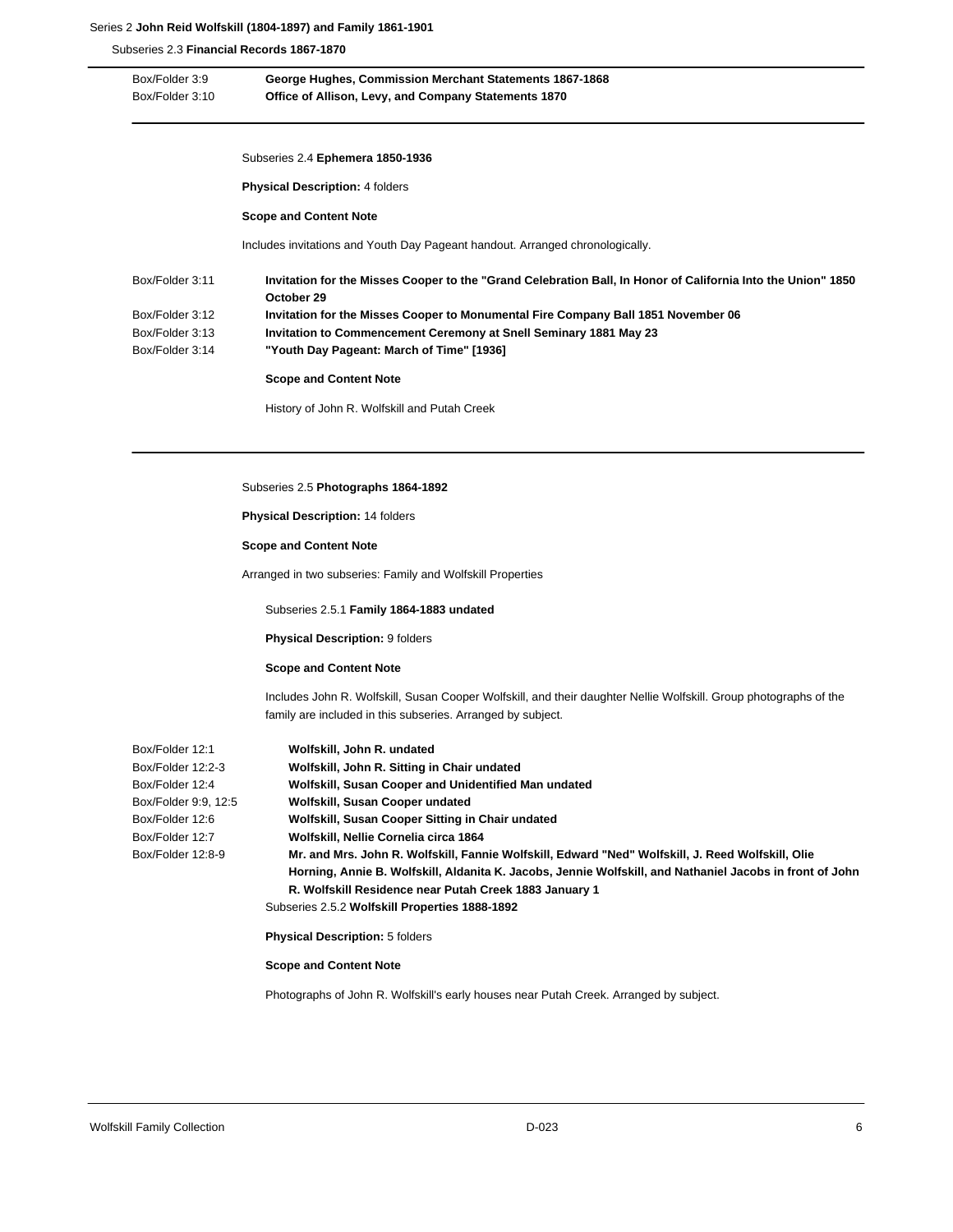# Series 2 **John Reid Wolfskill (1804-1897) and Family 1861-1901**

Subseries 2.5 **Photographs 1864-1892**

| Box/Folder 12:10    | John R. Wolfskill's Stone Dwelling 1888                                           |
|---------------------|-----------------------------------------------------------------------------------|
|                     | <b>Scope and Content Note</b>                                                     |
|                     | Reprinted from The Vacaville Early Fruit District of California by Edward Wickson |
| Box/Folder 12:11-14 | John R. Wolfskill's Stone Dwelling after Earthquake 1892                          |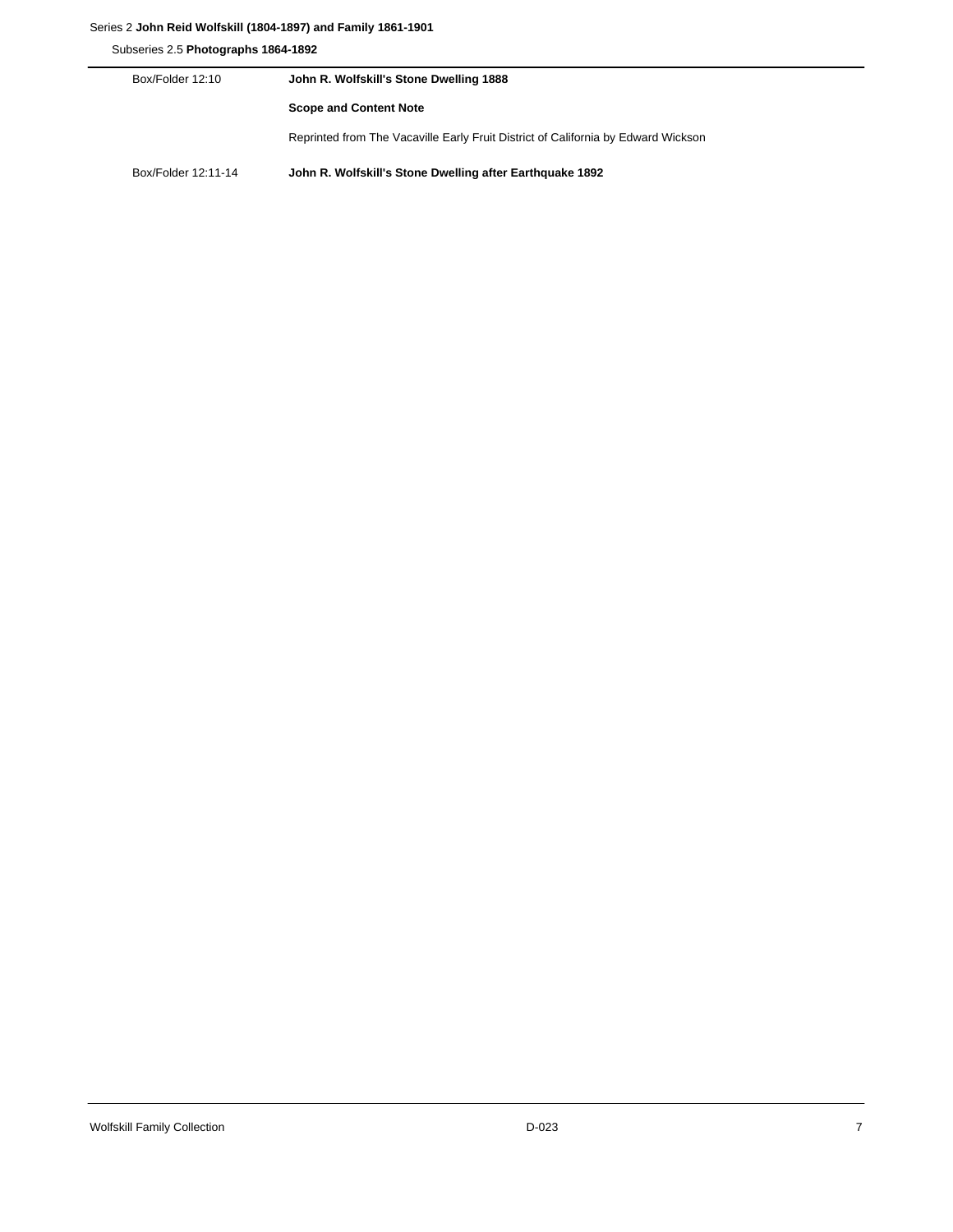**Physical Description:** 1 linear foot

#### **Scope and Content Note**

Arranged in the following subseries: Correspondence, Legal Documents, Financial Records, Ephemera, and Photographs.

Subseries 3.1 **Correspondence 1879-1939**

**Physical Description:** 0.8 linear feet

# **Scope and Content Note**

Arranged in two subseries: Outgoing and Incoming.

Subseries 3.1.1 **Outgoing 1894-1939**

**Physical Description:** 0.6 linear feet

### **Scope and Content Note**

Arranged alphabetically by correspondent.

| Box/Folder 3:15 | Almick, Alpha Duren 1928-1937                     |
|-----------------|---------------------------------------------------|
| Box/Folder 3:16 | Almick, Susan M. Duren 1925-1930                  |
| Box/Folder 3:17 | Armstrong, Jarena Wolfskill 1929-1938             |
| Box/Folder 3:18 | Bailey, B.L. 1925 October 14                      |
| Box/Folder 3:19 | Baker, W.I. 1936 December 10                      |
| Box/Folder 3:20 | Barnett, Lynde Cooper 1924-1927                   |
| Box/Folder 3:21 | Bemerly, Mrs. Al 1931 March 31                    |
| Box/Folder 3:22 | Bonney, Jennie L. Wolfskill 1915-1931             |
| Box/Folder 3:23 | Bowman, J.N. 1938 August 20                       |
| Box/Folder 3:24 | Brooks, Gertrude Clark 1928-1929                  |
| Box/Folder 3:25 | Brooks, Mable 1938                                |
| Box/Folder 3:26 | Calmes, Cynthia and Mattie 1925-1939              |
| Box/Folder 3:27 | Clay, J.M. 1925-1927                              |
| Box/Folder 3:28 | Cooper, Bettie 1924-1930                          |
| Box/Folder 3:29 | Cooper, Mary J. 1928 January 3                    |
| Box/Folder 3:30 | Cooper, Mazie 1929 October                        |
| Box/Folder 3:31 | Cooper, Mollie Wolfskill 1927 1929                |
| Box/Folder 3:32 | Cooper, Thomas Benton 1927                        |
| Box/Folder 3:33 | Councilman, Linnie Wolfskill Goodyear 1894-1928   |
| Box/Folder 3:34 | Dart, Iris Taylor 1929-1939                       |
| Box/Folder 3:35 | Derham, Adam 1936                                 |
| Box/Folder 3:36 | Durham, Gladys and Will Duren 1929-1930           |
| Box/Folder 3:37 | Ferrill, Sam 1929-1930                            |
| Box/Folder 3:38 | Frey, Cordelia Hyatt 1930                         |
| Box/Folder 3:39 | Gibson, Robert 1931                               |
| Box/Folder 3:40 | Godfrey, Josephine Reid 1926-1928                 |
| Box/Folder 3:41 | Goodyear, J. Murray and Edward Goodyear 1930-1939 |
| Box/Folder 3:42 | Gregory, Ruth (Bird) Wolfskill 1927               |
| Box/Folder 3:43 | Harris, Ruth Wilson 1929                          |
| Box/Folder 3:44 | Hemenway, Eva M. 1925                             |
| Box/Folder 3:45 | Hickerson, S.D. 1916                              |
| Box/Folder 3:46 | Howerson, Leona 1927 January 21                   |
| Box/Folder 3:47 | Hume, Anne Hyatt 1926-1930                        |
| Box/Folder 3:48 | Hyatt, Elizabeth (Lizzie) 1930                    |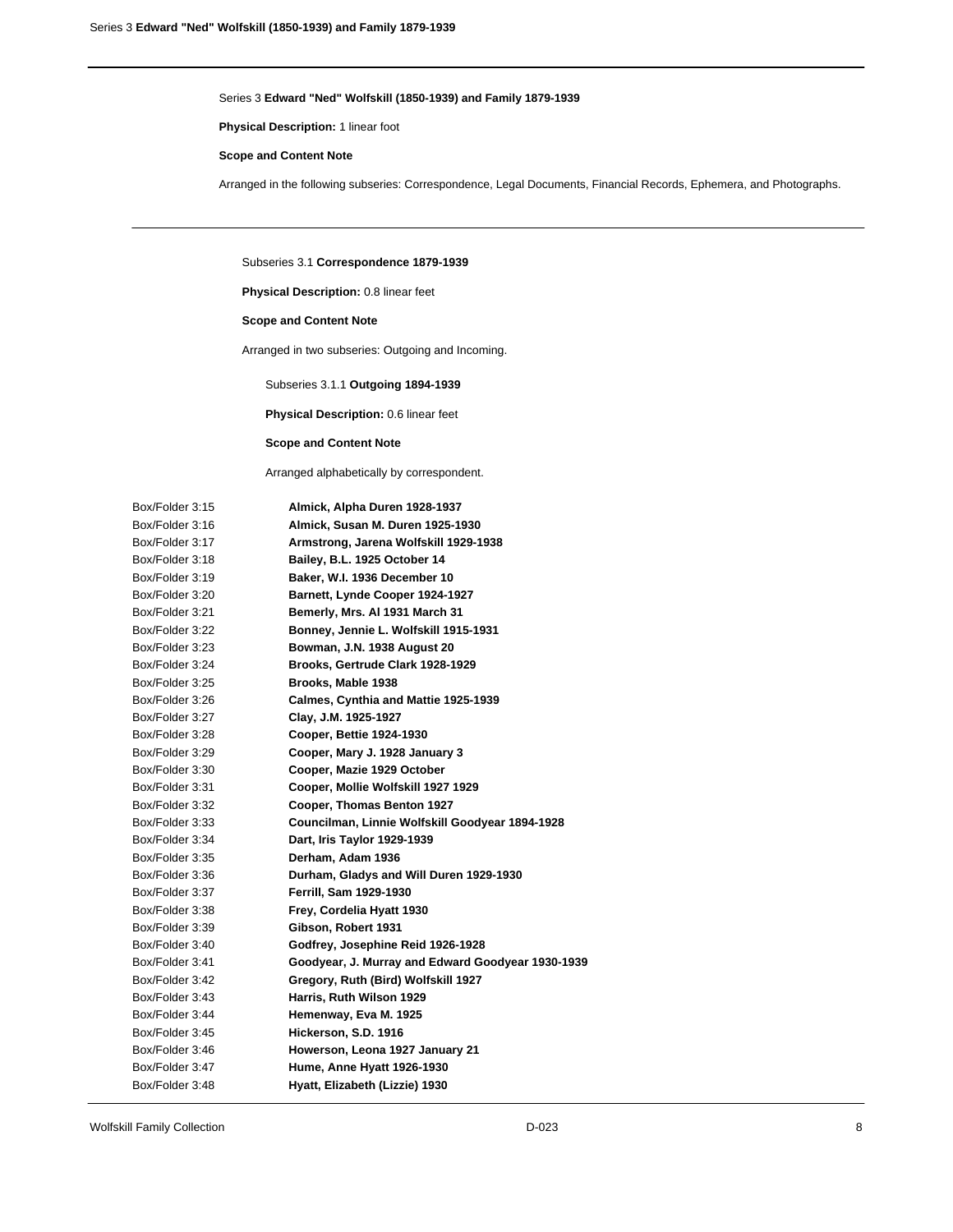Subseries 3.1 **Correspondence 1879-1939**

| Box/Folder 3:49 | Jacobs, Frank and Frank Elmer Jacobs 1930-1937 |
|-----------------|------------------------------------------------|
| Box/Folder 3:50 | Jacobs, Mame 1930 March 25                     |
| Box/Folder 3:51 | "Jack" 1938 March 7                            |
| Box/Folder 3:52 | Jensik, Rowena Wolfskill 1937 July 16          |
| Box/Folder 3:53 | Kelly, Sue 1927 1937                           |
| Box/Folder 3:54 | King, Sue 1927 1930                            |
| Box/Folder 3:55 | Knight, J.L. 1927 February 12                  |
| Box/Folder 3:56 | Klingman, Florence 1927 February 26            |
| Box/Folder 3:57 | Lee, Mattie Wolfskill 1927-1939                |
| Box/Folder 3:58 | Magee, Ruth Wolfskill 1927-1938                |
| Box/Folder 3:59 | Mayfield, Ben T. 1928-1930                     |
| Box/Folder 3:60 | Mayfield, Harriet (Hattie) 1924 1929           |
| Box/Folder 3:61 | McCart, Pink 1929 February 21                  |
| Box/Folder 3:62 | McCullough, Lutie Snowball 1930                |
| Box/Folder 3:63 | McMullen, L.J. (Mac) 1929 January 26           |
| Box/Folder 3:64 | "Motor Land" 1931 April 22                     |
| Box/Folder 3:65 | Palethorp, Marcella Wolfskill 1939 February 21 |
| Box/Folder 3:66 | Peterman, Josie Mayfield 1927-1938             |
| Box/Folder 3:67 | Pettit, Mrs. L. 1939                           |
| Box/Folder 3:68 | Phillips, Mrs. Bessie 1928 August 18           |
| Box/Folder 3:69 |                                                |
|                 | Pleasant, Edward 1928                          |
| Box/Folder 3:70 | Poag, Elizabeth 1927 September 26              |
| Box/Folder 3:71 | Ray, Lewis 1928 September 24                   |
| Box/Folder 3:72 | Reid, Barbara May 1929                         |
| Box/Folder 3:73 | Reid, Beckie 1929 April 8                      |
| Box/Folder 3:74 | Reid, Will 1924-1930                           |
| Box/Folder 3:75 | Reynolds, Alice 1930                           |
| Box/Folder 3:76 | Ritchie, Wanda 1937 July 29                    |
| Box/Folder 3:77 | Roberson, Emily J. 1930 September 29           |
| Box/Folder 3:78 | Roberts, Emma 1925-1938                        |
| Box/Folder 3:79 | Roberts, Lizzie 1929-1937                      |
| Box/Folder 3:80 | Sabichi, George Carlos 1928-1929               |
| Box/Folder 3:81 | Scott, Irene 1926 December 6                   |
| Box/Folder 3:82 | Snowball, Mrs. H.H. 1930 May                   |
| Box/Folder 3:83 | Sparks, Annie 1938 December 8                  |
| Box/Folder 3:84 | Stuart, Belle E. 1926-1928                     |
| Box/Folder 3:85 | Talcott, George and G.N. 1935 September        |
| Box/Folder 3:86 | <b>Taylor, Bayard 1938-1939</b>                |
| Box/Folder 3:87 | Taylor, Emma D. 1928 June 15                   |
| Box/Folder 3:88 | Taylor, Virginia 1937-1938                     |
| Box/Folder 3:89 | Thompson, J.C. and Ruth 1901-1926              |
| Box/Folder 3:90 | Thompson, O.C. 1931 May 7                      |
| Box/Folder 3:91 | Tulloch, David E. 1930 June                    |
| Box/Folder 3:92 | Turman, Frances and Vivian 1932 1934           |
| Box/Folder 4:1  | Turner, Margaret 1930 July 29                  |
| Box/Folder 4:2  | Uyenishi, Joe 1915 November 20                 |
| Box/Folder 4:3  | Whitson, Vesta A. 1930 June 09                 |
| Box/Folder 4:4  | Whitten, Erma and Lena 1928 December 24        |
| Box/Folder 4:5  | Whitton, Alice 1926 April                      |
| Box/Folder 4:6  | Wilcox, Fannie 1929                            |
| Box/Folder 4:7  | Wilson, Fannie Wolfskill Taylor 1894-1934      |
| Box/Folder 4:8  | Winn, Mrs. Henry 1923-1929                     |
| Box/Folder 4:9  | Wolfskill, Adam 1929 1931                      |
| Box/Folder 4:10 | Wolfskill, Annie 1927-1930                     |
| Box/Folder 4:11 | Wolfskill, Bunnie M. 1925-1926                 |
| Box/Folder 4:12 | Wolfskill, Charles W. 1925-1934                |
| Box/Folder 4:13 | Wolfskill, Edward "Ney" 1926-1934              |
|                 |                                                |
| Box/Folder 4:14 | Wolfskill, Eula 1938 April 16                  |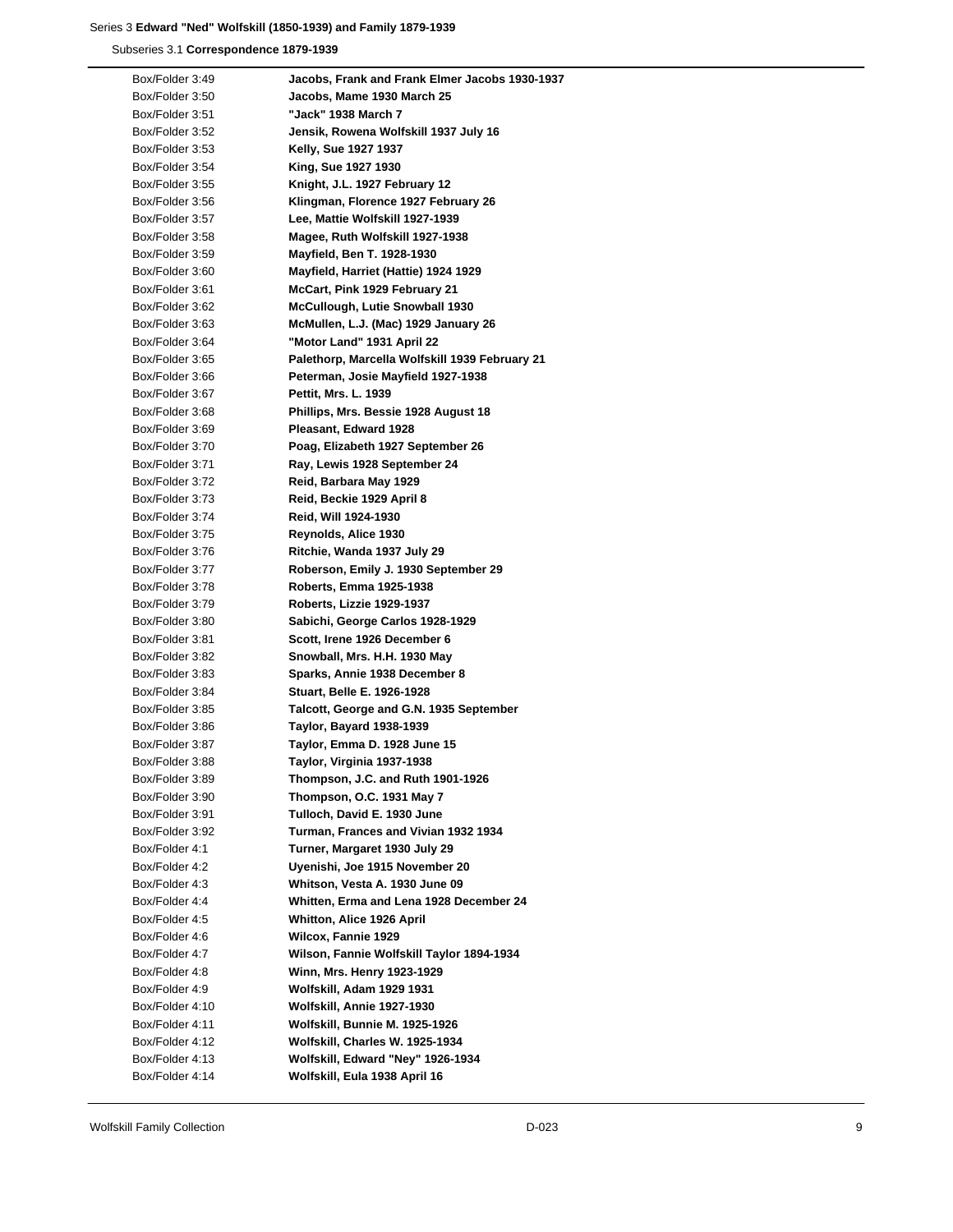Subseries 3.1 **Correspondence 1879-1939**

| Box/Folder 4:15    | Wolfskill, Flossie 1927-1937                                   |
|--------------------|----------------------------------------------------------------|
| Box/Folder 4:16    | Wolfskill, Frank A. 1925 January 19                            |
| Box/Folder 4:17    | Wolfskill, Frank and Myrtle Cooper Wolfskill 1936-1938         |
| Box/Folder 4:18    | Wolfskill, George H. 1926-1937                                 |
| Box/Folder 4:19    | Wolfskill, John Henry (1853-1938) 1926-1936                    |
| Box/Folder 4:20    | Wolfskill, Joseph (Joe) W. 1924 1925                           |
| Box/Folder 4:21    | Wolfskill, Louis W. (1864-1951) 1924-1929                      |
| Box/Folder 4:22    | Wolfskill, Mary 1936-1937                                      |
| Box/Folder 4:23    | Wolfskill, Matt and Irma Douglas Wolfskill 1929 May 2          |
| Box/Folder 4:24    | Wolfskill, Minerva 1926 April 1                                |
| Box/Folder 4:25    | Wolfskill, Reed (or Reid) and Nelda T. Wolfskill 1929-1939     |
| Box/Folder 4:26    | Wolfskill, Samuel R. 1926-1930                                 |
| Box/Folder 4:27    | Wolfskill, William B. 1926 September 15                        |
| Box/Folder 2:28    | Young, Lucille 1929 June 29                                    |
| Box/Folder 4:29    | Letters from Ned Wolfskill to Unknown Correspondents 1917-1937 |
| Box/Folder 4:30-31 | Ned Wolfskill's Letter Press Book 1894                         |
|                    | Subseries 3.1.2 Incoming 1879-1938                             |
|                    | Physical Description: 0.5 linear feet                          |
|                    | <b>Scope and Content Note</b>                                  |
|                    | Arranged alphabetically by correspondent.                      |
| Box/Folder 4:32    | Amick, Alpha Duren 1926-1937                                   |
| Box/Folder 4:33    | Amick, Susan (Sue) M. Duren 1925-1930                          |
| Box/Folder 4:34    | Armstrong, Jarena W. 1927-1930                                 |
| Box/Folder 4:35    | Ashcraft, Otho 1917 January 1                                  |
| Box/Folder 4:36    | Bailey, B.F. 1925 October 13                                   |
| Box/Folder 4:37    | Barnette, Lynde Cooper 1917-1930                               |
| Box/Folder 4:38    | Bowman, J.N. 1938-1939                                         |
| Box/Folder 4:39    | Brooks, Gertrude Clarke 1928 September 15                      |
| Box/Folder 4:40    | Brooks, Mabel 1928-1938                                        |
| Box/Folder 4:41    | Campbell, E. 1936 January 23                                   |
|                    | <b>Scope and Content Note</b>                                  |
|                    | Envelope only                                                  |
| Box/Folder 4:42    | Clay, J.M. 1925-1928                                           |
| Box/Folder 4:43    | Cooper, Ben 1915 December 20                                   |
| Box/Folder 4:44    | Cooper, Bettie 1919-1929                                       |
| Box/Folder 4:45    | Cooper, Cynthia and Matt 1925-1931                             |
| Box/Folder 4:46    | Cooper, Lillian M. and Mollie 1929 May 5                       |
| Box/Folder 4:47    | Cooper, Mary 1925                                              |
| Box/Folder 4:48    | Cooper, Mazie Nathan 1929 October 24                           |
| Box/Folder 4:49    | Derkum, Adam 1936                                              |
| Box/Folder 4:50    | [Dunlap, Boutwell?] 1929 July 14                               |
| Box/Folder 4:51    | Duren, Gladys, L.D., and Mattie 1929-1937                      |
| Box/Folder 4:52    | Edwards, Harry 1929                                            |
| Box/Folder 4:53    | Ferril, Sam 1929-1930                                          |
| Box/Folder 4:54    | Godfrey, Josephine Reid 1926-1928                              |
| Box/Folder 4:55    | Goodyear, John Murray 1925-1938                                |
| Box/Folder 4:56    | Goodyear, Edward 1929-1930                                     |
| Box/Folder 4:57    | Correspondence: H 1927-1938                                    |
|                    | <b>Scope and Content Note</b>                                  |

Includes letters from M.O. Harling, Ina Winn Hodge, and W. Gray Harman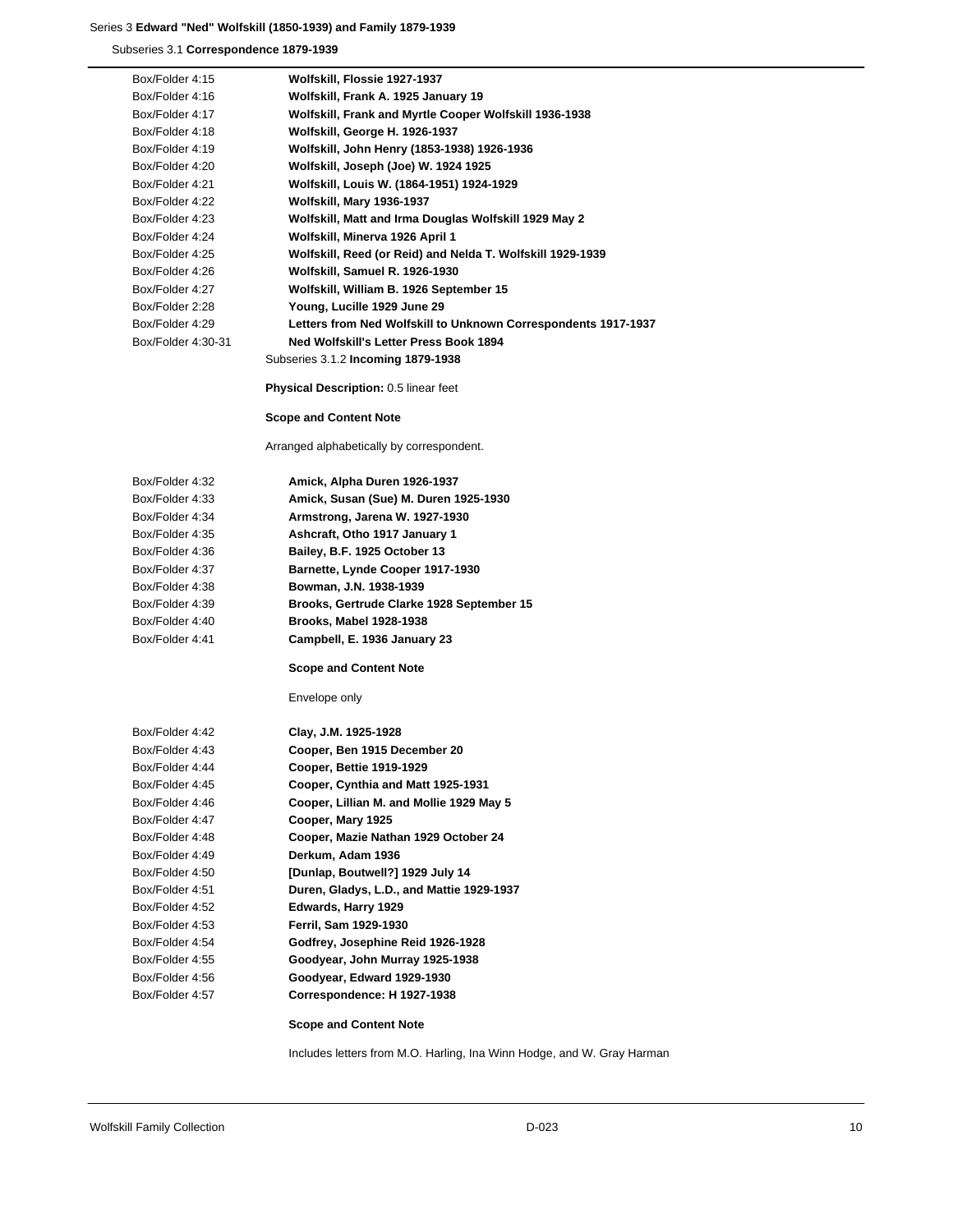Subseries 3.1 **Correspondence 1879-1939**

| Box/Folder 4:58 | Harris, Ruth Wilson 1929-1936                                                                                  |
|-----------------|----------------------------------------------------------------------------------------------------------------|
| Box/Folder 4:59 | Hemenway, Eva M. 1925                                                                                          |
| Box/Folder 4:60 | Hickerson, S.D. 1916                                                                                           |
| Box/Folder 5:1  | Holliday, Anne Allen 1926-1931                                                                                 |
| Box/Folder 5:2  | Hume, Ann Hyatt 1926-1928                                                                                      |
| Box/Folder 5:3  | Hyatt, Lizzie 1930 August 16                                                                                   |
| Box/Folder 5:4  | Correspondence: J 1884-1937                                                                                    |
|                 | <b>Scope and Content Note</b>                                                                                  |
|                 | Includes letters from J.L. Jacobs, Marnie Jacobs, and Fannie Cooper Jones.                                     |
| Box/Folder 5:5  | Jacobs, Frank and Evelyn 1927-1935                                                                             |
| Box/Folder 5:6  | Jensik, Rowena Wolfskill 1936-1937                                                                             |
| Box/Folder 5:7  | Correspondence: K 1927-1935                                                                                    |
|                 | <b>Scope and Content Note</b>                                                                                  |
|                 | Includes letters from Emile Kahn and Jas. L. Knight.                                                           |
| Box/Folder 5:8  | King, Marietta 1933                                                                                            |
| Box/Folder 5:9  | King, Sue 1928-1930                                                                                            |
| Box/Folder 5:10 | Lee, Mattie 1927-1928                                                                                          |
| Box/Folder 5:11 | Mayfield, Ben T. 1928-1930                                                                                     |
| Box/Folder 5:12 | Mayfield, Harriet (Hattie) 1929                                                                                |
| Box/Folder 5:13 | Magee, Ruth Wolfskill 1927 1936                                                                                |
| Box/Folder 5:14 | McCart, Pink 1929 February 16                                                                                  |
| Box/Folder 5:15 | McCulloch, Leutie Snowball 1930 August 7                                                                       |
| Box/Folder 5:16 | McMullen, L.J. 1927 April 25                                                                                   |
| Box/Folder 5:17 | McPherson, John C. 1879 June 4                                                                                 |
| Box/Folder 5:18 | Mitchell, Beatrice 1928 March 26                                                                               |
| Box/Folder 5:19 | Correspondence: P 1928-1939                                                                                    |
|                 | <b>Scope and Content Note</b>                                                                                  |
|                 | Includes letters from Marcella Wolfskill Palethorpe and Bessie Phelps, and a Golden Anniversary invitation for |
|                 | Josie Mayfield Peterman and Jasper Peterman.                                                                   |
| Box/Folder 5:20 | Peterman, Josie A. 1927-1936                                                                                   |
| Box/Folder 5:21 | Pettit, Mrs. L. 1939                                                                                           |
| Box/Folder 5:22 | Pleasants, J.E. and Mrs. J.E. Pleasants 1928                                                                   |
| Box/Folder 5:23 | Correspondence: R 1924-1931                                                                                    |
|                 | <b>Scope and Content Note</b>                                                                                  |
|                 | Includes letters from Jennie Rankin, Will Reid, and Emily Jo Roberson.                                         |
| Box/Folder 5:24 | Reid, Barbara May 1928-1929                                                                                    |
| Box/Folder 5:25 | Roberts, Emma 1930                                                                                             |
| Box/Folder 5:26 | Roberts, Lizzie 1930                                                                                           |
| Box/Folder 5:27 | Correspondence: S 1926-1930                                                                                    |
|                 | <b>Scope and Content Note</b>                                                                                  |
|                 | Includes letters from Mrs. H.H. Snowball and Belle E. Stuart.                                                  |
| Box/Folder 5:28 | Sabichi, George C. 1927-1928                                                                                   |
| Box/Folder 5:29 | <b>Talcott, G.N. 1935</b>                                                                                      |
| Box/Folder 5:30 | Taylor, Emma 1928-1930                                                                                         |
| Box/Folder 5:31 | Taylor, Frances Iris 1938                                                                                      |
| Box/Folder 5:32 | Thompson, J.C. ("Dan") 1925-1931                                                                               |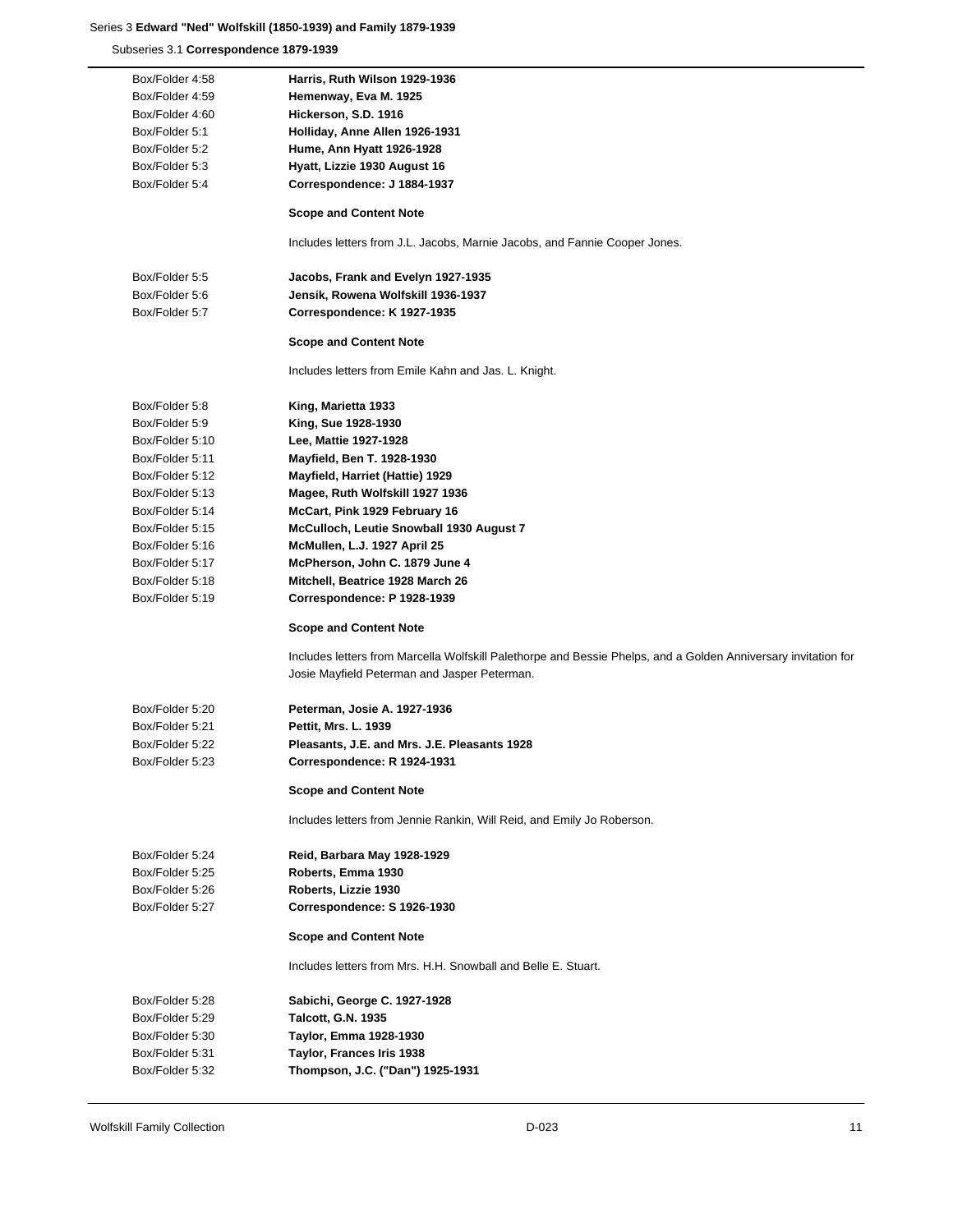Subseries 3.1 **Correspondence 1879-1939**

| Box/Folder 5:33 | Tulloch, David W. 1920                                                                                            |
|-----------------|-------------------------------------------------------------------------------------------------------------------|
| Box/Folder 5:34 | <b>Turman, L.F. 1931</b>                                                                                          |
| Box/Folder 5:35 | Correspondence: W 1916-1929                                                                                       |
|                 | <b>Scope and Content Note</b>                                                                                     |
|                 | Includes letters from William C. Wolfskill, Bunnie Marie Wolfskill, Will B. Wolfskill, Mrs. David Wolfskill, J.H. |
|                 | Wolfskill, Mrs. [Frannie] Wilcox, Frederick William Wolfskill, and Alexandra M. Wolfskill.                        |
| Box/Folder 5:36 | Whitson, Mrs. Vesta A. 1930 July 25                                                                               |
| Box/Folder 5:37 | Wolfskill, Annie M. 1925-1929                                                                                     |
| Box/Folder 5:38 | Wolfskill, Charles 1925-1929                                                                                      |
| Box/Folder 5:39 | Wolfskill, Edward ("Ney") 1926-1937                                                                               |
| Box/Folder 5:40 | Wolfskill, Flossie 1927-1929                                                                                      |
| Box/Folder 5:41 | Wolfskill, Frances Ann (Fannie) 1925                                                                              |
| Box/Folder 5:42 | Wolfskill, Frank and Myrtle 1938                                                                                  |
| Box/Folder 5:43 | Wolfskill, George and Berniel 1926-1930                                                                           |
| Box/Folder 5:44 | Wolfskill, Louis W. 1924-1929                                                                                     |
| Box/Folder 5:45 | Wolfskill, Matt 1929                                                                                              |
| Box/Folder 5:46 | Wolfskill, Reed 1937                                                                                              |
| Box/Folder 5:47 | Wolfskill, Samuel P. 1926                                                                                         |
| Box/Folder 5:48 | Young, Lucille 1933                                                                                               |
|                 |                                                                                                                   |

# Subseries 3.2 **Legal Documents 1913-1916**

**Physical Description:** 3 folders

# **Scope and Content Note**

Documents relating to property. Arranged chronologically.

| Box/Folder 5:49 | Policy of Title Insurance 1913-1916  |
|-----------------|--------------------------------------|
| Box/Folder 5:50 | Lease of Property 1916               |
| Box/Folder 8:1  | <b>Satisfaction of Mortgage 1916</b> |

#### Subseries 3.3 **Financial Records 1920-1930**

**Physical Description:** 4 folders

### **Scope and Content Note**

Arranged alphabetically by proprietor holding the bill.

| People's Finance and Thrift 1929  |
|-----------------------------------|
| Solano County 1923-1925           |
| Taylor, George W. 1927            |
| United States: Pensions 1920-1930 |
|                                   |

# Subseries 3.4 **Ephemera 1879-1937**

**Physical Description:** 8 folders

**Scope and Content Note**

Arranged chronologically.

# Box/Folder 5:55 **Letter to William Bollinger Regarding His Mother's Death 1879**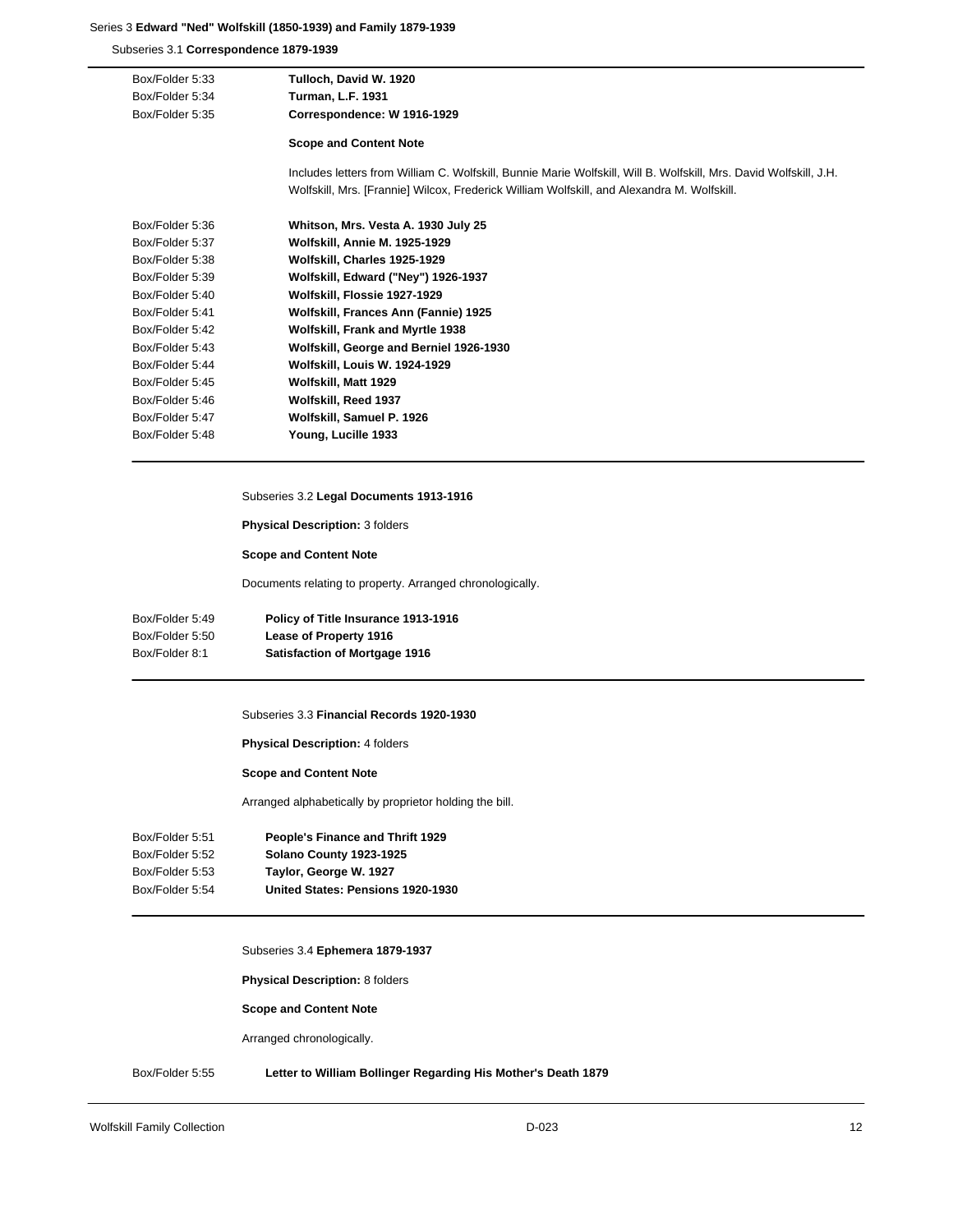Subseries 3.4 **Ephemera 1879-1937**

| Box/Folder 5:56 | Calendar and Roster, Woodland Commandery 1886 1936                                               |
|-----------------|--------------------------------------------------------------------------------------------------|
| Box/Folder 5:57 | San Francisco Stock Exchange Admittance Card; Wedding Invitation for Grace Goodyear Kirkman 1886 |
|                 | 1895                                                                                             |
| Box/Folder 5:58 | <b>Badge for Life Member of State Agricultural Society 1887</b>                                  |
| Box/Folder 5:59 | Genealogy Information: Correspondence 1926-1937                                                  |
| Box/Folder 5:60 | <b>Pioneer Plow 1926</b>                                                                         |
| Box/Folder 5:61 | <b>Voter Registration 1928</b>                                                                   |
| Box/Folder 5:62 | <b>Manuscripts Regarding Keepsakes 1931</b>                                                      |

# Subseries 3.5 **Photographs 1879-1930 undated**

**Physical Description:** 0.3 linear feet

# **Scope and Content Note**

Includes photographs of Ned Wolfskill's family: Annie Bollinger Wolfskill, Frank Wolfskill, John Reed Wolfskill, Ina Winn Wolfskill, and Annie Rowena Wolfskill. See Subseries 7.5 for photographs of Aldanita Wolfskill Detrick. Arranged by subject.

| Wolfskill, Ned and Family undated                         |
|-----------------------------------------------------------|
| Wolfskill, Ned and Annie Bollinger Wolfskill undated      |
| [Wolfskill, Ned?] undated                                 |
| Wolfskill, Frank 1879                                     |
| Wolfskill, Frank undated                                  |
| Wolfskill, Frank? 1903                                    |
| Wolfskill, Frank and Dogs undated                         |
| Wolfskill, Frank in Uniform undated                       |
| [Wolfskill, Frank?] in Uniform undated                    |
| Wolfskill, Frank on Horse undated                         |
| Wolfskill, Frank with Rifle undated                       |
| Wolfskill, Frank with Tractor; Mission San Rafael undated |
| <b>Scope and Content Note</b>                             |
| Photo album page                                          |
| Wolfskill, Ina Winn undated                               |
| [Wolfskill, Ina Winn?] undated                            |
| <b>William Davis Property undated</b>                     |
| Wolfskill, John Reed in Mendocino County undated          |
| Wolfskill, John Reed undated                              |
| Wolfskill, John Reed With Farm Equipment undated          |
| Wolfskill, John Reed? 1917                                |
| Wolfskill, John Reed Family Portrait circa 1919           |
| Wolfskill, John Reed and Annie Rowena Wolfskill 1925      |
| Wolfskill, Annie Rowena 1925                              |
|                                                           |
| Wolfskill, Annie Rowena circa 1930s                       |
| Jacobs, Aldanita undated                                  |
| Hildebrand, Mrs. B. in Carriage undated                   |
| <b>Scope and Content Note</b>                             |
| Friend of Ned Wolfskill                                   |
| Hildebrand, Mrs. B. with Woman undated                    |
| Hildebrand, Mrs. B. undated                               |
|                                                           |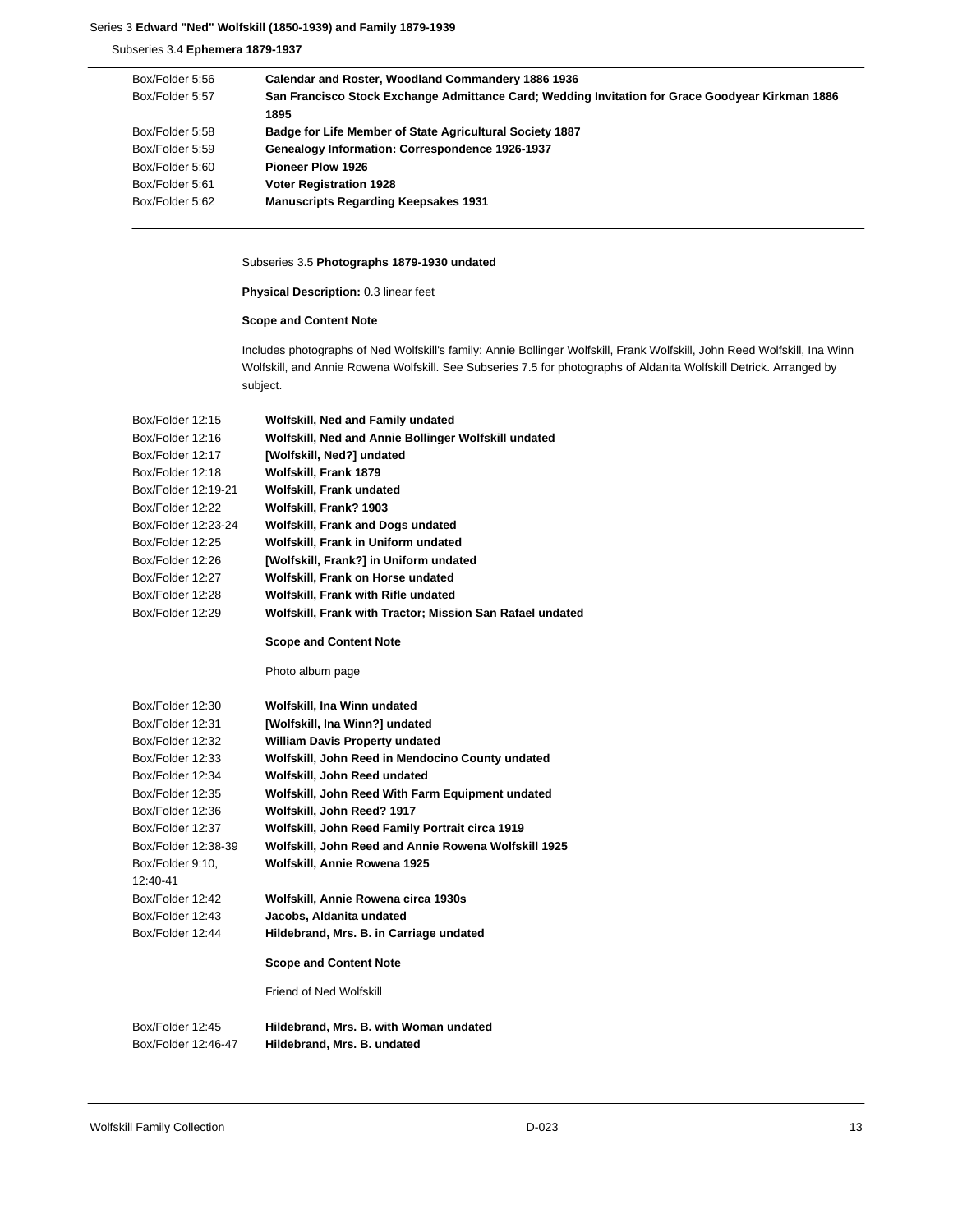Series 4 **Melinda ("Linnie") Wolfskill Goodyear Councilman (1860-1929) and Family 1872-1929**

**Physical Description:** 0.2 linear feet

### **Scope and Content Note**

Arranged in the following subseries: Correspondence, Legal Documents, Ephemera, and Photographs.

|                                                                      | Subseries 4.1 Correspondence 1872-1916                                                                                                                                                                                                                                                                            |
|----------------------------------------------------------------------|-------------------------------------------------------------------------------------------------------------------------------------------------------------------------------------------------------------------------------------------------------------------------------------------------------------------|
|                                                                      | <b>Physical Description: 8 folders</b>                                                                                                                                                                                                                                                                            |
|                                                                      | <b>Scope and Content Note</b>                                                                                                                                                                                                                                                                                     |
|                                                                      | Arranged in two subseries: Outgoing and Incoming.                                                                                                                                                                                                                                                                 |
|                                                                      | Subseries 4.1.1 Outgoing 1872-1916                                                                                                                                                                                                                                                                                |
|                                                                      | Physical Description: 6 folders                                                                                                                                                                                                                                                                                   |
|                                                                      | <b>Scope and Content Note</b>                                                                                                                                                                                                                                                                                     |
|                                                                      | Arranged by sender.                                                                                                                                                                                                                                                                                               |
| Box/Folder 6:1<br>Box/Folder 6:2                                     | Wolfskill, Linnie Goodyear Councilman to Susan Cooper Wolfskill 1872-1881<br>Wolfskill, Linnie Goodyear Councilman to Fannie Wolfskill: Telegrams 1892 April 19                                                                                                                                                   |
|                                                                      | <b>Scope and Content Note</b>                                                                                                                                                                                                                                                                                     |
|                                                                      | Telegrams in regard to Winters earthquake                                                                                                                                                                                                                                                                         |
| Box/Folder 6:3<br>Box/Folder 6:4<br>Box/Folder 6:5<br>Box/Folder 6:6 | Wolfskill, Linnie Goodyear Councilman to Jennie and Fannie Wolfskill 1897 undated<br>Wolfskill, Linnie Goodyear Councilman to Edward (Ned) Wolfskill 1916 undated<br>Wolfskill, John Murray to Parents 1892 1899<br>Wolfskill, Edward to Parents and Grandparents 1892-1893<br>Subseries 4.1.2 Incoming 1879-1899 |
|                                                                      | <b>Physical Description: 2 folders</b>                                                                                                                                                                                                                                                                            |
|                                                                      | <b>Scope and Content Note</b>                                                                                                                                                                                                                                                                                     |
|                                                                      | Arranged by recipient.                                                                                                                                                                                                                                                                                            |
| Box/Folder 6:7                                                       | Letters to Linnie Wolfskill Goodyear Councilman 1879-1899                                                                                                                                                                                                                                                         |
|                                                                      | <b>Scope and Content Note</b>                                                                                                                                                                                                                                                                                     |
|                                                                      | Includes letters from Gordon and Young, Nan Campbell, [S.V.G.?]                                                                                                                                                                                                                                                   |
| Box/Folder 6:8                                                       | F.J. Stumm to C. [Henry Clay?] Goodyear 1884                                                                                                                                                                                                                                                                      |
|                                                                      | Subseries 4.2 Legal Documents 1930                                                                                                                                                                                                                                                                                |
|                                                                      | Physical Description: 1 folder                                                                                                                                                                                                                                                                                    |
| Box/Folder 6:9                                                       | <b>Petition to Terminate Homestead 1930</b>                                                                                                                                                                                                                                                                       |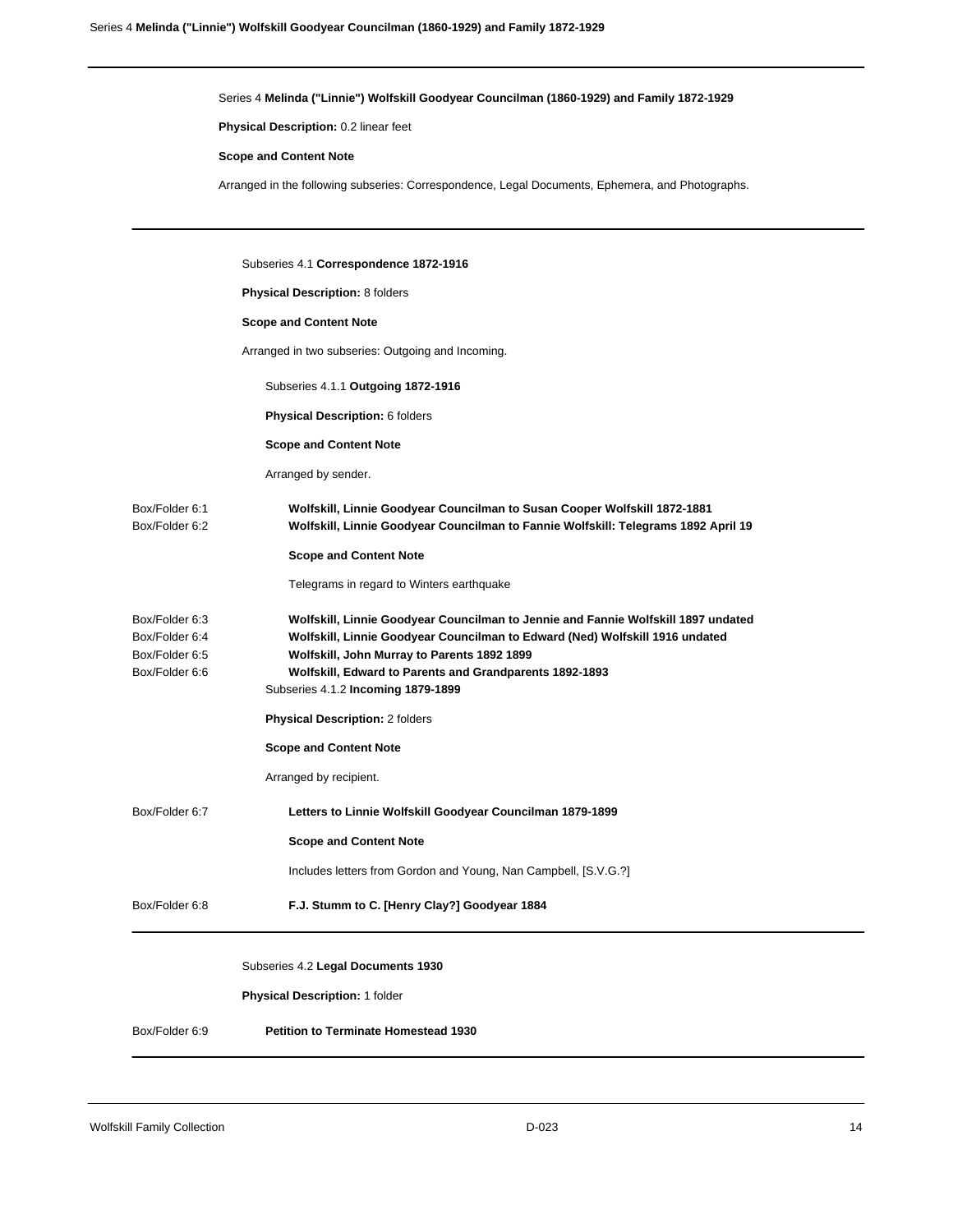# Series 4 **Melinda ("Linnie") Wolfskill Goodyear Councilman (1860-1929) and Family 1872-1929**

Subseries 4.3 **Ephemera 1883-1892**

|                                    | Subseries 4.3 Ephemera 1883-1892                                     |
|------------------------------------|----------------------------------------------------------------------|
|                                    | <b>Physical Description: 3 folders</b>                               |
|                                    | <b>Scope and Content Note</b>                                        |
|                                    | Arranged chronologically.                                            |
| Box/Folder 6:10<br>Box/Folder 6:11 | Linnie's French Exercises undated<br><b>Hair Clippings 1883</b>      |
|                                    | <b>Scope and Content Note</b>                                        |
|                                    | Clippings from Edward and John Murray                                |
| Box/Folder 6:12                    | Admittance Card: Columbian Exposition; Friendship Cards 1892 undated |
|                                    |                                                                      |

Subseries 4.4 **Photographs 1876-1929**

**Physical Description:** 11 folders

**Scope and Content Note**

Arranged by subject.

| Box/Folder 12:48 | Wolfskill, Linnie Goodyear Councilman: Manuscripts and Photograph 1876-1929 |
|------------------|-----------------------------------------------------------------------------|
| Box/Folder 12:49 | Goodyear, Edward A. circa 1883                                              |
| Box/Folder 12:50 | Goodyear, Edward A. circa 1888                                              |
| Box/Folder 12:51 | [Goodyear, Edward A.?] undated                                              |
| Box/Folder 12:52 | Goodyear, Edward A. and Annie V. 1909                                       |
| Box/Folder 9:11  | Goodyear, Edward A. and Family 1909                                         |
| Box/Folder 12:53 | Goodyear, John Murray circa 1888                                            |
| Box/Folder 12:54 | Goodyear, John Murray and Edward A. 1892                                    |
| Box/Folder 12:55 | [Goodyear, Edward A. or John Murray?] circa 1910                            |
| Box/Folder 12:56 | Goodyear, Frank H. (1849-1907) 1899                                         |
| Box/Folder 13:1  | Goodyear, Grace circa 1875                                                  |
| Box/Folder 13:2  | Goodyear, Grace circa 1888                                                  |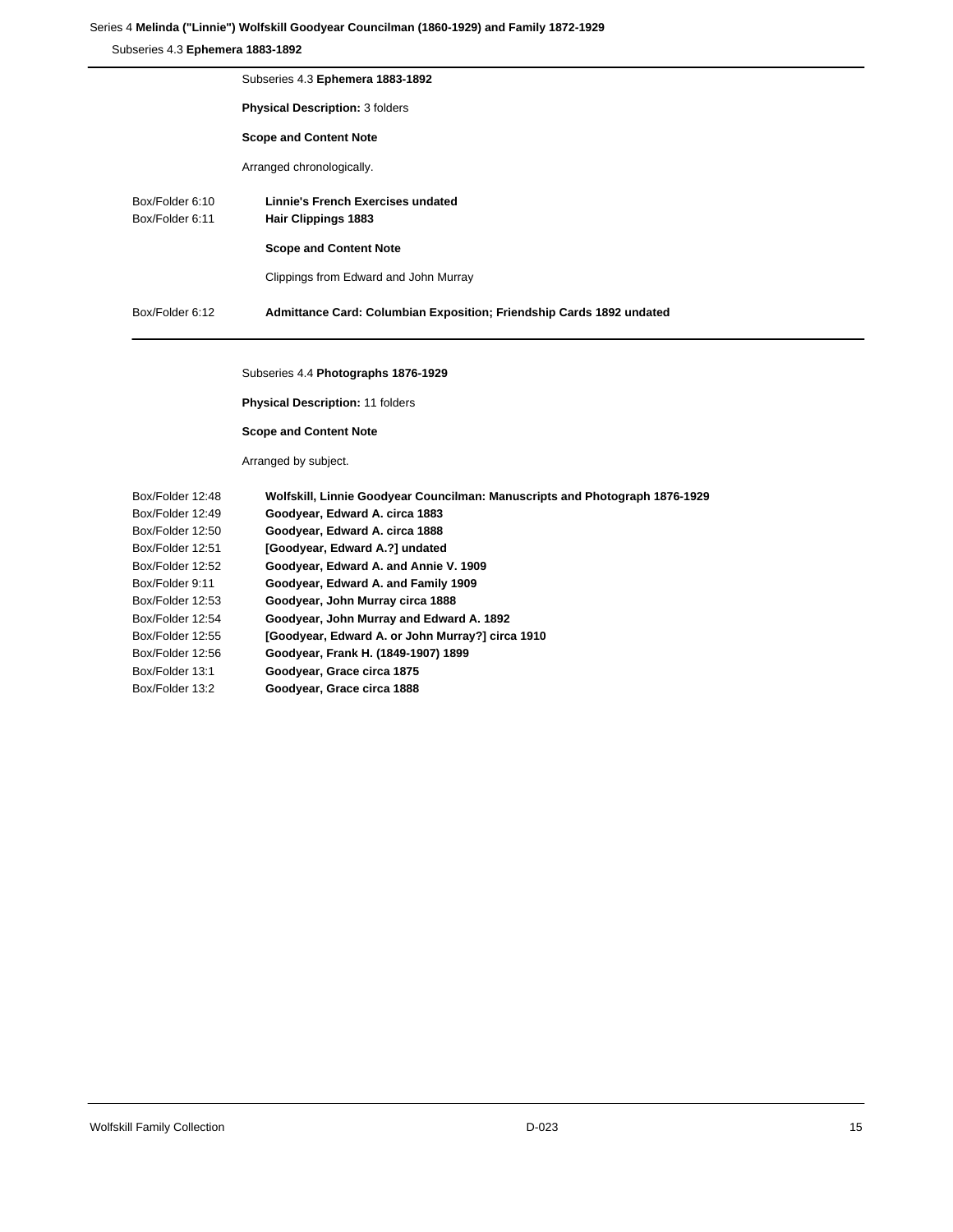Series 5 **Virginia ("Jennie") Wolfskill Bonney (1864-1934) and Family 1876-1935**

**Physical Description:** 0.2 linear feet

### **Scope and Content Note**

Arranged in the following subseries: Correspondence, Legal Documents, Financial Records, Ephemera, and Photographs.

|                                    | Subseries 5.1 Correspondence 1925-1935                                                                                        |
|------------------------------------|-------------------------------------------------------------------------------------------------------------------------------|
|                                    | <b>Physical Description: 5 folders</b>                                                                                        |
|                                    | <b>Scope and Content Note</b>                                                                                                 |
|                                    | Arranged in two subseries: Outgoing and Incoming.                                                                             |
|                                    | Subseries 5.1.1 Outgoing 1925-1931                                                                                            |
|                                    | <b>Physical Description: 2 folders</b>                                                                                        |
|                                    | <b>Scope and Content Note</b>                                                                                                 |
|                                    | Arranged alphabetically by recipient.                                                                                         |
| Box/Folder 6.13<br>Box/Folder 6:14 | Wolfskill, Edward "Ned" 1925-1931<br>Wolfskill, Frances Ann ("Fannie") 1930 November 24<br>Subseries 5.1.2 Incoming 1921-1935 |
|                                    | <b>Physical Description: 3 folders</b>                                                                                        |
|                                    | <b>Scope and Content Note</b>                                                                                                 |
|                                    | Arranged alphabetically by correspondent.                                                                                     |
| Box/Folder 6:15                    | Strobridge, Idah Meacham 1921 February 1                                                                                      |
| Box/Folder 6:16                    | Talcott, George N. 1935 June 22                                                                                               |
| Box/Folder 6:17                    | Taylor, Iris 1934 December 12                                                                                                 |

|                                  | Subseries 5.2 Legal Documents 1881-1933                                                  |
|----------------------------------|------------------------------------------------------------------------------------------|
|                                  | <b>Physical Description: 5 folders</b>                                                   |
|                                  | <b>Scope and Content Note</b>                                                            |
|                                  | Arranged chronologically.                                                                |
| Box/Folder 8:2<br>Box/Folder 8:3 | Deed: J.R. Wolfskill to Jennie Wolfskill 1881<br><b>Wills 1890-1929</b>                  |
|                                  | <b>Scope and Content Note</b>                                                            |
|                                  | Includes wills from Grace A. Madden, Jennie Wolfskill Bonney, and Cynthia Rebecca Clark. |
| Box/Folder 6:18                  | <b>Memorandum of Agreement 1881</b>                                                      |
|                                  | <b>Scope and Content Note</b>                                                            |
|                                  | Frank J. Bonney and Frank J. Owens                                                       |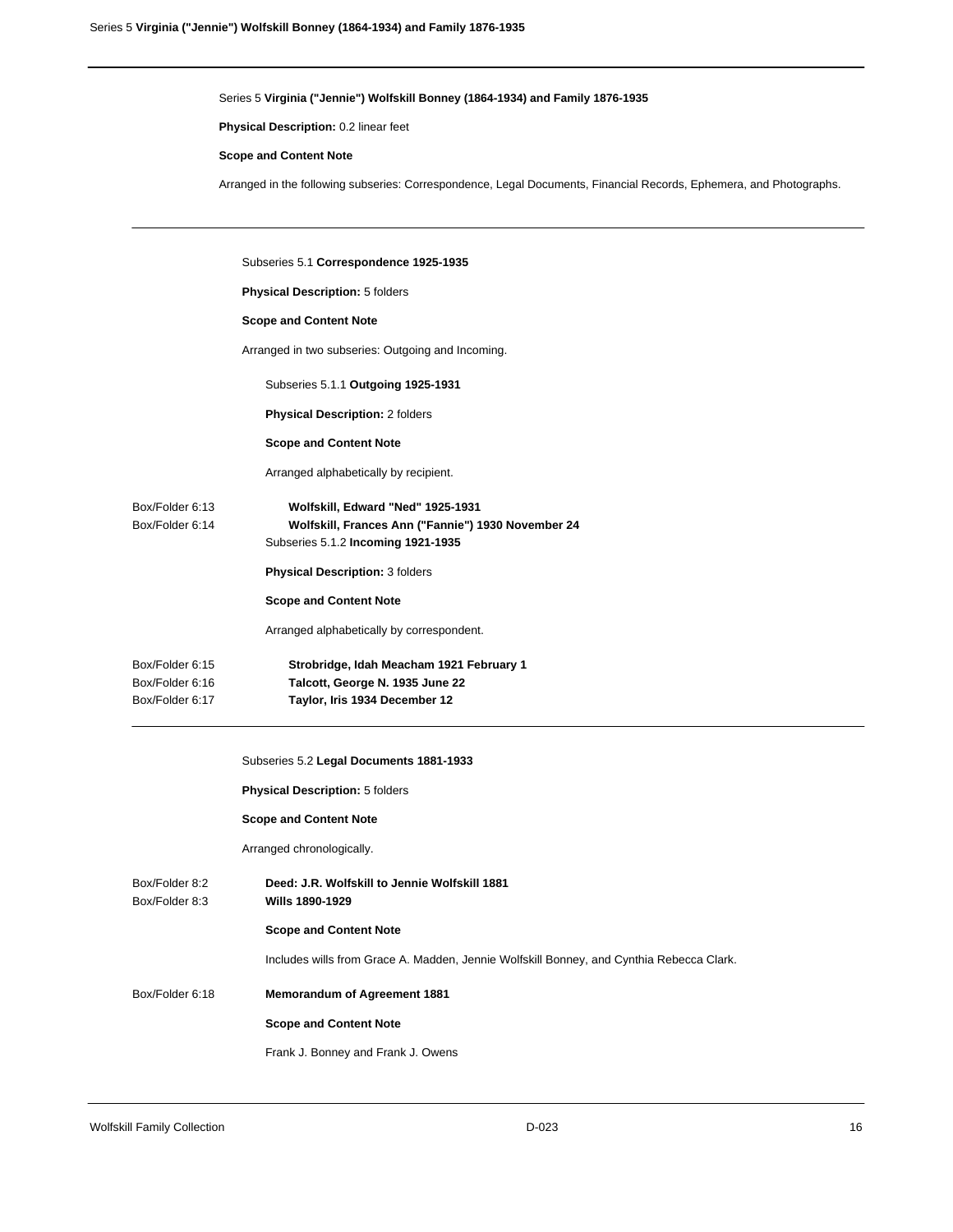### Series 5 **Virginia ("Jennie") Wolfskill Bonney (1864-1934) and Family 1876-1935**

Subseries 5.2 **Legal Documents 1881-1933**

| Box/Folder 6:19<br>Box/Folder 8:4 | Certificate of Redemption of Real Estate 1896<br>Property Documents 1907-1933 |
|-----------------------------------|-------------------------------------------------------------------------------|
|                                   | Subseries 5.3 Financial Records 1886-1935                                     |
|                                   | Physical Description: 3 folders                                               |
|                                   | <b>Scope and Content Note</b>                                                 |
|                                   | Arranged alphabetically.                                                      |
| Box/Folder 6:20                   | Bank Statements, Bills, and Stock Certificates 1906-1935                      |
|                                   | <b>Scope and Content Note</b>                                                 |
|                                   | Jennie Wolfskill Bonney                                                       |
| Box/Folder 6:21                   | Bank Passbooks 1906-1934                                                      |
|                                   | <b>Scope and Content Note</b>                                                 |
|                                   | Jennie Wolfskill Bonney                                                       |
| Box/Folder 6:22                   | Stock Certificates 1906-1935                                                  |
|                                   | <b>Scope and Content Note</b>                                                 |
|                                   | Frank J. Bonney                                                               |

| Subseries 5.4 Ephemera 1883 1900 undated |  |  |
|------------------------------------------|--|--|
|------------------------------------------|--|--|

**Physical Description:** 3 folders

**Scope and Content Note**

Arranged chronologically.

Box/Folder 6:23 **Nameplate: Mrs. F.J. Bonney undated** Box/Folder 6:24 **Wedding Invitation 1883 Scope and Content Note** Jennie Wolfskill and F.J. Bonney Box/Folder 6:25 **Membership Card: Knights of the Loyal Guard 1900 Scope and Content Note**

Jennie Wolfskill and F.J. Bonney

# Subseries 5.5 **Photographs 1876-1920**

**Physical Description:** 12 folders

# **Scope and Content Note**

Arranged in two subseries: Family and Residence.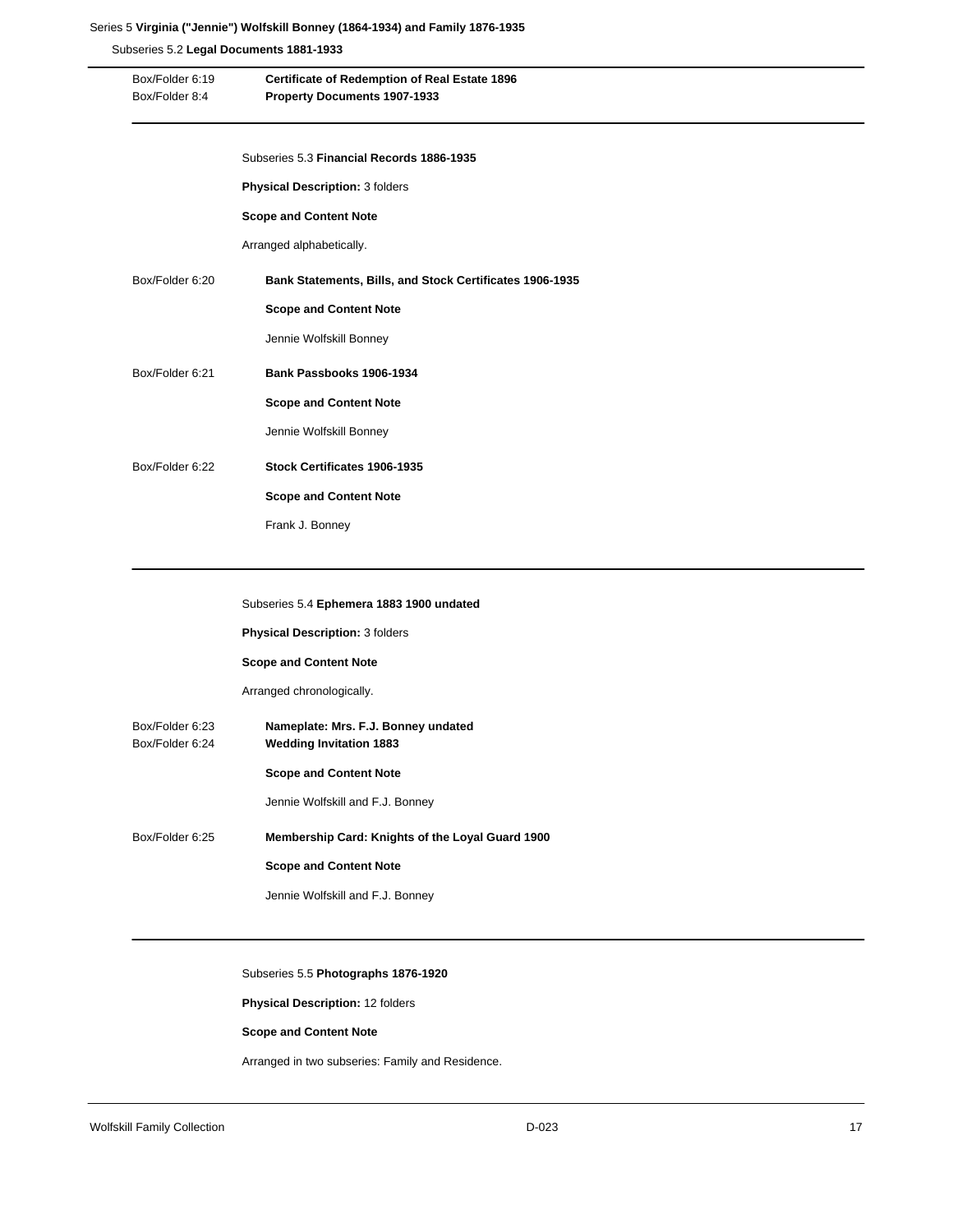# Series 5 **Virginia ("Jennie") Wolfskill Bonney (1864-1934) and Family 1876-1935**

Subseries 5.5 **Photographs 1876-1920**

|                                                                          | Subseries 5.5.1 Family 1876-1920                                                                                                                                                                     |
|--------------------------------------------------------------------------|------------------------------------------------------------------------------------------------------------------------------------------------------------------------------------------------------|
|                                                                          | Physical Description: 6 folders                                                                                                                                                                      |
|                                                                          | <b>Scope and Content Note</b>                                                                                                                                                                        |
|                                                                          | Arranged by subject.                                                                                                                                                                                 |
| Box/Folder 13:3<br>Box/Folder 13:4                                       | [Bonney, Jennie Wolfskill?] undated<br>Bonney, Jennie Wolfskill 1876                                                                                                                                 |
|                                                                          | <b>Scope and Content Note</b>                                                                                                                                                                        |
|                                                                          | Tintype                                                                                                                                                                                              |
| Box/Folder 13:5<br>Box/Folder 13:6<br>Box/Folder 13:7<br>Box/Folder 13:8 | Bonney, Jennie Wolfskill 1906<br>Bonney, Jennie Wolfskill on Park Bench undated<br>[Bonney, Jennie Wolfskill with Children?] undated<br>[Bonney Children?] 1920<br>Subseries 5.5.2 Residence undated |
|                                                                          | <b>Physical Description: 4 folders</b>                                                                                                                                                               |
|                                                                          | <b>Scope and Content Note</b>                                                                                                                                                                        |
|                                                                          | Arranged by subject.                                                                                                                                                                                 |
| Box/Folder 13:9-10                                                       | Residence of Mrs. J.L. Bonney undated                                                                                                                                                                |
|                                                                          | <b>Scope and Content Note</b>                                                                                                                                                                        |
|                                                                          | Market Street, Oakland, Calif.                                                                                                                                                                       |
| Box/Folder 13:11-12                                                      | Villa Franca undated                                                                                                                                                                                 |
|                                                                          | <b>Scope and Content Note</b>                                                                                                                                                                        |
|                                                                          | Solano County, near Winters, Calif.                                                                                                                                                                  |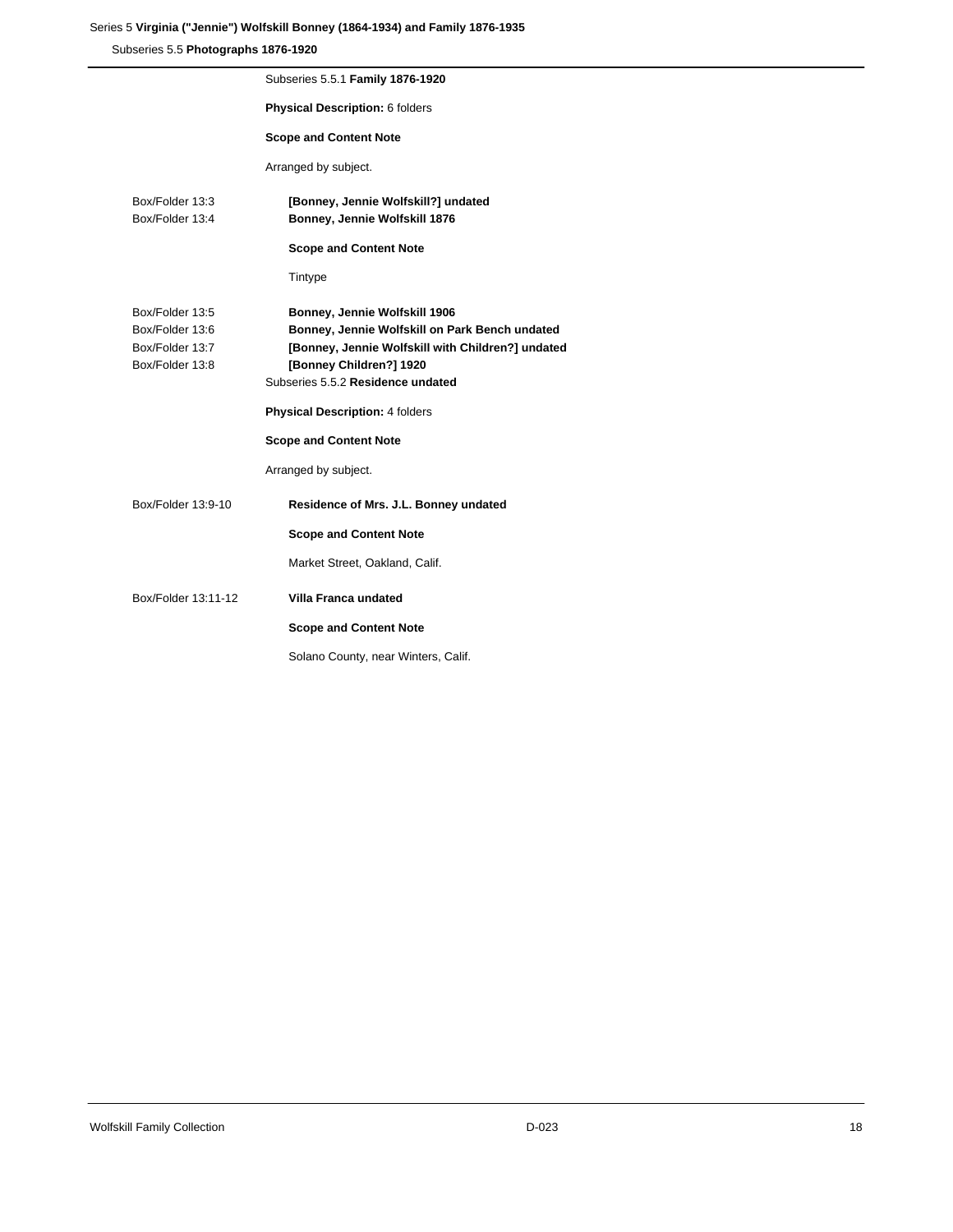Series 6 **Frances ("Fannie") Wolfskill Taylor Wilson (1866-1934) and Family 1882-1965**

**Physical Description:** 0.4 linear feet

#### **Scope and Content Note**

Arranged in the following subseries: Correspondence, Legal Documents, Financial Records, Ephemera, and Photographs.

|                                    | Subseries 6.1 Correspondence 1909-1932                                                       |
|------------------------------------|----------------------------------------------------------------------------------------------|
|                                    | <b>Physical Description: 5 folders</b>                                                       |
|                                    | <b>Scope and Content Note</b>                                                                |
|                                    | Arranged in two subseries: Outgoing and Incoming.                                            |
|                                    | Subseries 6.1.1 Outgoing 1925-1931                                                           |
|                                    | <b>Physical Description: 2 folders</b>                                                       |
|                                    | <b>Scope and Content Note</b>                                                                |
|                                    | Arranged alphabetically by recipient.                                                        |
| Box/Folder 6:26<br>Box/Folder 6:27 | Talcott, George N. 1931<br>Wolfskill, Ned 1925 undated<br>Subseries 6.1.2 Incoming 1909-1932 |
|                                    | <b>Physical Description: 3 folders</b>                                                       |
|                                    | <b>Scope and Content Note</b>                                                                |
|                                    | Arranged alphabetically by correspondent.                                                    |
| Box/Folder 6:28                    | Field, Mrs. J.L. to Fannie Wolfskill [1909]                                                  |
| Box/Folder 6:29                    | Kelly, Florence Scott 1920                                                                   |
| Box/Folder 6:30                    | Talcott, George N. 1932                                                                      |

Subseries 6.2 **Legal Documents 1889**

**Physical Description:** 1 folder

Box/Folder 8:5 **Marriage License: Fannie Wolfskill and Samuel Taylor 1889**

Subseries 6.3 **Financial Records 1889-1894**

**Physical Description:** 2 folders

**Scope and Content Note**

Arranged chronologically.

Box/Folder 6:31 **Sales Reciept for Fannie's Trousseau 1889** Box/Folder 6:32 **Stock Certificate 1894**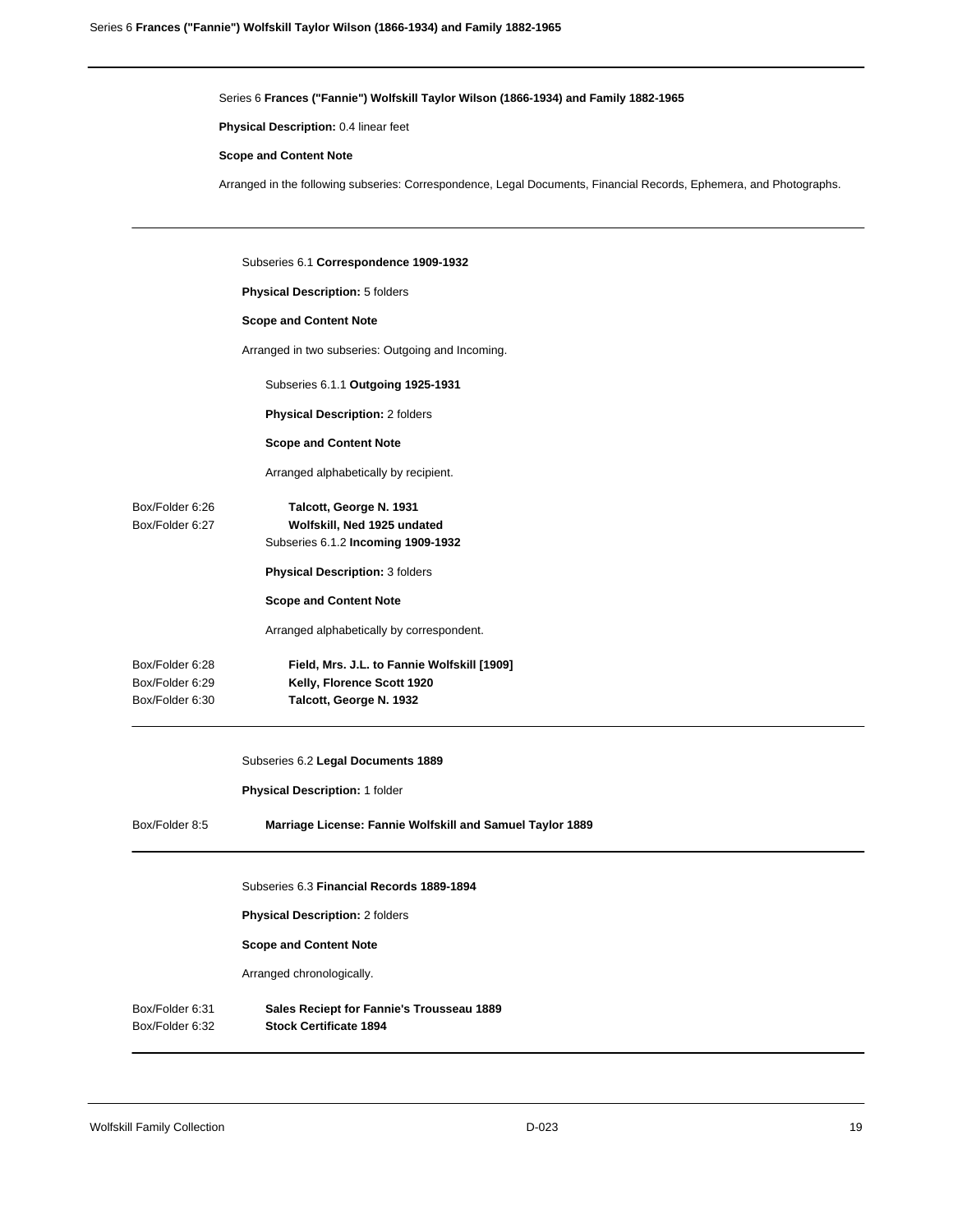### Series 6 **Frances ("Fannie") Wolfskill Taylor Wilson (1866-1934) and Family 1882-1965**

Subseries 6.4 **Ephemera 1889-1934**

Subseries 6.4 **Ephemera 1889-1934 Physical Description:** 2 folders **Scope and Content Note** Arranged chronologically. Box/Folder 6:33 **Wedding Invitation: Fannie Wolfskill and Samuel Taylor 1889** Box/Folder 6:34 **News Clippings 1926 1934**

# Subseries 6.5 **Photographs 1882-1965**

**Physical Description:** 0.3 linear feet

### **Scope and Content Note**

Arranged in two subseries: Family and Properties.

Subseries 6.5.1 **Family 1882-1906**

**Physical Description:** 0.1 linear feet

# **Scope and Content Note**

Photographs of Fannie Wolfskill Taylor, Sam Taylor, Bayard Taylor, Don Taylor, Frances Iris Taylor, and Virginia Taylor. Arranged by subject.

| Box/Folder 13:13-14 | Wilson, Fannie Wolfskill Taylor undated                                                                       |
|---------------------|---------------------------------------------------------------------------------------------------------------|
| Box/Folder 13:15    | Wilson, Fannie Wolfskill Taylor circa 1882                                                                    |
| Box/Folder 13:16    | Wilson, Fannie Wolfskill Taylor circa 1889                                                                    |
| Box/Folder 13:17    | Wilson, Fannie Wolfskill Taylor in Wedding Gown 1889                                                          |
| Box/Folder 13:18    | Wilson, Fannie Wolfskill Taylor with Bayard and Don Taylor circa 1895                                         |
| Box/Folder 13:19    | <b>Taylor Family Portrait 1892</b>                                                                            |
| Box/Folder 13:20-22 | <b>Taylor, Samuel undated</b>                                                                                 |
| Box/Folder 13:23    | Taylor, Bayard undated                                                                                        |
| Box/Folder 13:24    | Taylor, Bayard 1902                                                                                           |
| Box/Folder 13:25    | Taylor, Don 1902                                                                                              |
| Box/Folder 13:26    | [Taylor, Don?] undated                                                                                        |
| Box/Folder 13:27    | Taylor, Frances Iris (1898-1975) 1898 December                                                                |
| Box/Folder 13:28    | Taylor, Frances Iris 1899                                                                                     |
| Box/Folder 13:29    | Taylor, Frances Iris 1902 June                                                                                |
| Box/Folder 13:30    | [Taylor, Frances Iris?] undated                                                                               |
| Box/Folder 13:31    | Taylor, Virginia 1902                                                                                         |
| Box/Folder 13:32    | Taylor, Virginia? circa 1902-1903                                                                             |
| Box/Folder 13:33    | Taylor, Virginia circa 1904                                                                                   |
| Box/Folder 13:34    | Taylor, Virginia 1905                                                                                         |
| Box/Folder 13:35    | Taylor, Frances Iris and Virginia 1906                                                                        |
|                     | Subseries 6.5.2 Properties 1896-1965                                                                          |
|                     | Physical Description: 0.2 linear feet                                                                         |
|                     | <b>Scope and Content Note</b>                                                                                 |
|                     | Photographs of Taylor Residence (also known as "Rancho 96") near Winters, Calif. and of the Wolfskill Estate. |
|                     | Arranged by subject.                                                                                          |
| Box/Folder 13:36-37 | <b>Taylor Residence undated</b>                                                                               |
| Box/Folder 13:38    | <b>Taylor Residence 1896</b>                                                                                  |
| Box/Folder 13:39-41 | <b>Taylor Residence 1909</b>                                                                                  |
| Box/Folder 13:42    | <b>Taylor Residence 1915</b>                                                                                  |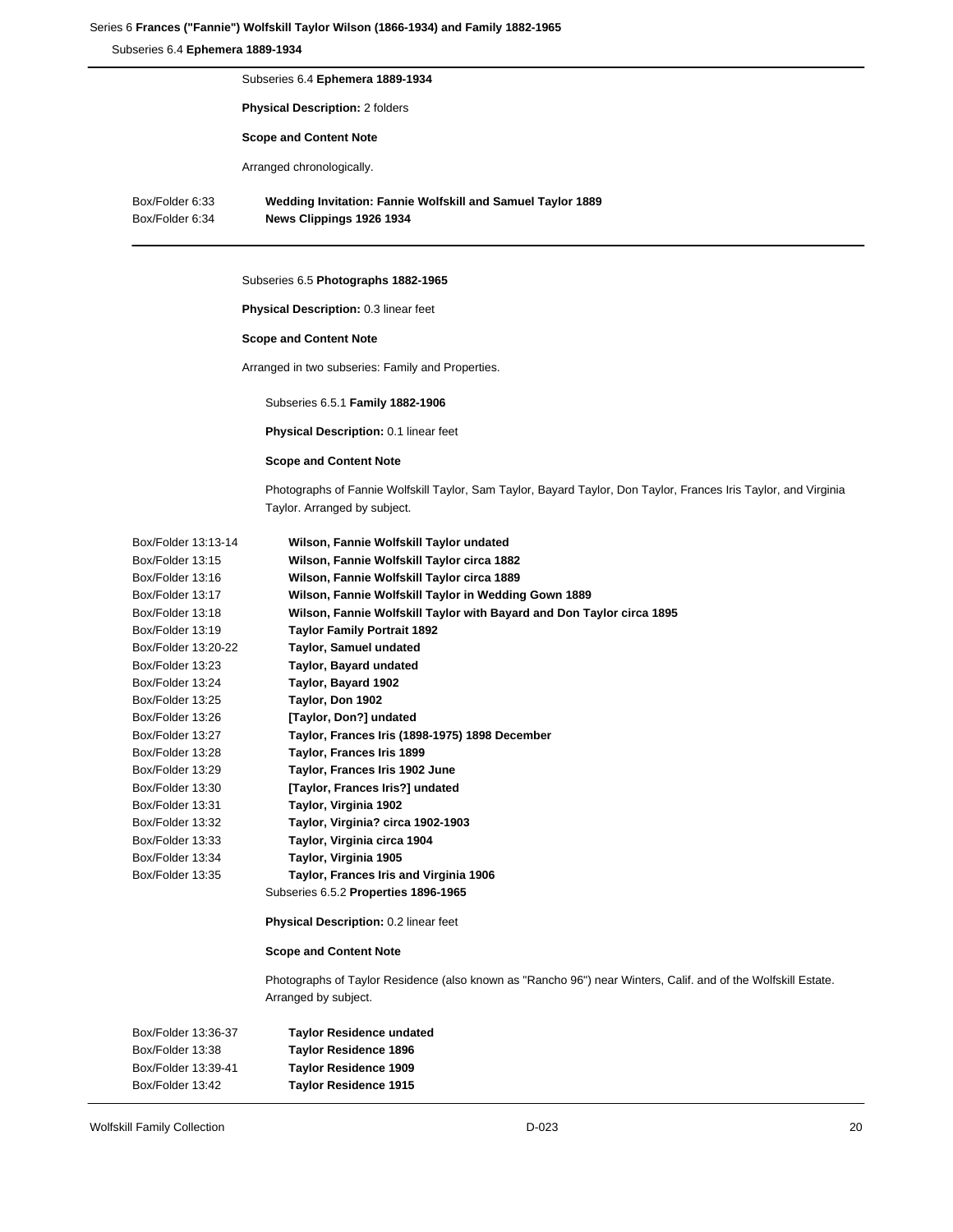# Series 6 **Frances ("Fannie") Wolfskill Taylor Wilson (1866-1934) and Family 1882-1965**

Subseries 6.5 **Photographs 1882-1965**

| Box/Folder 13:43  | <b>Taylor Residence 1938</b>              |
|-------------------|-------------------------------------------|
| Box/Folder 13:44  | Taylor Residence, West Gate circa 1900    |
| Box/Folder 13:45  | Taylor Residence, West Side circa 1909    |
| Box/Folder 13:46  | Trees at Taylor Residence circa 1909      |
| Box/Folder 13:47  | Trees at Taylor Residence circa 1940s     |
| Box/Folder 13:48  | Date Trees at Taylor Residence circa 1909 |
| Box/Folder 13:49  | View From Taylor Residence circa 1909     |
| Box/Folder 9:12,  | Taylor Residence circa 1909               |
| 13:50-51          |                                           |
|                   | <b>Scope and Content Note</b>             |
|                   |                                           |
|                   | Negative                                  |
| Box/Folder 13:52  | <b>Picking Dates [circa 1940s]</b>        |
| Box/Folder 13:53  | Taylor Residence After Fire Damage 1948   |
| Box/Folder 13:54  | <b>Avenue of Olive Trees 1965</b>         |
| Box/Folder        | <b>Wolfskill Estate undated</b>           |
| 13:55-14:1        |                                           |
| Box/Folder 14:2   | <b>Wolfskill Estate 1912</b>              |
| Box/Folder 14:3   | <b>Wolfskill Estate 1935</b>              |
|                   |                                           |
|                   | <b>Scope and Content Note</b>             |
|                   | Photograph of newspaper article           |
| Box/Folder 14:4-5 | <b>Wolfskill Estate 1937</b>              |
| Box/Folder 14:6   | Wolfskill Estate 1940                     |
| Box/Folder 14.7   | <b>Wolfskill Estate 1965</b>              |
|                   |                                           |

Wolfskill Family Collection **21 D-023** 21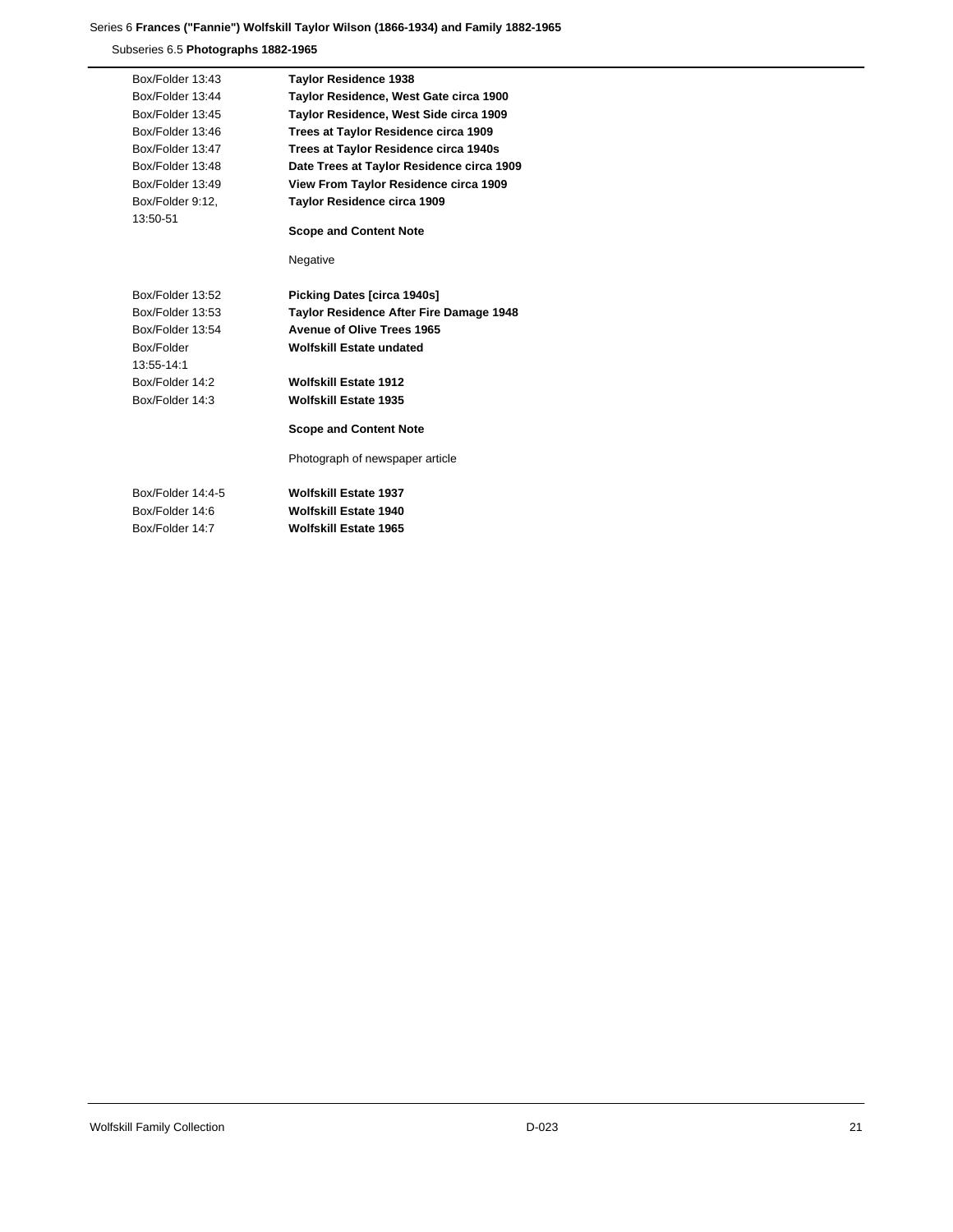### Series 7 **Aldanita Wolfskill Detrick (1884-1958) and Family 1882-1951**

**Physical Description:** 0.4 linear feet

### **Scope and Content Note**

Arranged in the following subseries: Correspondence, Financial Documents, Ephemera, and Photographs.

Subseries 7.1 **Correspondence 1893-1943**

**Physical Description:** 11 folders

**Scope and Content Note**

Arranged alphabetically.

| Box/Folder 6:35 | Detrick, Aldanita Wolfskill to Ned Wolfskill 1893 undated        |
|-----------------|------------------------------------------------------------------|
| Box/Folder 6:36 | Detrick, Aldanita Wolfskill to Jennie L. Bonney 1900-1905        |
| Box/Folder 6:37 | Detrick, Charles to Mrs. C.R. Detrick 1896                       |
| Box/Folder 6:38 | Detrick, Charles and Detrick Steamship Company 1893-1895 undated |
| Box/Folder 6:39 | Detrick, Charles: Other Correspondence 1918-1941                 |
| Box/Folder 6:40 | Detrick, Charles to San Francisco Life Insurance Company 1930    |
| Box/Folder 6:41 | Detrick, Edington Sr. to Charles Detrick 1893                    |
| Box/Folder 6:42 | Detrick, Edward to Aldanita Wolfskill Detrick 1929               |
| Box/Folder 6:43 | Detrick, Edward W. to Edward Wolfskill 1929-1932                 |
| Box/Folder 6:44 | Detrick, Shirley to Charles and Aldanita Detrick 1943            |
| Box/Folder 6:45 | Kahn, Emile to Aldanita Wolfskill Detrick 1916                   |
|                 |                                                                  |

Subseries 7.2 **Financial Documents 1914-1943**

**Physical Description:** 4 folders

**Scope and Content Note**

Arranged alphabetically.

| Box/Folder 6:46 | Camp Haan, Cal. Receipt 1943 June 17 |
|-----------------|--------------------------------------|
| Box/Folder 6:47 | <b>Earl Fruit Company 1916</b>       |
| Box/Folder 6:48 | Fraser Studios 1916 October 1        |
| Box/Folder 6:49 | <b>Mining Stock 1914</b>             |
|                 |                                      |

Subseries 7.3 **Ephemera 1882-1951**

**Physical Description:** 0.1 linear feet

**Scope and Content Note**

Arranged chronologically.

| <b>Postcard undated</b>                                                |
|------------------------------------------------------------------------|
| Lincoln Grammar School Programs and Cards 1882-1936                    |
| News Clippings on Aldanita (original) 1913-1928                        |
| News Clippings on Aldanita (copies) 1913-1928                          |
| Panama Pacific International Exposition Stockholder's Season Book 1915 |
| Notes and Envelopes 1916-1941                                          |
| Detrick Family Diary 1918-1951                                         |
|                                                                        |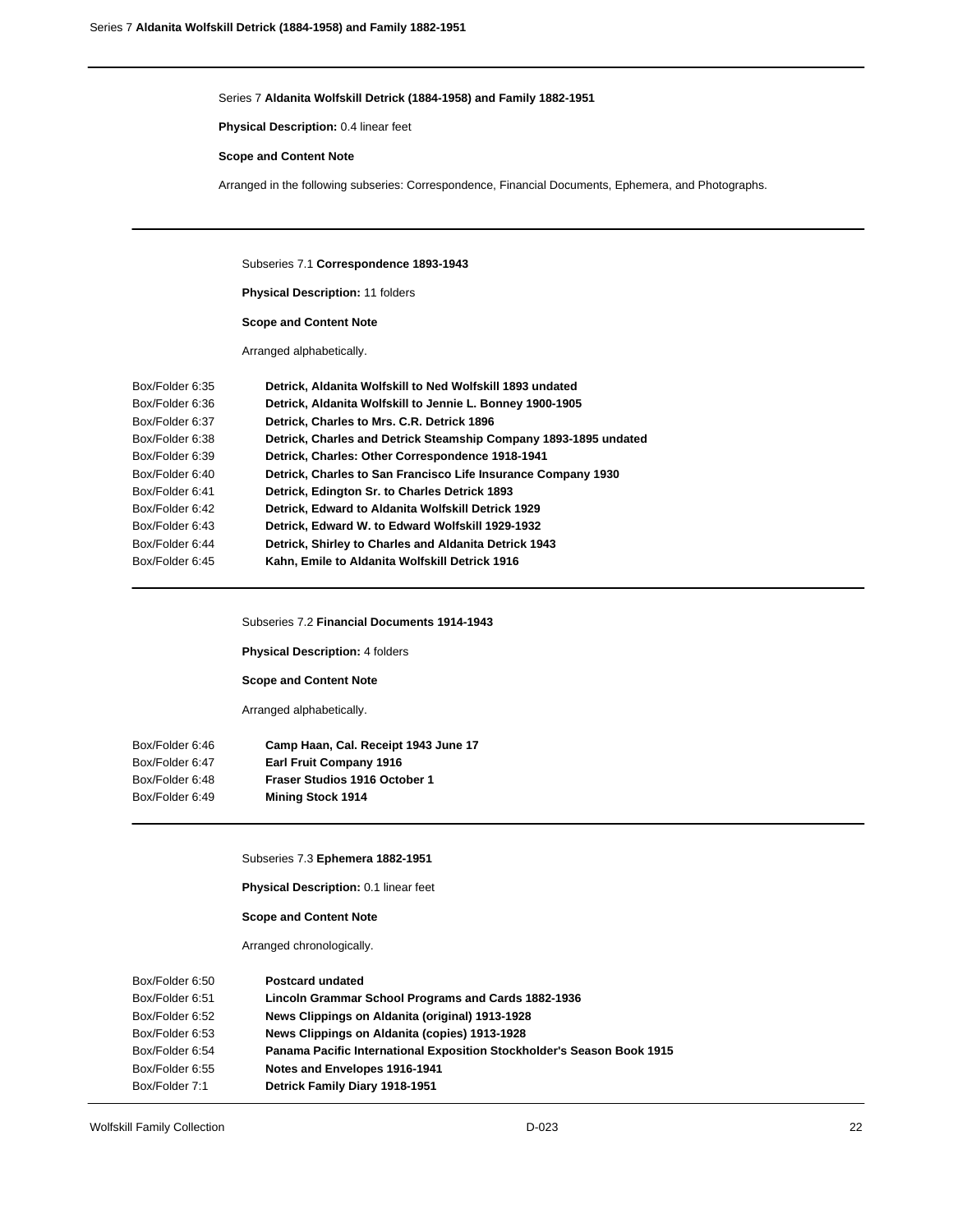# Series 7 **Aldanita Wolfskill Detrick (1884-1958) and Family 1882-1951**

Subseries 7.3 **Ephemera 1882-1951**

| Box/Folder 7:2 | Clippings and Cards from Diary 1923-1951                                             |
|----------------|--------------------------------------------------------------------------------------|
| Box/Folder 7:3 | Certificate of Appointment of Insurance Commissioner of the State of California 1925 |
| Box D Folio 1  | Programs for "The Mikado" 1928                                                       |
| Box/Folder 7:4 | News Item: Charles Detrick 1928 October 1                                            |
| Box/Folder 7:5 | <b>Certificates of Promotion: Edward Detrick 1929</b>                                |
| Box/Folder 7:6 | <b>News Clippings: Edward Detrick 1935</b>                                           |
| Box/Folder 7:7 | Galileo R.O.T.C. Day Program 1935 November 20                                        |

Subseries 7.4 **Photographs 1905-1948**

**Physical Description:** 0.2 linear feet

**Scope and Content Note**

Arranged by subject.

| Box/Folder 14:8-15  | Detrick, Aldanita Wolfskill undated                                  |
|---------------------|----------------------------------------------------------------------|
| Box/Folder 14:16    | Detrick, Aldanita Wolfskill in Winters undated                       |
| Box/Folder 14:17-18 | Detrick, Aldanita Wolfskill at Beach 1915                            |
| Box/Folder 14:19    | Detrick, Aldanita Wolfskill and Carrie [?] on Balcony undated        |
| Box/Folder 14:20    | Detrick, Aldanita Wolfskill in Germany? undated                      |
| Box/Folder 14:21    | Detrick, Aldanita Wolfskill in Helgolland, Germany 1905              |
| Box/Folder 14:22    | <b>Correspondence from Columbia Records 1913</b>                     |
| Box/Folder 14:23    | <b>Madame Pasquali's Concert undated</b>                             |
| Box D Folio 1       | Detrick, Aldanita Wolfskill; Madame Pasquali 1913-1915               |
| Box/Folder 14:24    | <b>San Francisco Exposition Grounds 1915</b>                         |
| Box/Folder 14:25    | Detrick, Aldanita Wolfskill at San Francisco Exposition Grounds 1915 |
| Box/Folder 14:26    | Detrick, Edward W.: Baby Pictures 1919                               |
| Box/Folder 14:27    | Detrick, Edward W.: Baby Pictures 1919                               |
|                     |                                                                      |

# **Scope and Content Note**

Negatives

| Box/Folder 14:28    | Detrick, Edward W. on Horseback at Taylor Residence circa 1928? |
|---------------------|-----------------------------------------------------------------|
| Box/Folder 14:29-30 | Detrick, Charles R. undated                                     |
| Box/Folder 14:31    | [Detrick, Charles R.?] circa 1910                               |
| Box/Folder 14:32    | Detrick, Charles R. 1930                                        |
| Box/Folder 14:33    | Detrick, Charles R.'s Retirement Party 1948                     |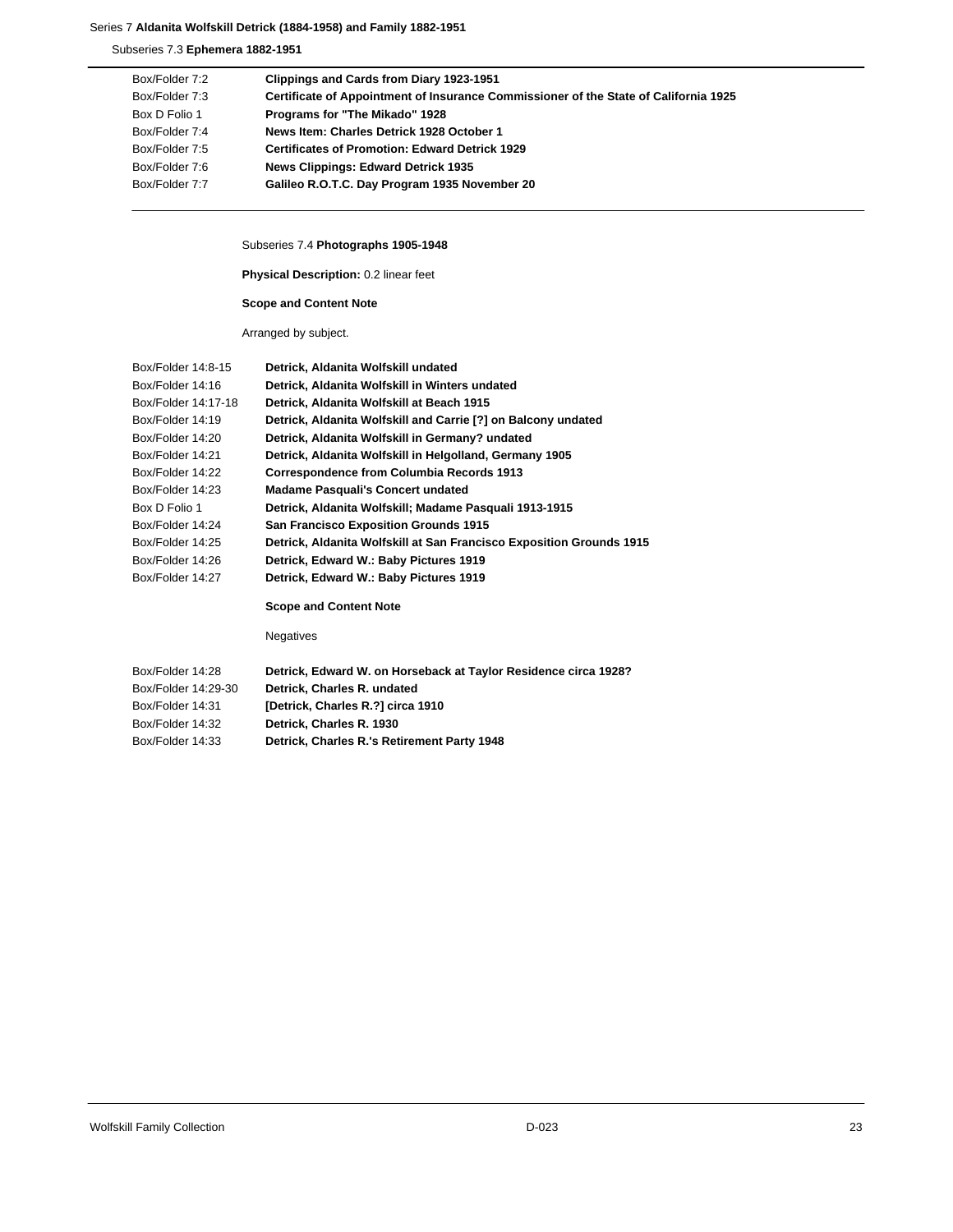|                                                     | Series 8 Edington Detrick and Family 1880-1943 undated                                                                                                            |
|-----------------------------------------------------|-------------------------------------------------------------------------------------------------------------------------------------------------------------------|
|                                                     | Physical Description: 0.1 linear feet                                                                                                                             |
|                                                     | <b>Scope and Content Note</b>                                                                                                                                     |
|                                                     | Arranged in the following subseries: Correspondence, Family Legal Documents, Ephemera, and Photographs.                                                           |
|                                                     | Subseries 8.1 Correspondence 1938-1943                                                                                                                            |
|                                                     | Physical Description: 3 folders                                                                                                                                   |
|                                                     | <b>Scope and Content Note</b>                                                                                                                                     |
|                                                     | Arranged alphabetically.                                                                                                                                          |
| Box/Folder 7:8<br>Box/Folder 7:9<br>Box/Folder 7:10 | Bryant, Dolores W. (Society of California Pioneers) 1940<br>Detrich, William J.; Hewitt, Kate Clement 1939<br>Detrick, Edington and William Gray Harman 1938-1943 |
|                                                     | Subseries 8.2 Family Legal Documents undated                                                                                                                      |
|                                                     | Physical Description: 1 folder                                                                                                                                    |
| Box/Folder 8:6                                      | Action Against Detrick Steamship Company et al. 1895                                                                                                              |
|                                                     | Subseries 8.3 Ephemera undated                                                                                                                                    |
|                                                     | Physical Description: 1 folder                                                                                                                                    |
| Box/Folder 7:11                                     | Detrick Family Clippings and Family Trees undated                                                                                                                 |
|                                                     | Subseries 8.4 Photographs 1880 undated                                                                                                                            |
|                                                     | Physical Description: 4 folders                                                                                                                                   |
|                                                     | <b>Scope and Content Note</b>                                                                                                                                     |
|                                                     | Arranged alphabetically.                                                                                                                                          |
| Box/Folder 14:34<br><b>Box 25</b>                   | Cronise, Jacob undated<br>Detrick, Edington Sr. undated                                                                                                           |
|                                                     | <b>Scope and Content Note</b>                                                                                                                                     |
|                                                     | Daguerreotype                                                                                                                                                     |
| Box/Folder 14:35                                    | Detrick, Edington Sr. undated                                                                                                                                     |
|                                                     | <b>Scope and Content Note</b>                                                                                                                                     |
|                                                     | Copy of daguerreotype                                                                                                                                             |
| Box/Folder 14:36<br>Box/Folder 14:37                | <b>Edington Detrick and Company 1880</b><br>Reighley, Charles undated                                                                                             |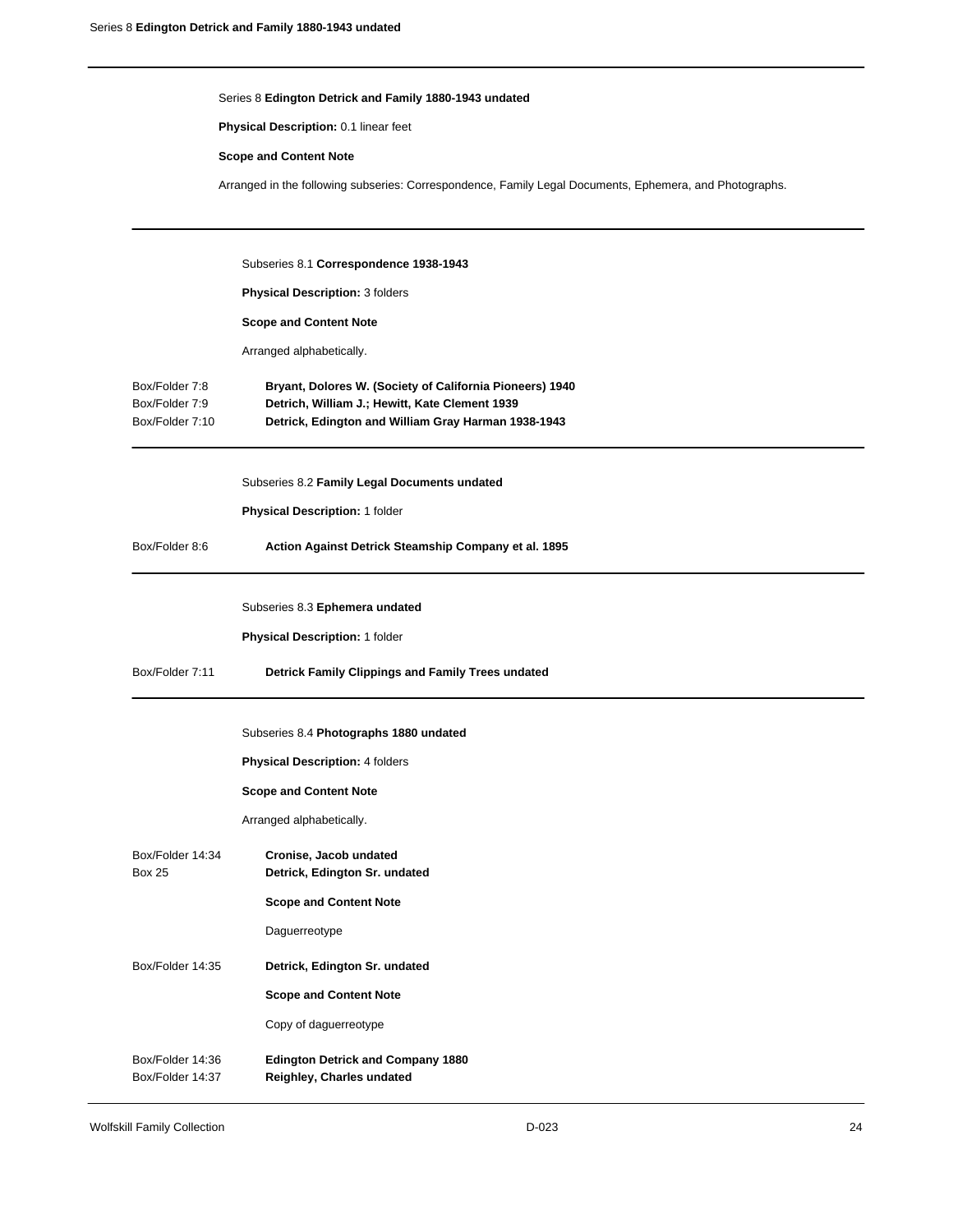#### Series 9 **Other Correspondence 1845-1956**

**Physical Description:** 5 folders

**Scope and Content Note**

Correspondence related to other family members or friends. Arranged chronologically.

- Box/Folder 7:12 **Cooper, Stephen 1845-1880**
- Box/Folder 7:13 **Jackson, Jarves to Dr. G.H. Jackson 1882**
- Box/Folder 7:14 **Letter to Linnie, Jennie, and Fannie Wolfskill from John C. McPherson 1879 June 12**
- Box/Folder 7:15 **Reynolds, Charles L. and Jas. H. Wilkins 1914**
- Box/Folder 7:16 **General Correspondence 1914-1956**

### **Scope and Content Note**

Includes correspondence regarding farm machinery, one letter from L.J. McMullen to Emma Roberts, and correspondence from the Missouri Wolfskills.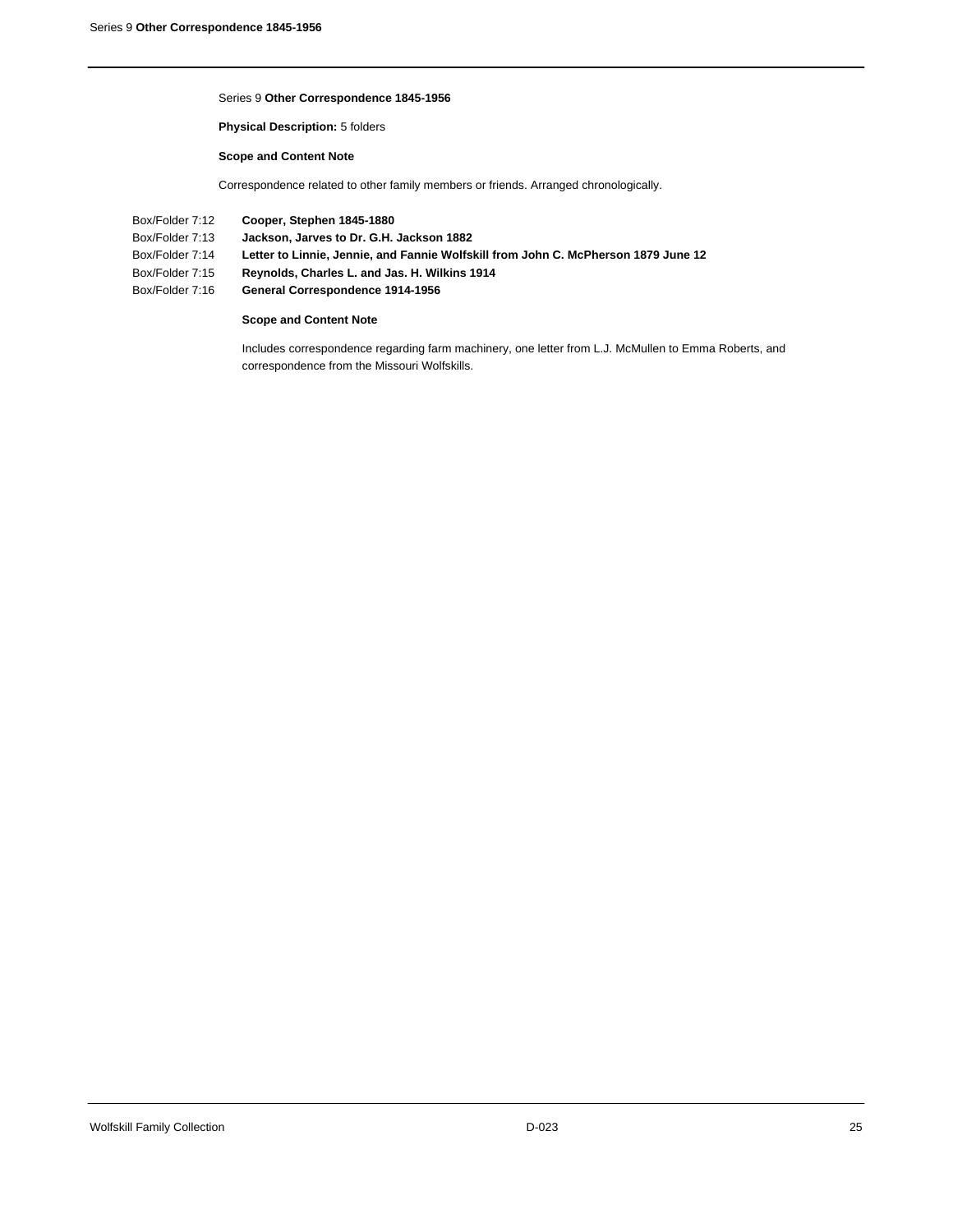#### Series 10 **Other Legal Documents 1849-1925**

**Physical Description:** 10 folders

**Scope and Content Note**

Includes abstracts of title, copy of mortgage between Samuel Martin and Mathus Wolfskill, and Putah Creek water use lawsuit. Arranged alphabetically.

Box/Folder 8:7 **Abstract of Title to the Rancho Rio de los Putos or Wolfskill Ranch 1849-1886** Box/Folder 8:8 **Abstract of Title to the Susan C. Wolfskill 1,000 Acres Subdivision 1858-1904** Box/Folder 8:9 **Abstract of Title to Land in Solano County, California 1861-1920** Box/Folder 8:10 **Abstract of Title to Land in Solano County, California 1889-1913** Box/Folder 8:11 **Abstract of Title to Land in Yolo County, California 1858-1923** Box/Folder 8:12 **Abstract of Title to Land in Yolo County, California 1910** Box/Folder 9:1 **Liquor License to Mrs. C.J. Pitman 1883** Box/Folder 9:2 **Mortgage: Samuel Martin to Mathus Wolfskill (copy) 1867** Box/Folder 9:3 **Proclamation of Debt Relief 1907** Box/Folder 9:44 **Water Use Lawsuit: Putah Creek 1925**

Wolfskill Family Collection 26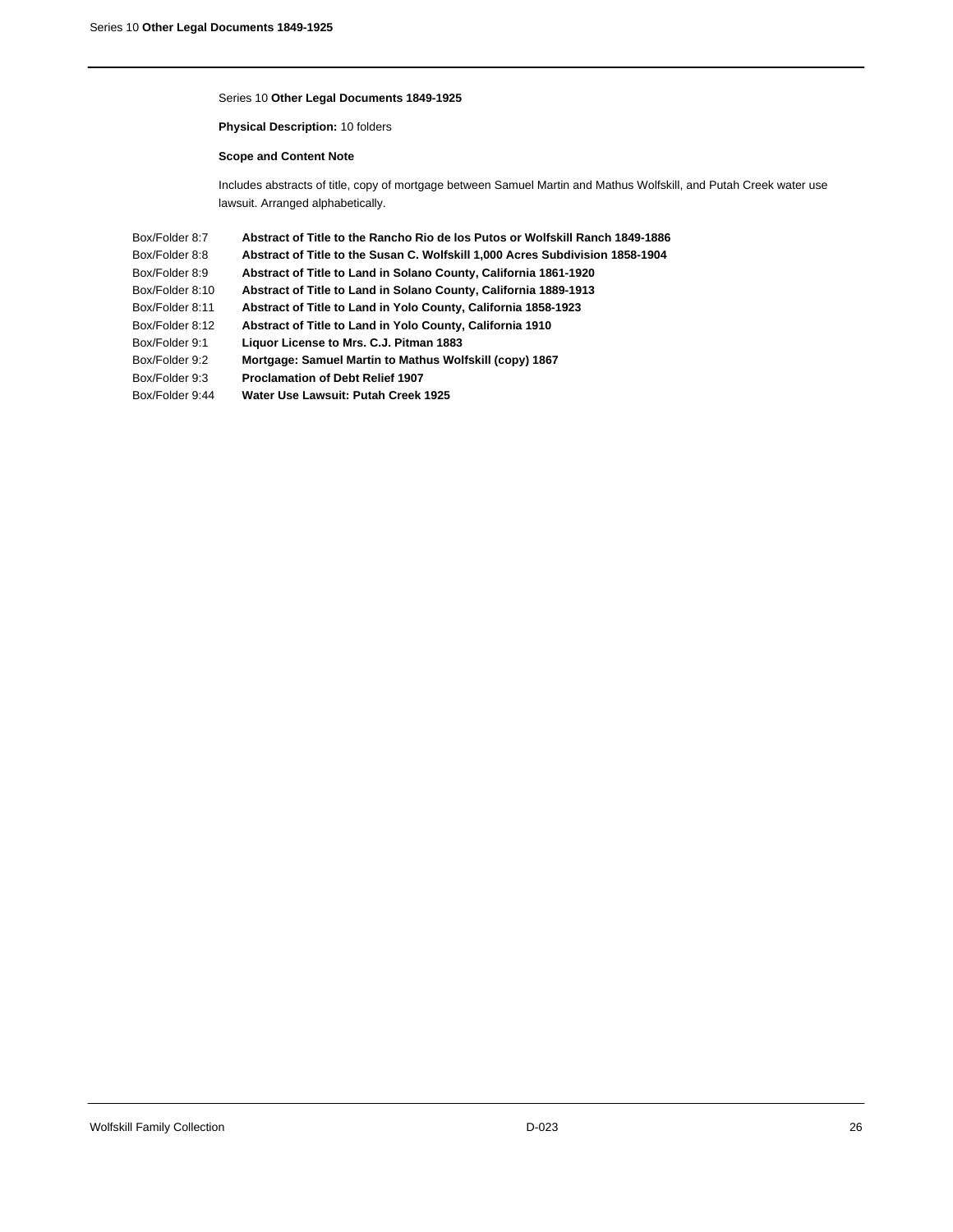#### Series 11 **Other Financial Documents 1882-1930**

**Physical Description:** 0.1 linear feet

**Scope and Content Note**

Includes inheritance documents, invoices, stock certificates, and tax records. Arranged alphabetically by owner.

- Box/Folder 7:17 **Inheritance Documents on Ben Cooper Estate 1918-1930**
- Box/Folder 7:18 **Inheritance Documents on Ben Cooper Estate 1931-1932**
- Box/Folder 7:19 **Inheritance News Clippings on Ben Cooper Estate circa 1931**
- Box/Folder 7:20 **Financial Settlement: Sarshel Cooper and Stephen Cooper 1884**
- Box/Folder 7:21 **Promissory Note from D.W. Bouldin to Stephen Cooper for Sale of Mare Island 1877**
- Box/Folder 7:22 **Earl Fruit Company: Dried Fruit Costs 1915**
- Box/Folder 7:23 **Gray, William G. and D.S. Ward: New California-Tonopah Mining Company Stocks 1894-1927**
- Box/Folder 7:24 **Hill Brothers: Tax Records 1885-1896**
- Box/Folder 7:25 **Mr. Jacobs, Tom Wiseman: Sales Receipts 1883-1889**

Box/Folder 7:26 **"Statement of Settlement for Division of Personal Property Outside of the Winters Land" 1882 October 14**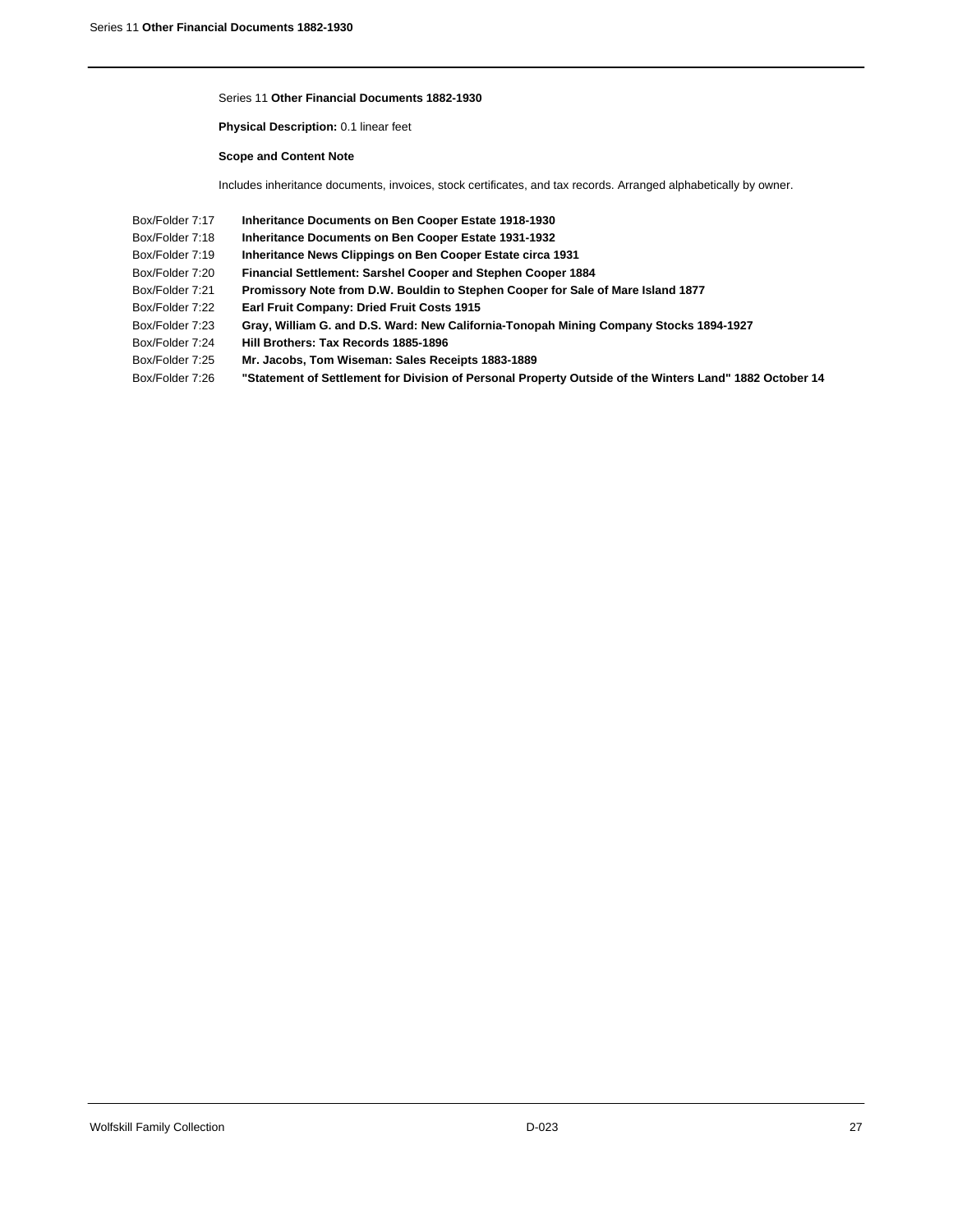#### Series 12 **Subject and Reference Files 1868-1947**

**Physical Description:** 0.6 linear feet

#### **Scope and Content Note**

Includes clippings and copies of published material mainly related to California history. Arranged alphabetically by subject.

Box/Folder 9:5 **"Description of the Battle of New Orleans, 1812" by Singleton Vaughn 1883 July 4** Box/Folder 10:1 **Boggs, Lilburn 1926 July 7** Box/Folder 10:2 **California Counties: Colusa County 1931-1947** Box/Folder 10:3 **California Counties: Los Angeles County 1868-1939** Box/Folder 10:4 **California Counties: Mendocino County 1924-1925** Box/Folder 10:5 **California Counties: Monterey County 1916-1938** Box/Folder 10:6 **California Counties: Napa County 1921-1932** Box/Folder 10:7 **California Counties: Orange County 1934** Box/Folder 10:8 **California Counties: Placer County 1931** Box/Folder 10:9 **California Counties: Sacramento County 1909-1934** Box/Folder 10:10 **California Counties: San Diego County 1938** Box/Folder 10:11 **California Counties: San Francisco County 1929-1939** Box/Folder 10:12 **California Counties: Santa Barbara County undated** Box/Folder 10:13 **California Counties: Solano County 1891-1944** Box/Folder 10:14 **California Counties: Sonoma County 1932-1934** Box/Folder 10:15 **California Counties: Yolo County 1891-1938** Box/Folder 10:16 **California Gold Rush 1869-1934** Box/Folder 10:17-20 **California History 1868-1937** Box/Folder 10:21 **California Missions undated** Box/Folder 10:22 **Carson, Kit 1927** Box/Folder 10:23 **Devilbiss, John Andrew 1903-1935** Box/Folder 10:24 **"Digger Indians" undated** Box/Folder 10:25 **Donner Party 1933-1938** Box/Folder 10:26 **"History of the Donner Party", C.F. McGlashan 1918** Box/Folder 10:27 **Dye, Jobe 1935** Box/Folder 10:28 **Fremont, John C. and Jessie 1903-1934** Box/Folder 10:29 **Gibson, W.B. undated** Box/Folder 10:30 **Gordon, William undated** Box/Folder 10:31 **Halpern, Richard: College Pranks 1937** Box/Folder 10:32 **Harrison, S.N. 1901** Box/Folder 10:33 **Ireland 1878-1932** Box/Folder 10:34 **Lesse, Jacob P. undated** Box/Folder 10:35 **Lewis, Jake undated** Box/Folder 10:36 **Lincoln, Abraham 1924-1937** Box/Folder 10:37 **Long, Southy W. undated** Box/Folder 11:1 **Mare Island 1923-1938** Box/Folder 11:2 **Marsh, John undated** Box/Folder 11:3 **Missouri 1916-1939** Box/Folder 11:4 **Murietta, Joaquin 1936** Box/Folder 11:5 **Native Americans 1887-1934** Box/Folder 11:6 **Panama 1890-1937** Box/Folder 11:7 **Philippines, Central America, Caribbean 1930-1931** Box/Folder 11:8 **"Pioneer Early Visitors" undated** Box/Folder 11:9 **"Pioneer Overlanders of 1841" 1868** Box/Folder 11:10 **Pioneers to California 1904-1938** Box/Folder 11:11 **Richardson, William "Steve" undated** Box/Folder 11:12 **Scott, George W. undated** Box/Folder 11:13 **Smith, Jedediah S. 1931** Box/Folder 11:14 **State and Local Interest (California) 1927-1939** Box/Folder 11:15 **Stevenson, A.M. 1891**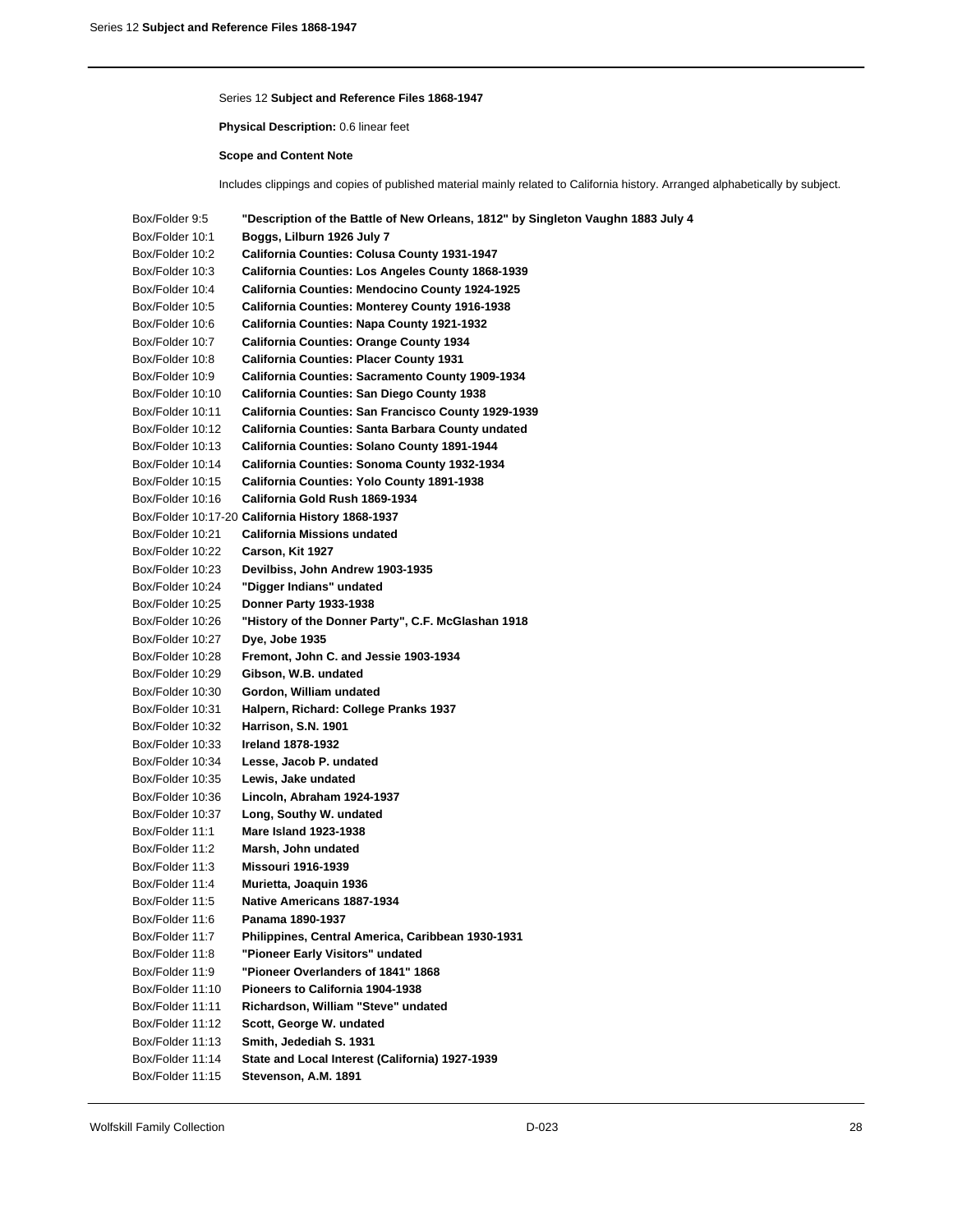| Box/Folder 11:16 | Sutter, John A. 1935            |
|------------------|---------------------------------|
| Box/Folder 11:17 | United States History 1833-1927 |
| Box/Folder 11:18 | Vallejo Family 1868-1936        |
| Box/Folder 11:19 | Warner, Johnathan 1868          |
| Box/Folder 11:20 | <b>Winters Earthquake 1892</b>  |
| Box/Folder 11:21 | <b>Wolfskill Falls 1927</b>     |
| Box/Folder 11:22 | Yount, George C. 1937           |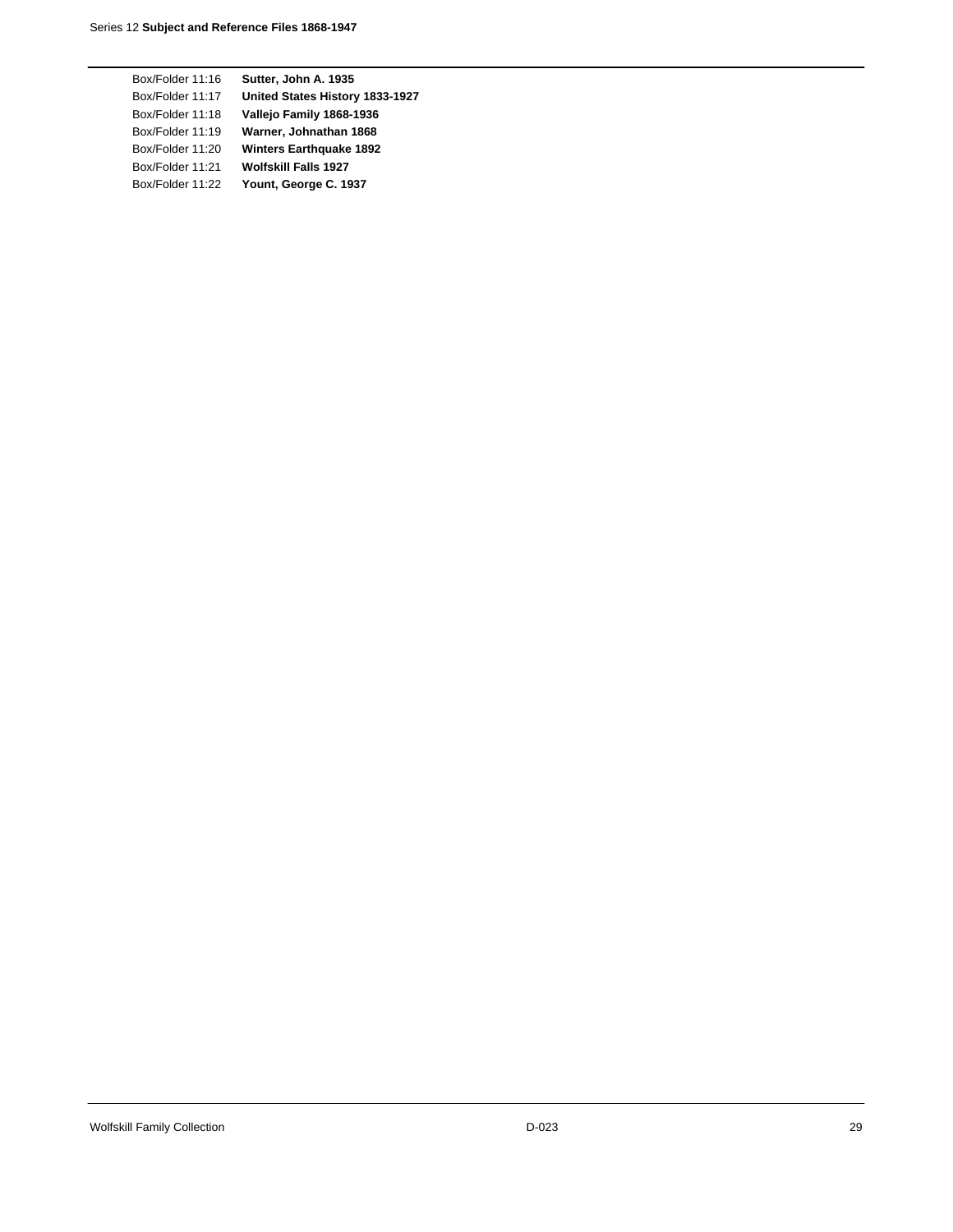#### Series 13 **Other Ephemera 1850-1965 undated**

**Physical Description:** 0.1 linear feet

#### **Scope and Content Note**

Includes catalogs, clippings, home remedies, programs, and labels. Items are not identified as the property of a particular family member. Arranged chronologically.

- Box/Folder 7:27 **Italian Kodak Picture Sleeve undated**
- Box/Folder 7:28 **Auction Catalog: Edward Wolfskill Estate undated**
- Box/Folder 7:29 **Obituaries undated**
- Box/Folder 7:30 **Private Papers: Mrs. E.M. Miller's Cure for Stiff Joints undated**
- Box/Folder 7:31 **"For Sciatic Rheumatism" undated**
- Map Case IV:U **Maps undated**

### **Scope and Content Note**

Parcel maps of Wolfskill land

### Box D Folio 1 **"Pioneers of the Sacramento Valley" undated**

### **Scope and Content Note**

Lithograph depicting John R. Wolfskill, Jonas Spect, William Gordon, Stephen Cooper, and S.U. Chase.

| Box/Folder 7:32 | Invitations 1850-1936                                                               |
|-----------------|-------------------------------------------------------------------------------------|
| Box/Folder 7:33 | Bible Verse Cards 1875-1876                                                         |
| Box/Folder 7:34 | Various Notes and Envelopes 1876-1897 undated                                       |
| Box/Folder 9:7  | Reprinted Articles; J.C. Wolfskill "Late Tragedy Plums" Lug Label 1865-1930 undated |
| Box/Folder 7:35 | Opera, Theater, and School Programs 1882-1965                                       |
| Box/Folder 9:6  | Bowie, Augustus Jesse: In Memoriam 1887                                             |
| Box/Folder 7:36 | Death Notices 1890-1895                                                             |
| Box/Folder 7:37 | Travel Documents, Brochures, Schedules 1890-1907                                    |
| Box/Folder 7:38 | <b>Newspaper Clippings on Various Subjects 1898</b>                                 |
| Box/Folder 7:39 | <b>Rome Views Stamp Booklet 1902?</b>                                               |
| Box/Folder 7:40 | <b>Recital Program 1929</b>                                                         |
| Box/Folder 7:41 | Certificate of Authenticity: Genealogical Information 1939                          |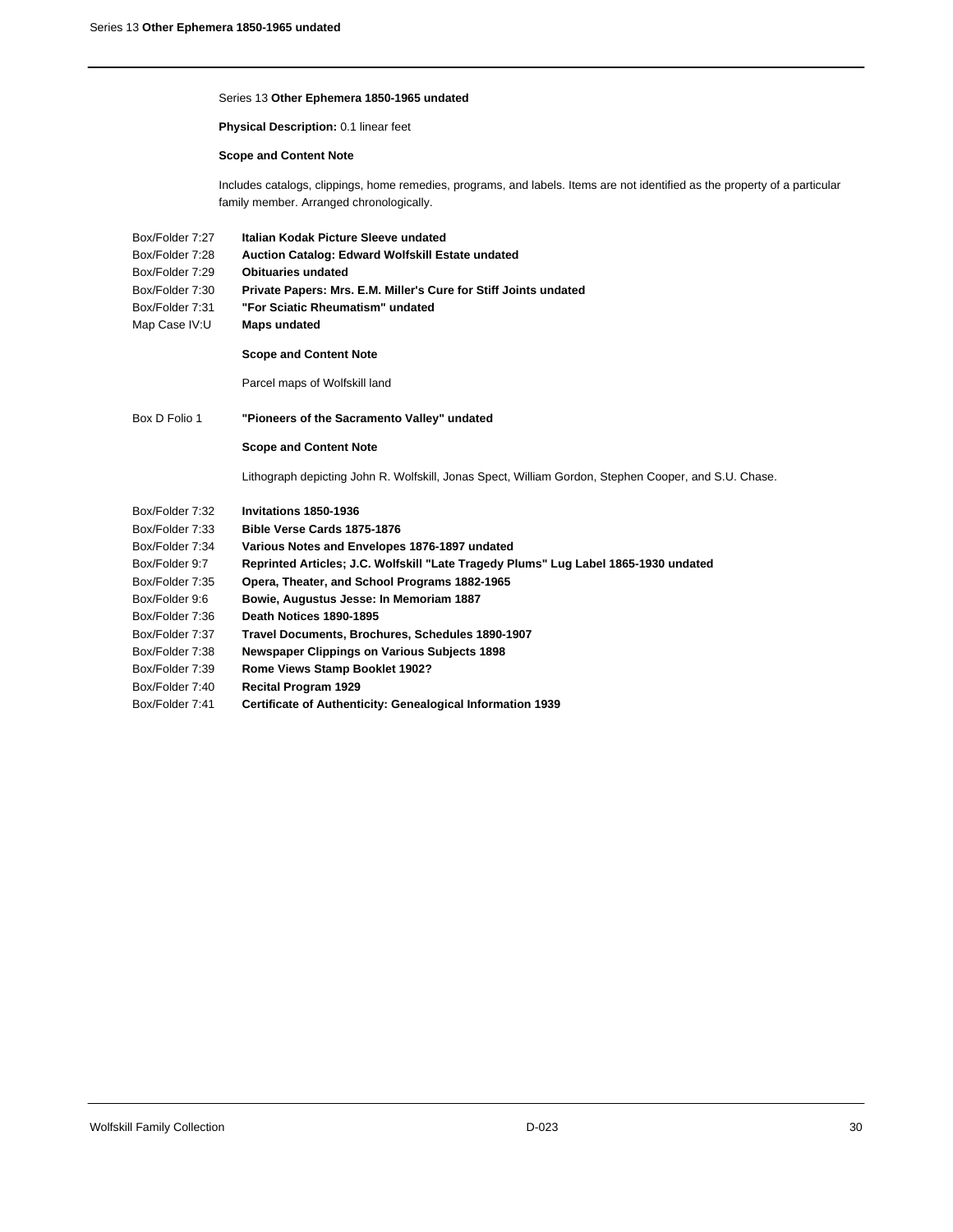**Physical Description:** 1.7 linear feet

### **Scope and Content Note**

Arranged in the following subseries: Groups, Family Members and Friends, Landscapes and Scenes, and Unidentified.

# Series 14.1 **Groups 1850-1928 undated**

**Physical Description:** 0.2 linear feet

# **Scope and Content Note**

Includes images of groups where one or more person is identified. Arranged by subject.

| Box/Folder 14:38          | Aldanita Wolfskill and Others undated                                                                    |
|---------------------------|----------------------------------------------------------------------------------------------------------|
| Box/Folder 14:39          | Wolfskill Women undated                                                                                  |
| Box/Folder 14:40          | Frank Wolfskill, Frank Jacobs, and Linnie Wolfskill Goodyear 1893                                        |
| Box/Folder 14:41          | Ella Jacobs, Max, Ella, Henry, and [Henny?] undated                                                      |
| Box/Folder 14:42          | Goodyear, Taylor, and Wolfskill Children undated                                                         |
|                           | <b>Scope and Content Note</b>                                                                            |
|                           | Don Taylor, J.M. Goodyear, Aldanita Wolfskill, Edward Goodyear, Bayard Taylor, and Browney (dog).        |
| Box/Folder 14:43          | Virginia Taylor, Edward W. Detrick and Fannie Wolfskill Taylor at Taylor Residence circa 1928?           |
| Box/Folder 14:44          | Virginia Taylor, Edward W. Detrick and Fannie Wolfskill Taylor at Taylor Residence circa 1928?           |
|                           | <b>Physical Description: Negative</b>                                                                    |
| Box/Folder 14:45          | Frank, Herman, and John Reed Wolfskill at Shake Rag undated                                              |
| Box/Folder<br>14:46-14:47 | Herman and John Reed Wolfskill at Shake Rag undated                                                      |
| Box/Folder 14:48          | Herman and Frank Wolfskill undated                                                                       |
| Box/Folder 14:49          | Group on Porch circa 1928?                                                                               |
|                           | <b>Scope and Content Note</b>                                                                            |
|                           | Mr. Folsom, Emily Preston, Addison [Mizner?], [Len Spruance?], Murray Goodyear, and Edward Goodyear      |
| Box/Folder 25             | Five Women circa 1850?                                                                                   |
|                           | <b>Scope and Content Note</b>                                                                            |
|                           | Daguerreotype. Ruth Vaughn, unidentified, Susan Cooper Wolfskill, Cynthia Vaughn Goodyear, unidentified. |
| Box/Folder 25             | Three Women circa 1850?                                                                                  |
|                           | <b>Scope and Content Note</b>                                                                            |
|                           | Daguerreotype. Two unidentified women, Susan Cooper Wolfskill.                                           |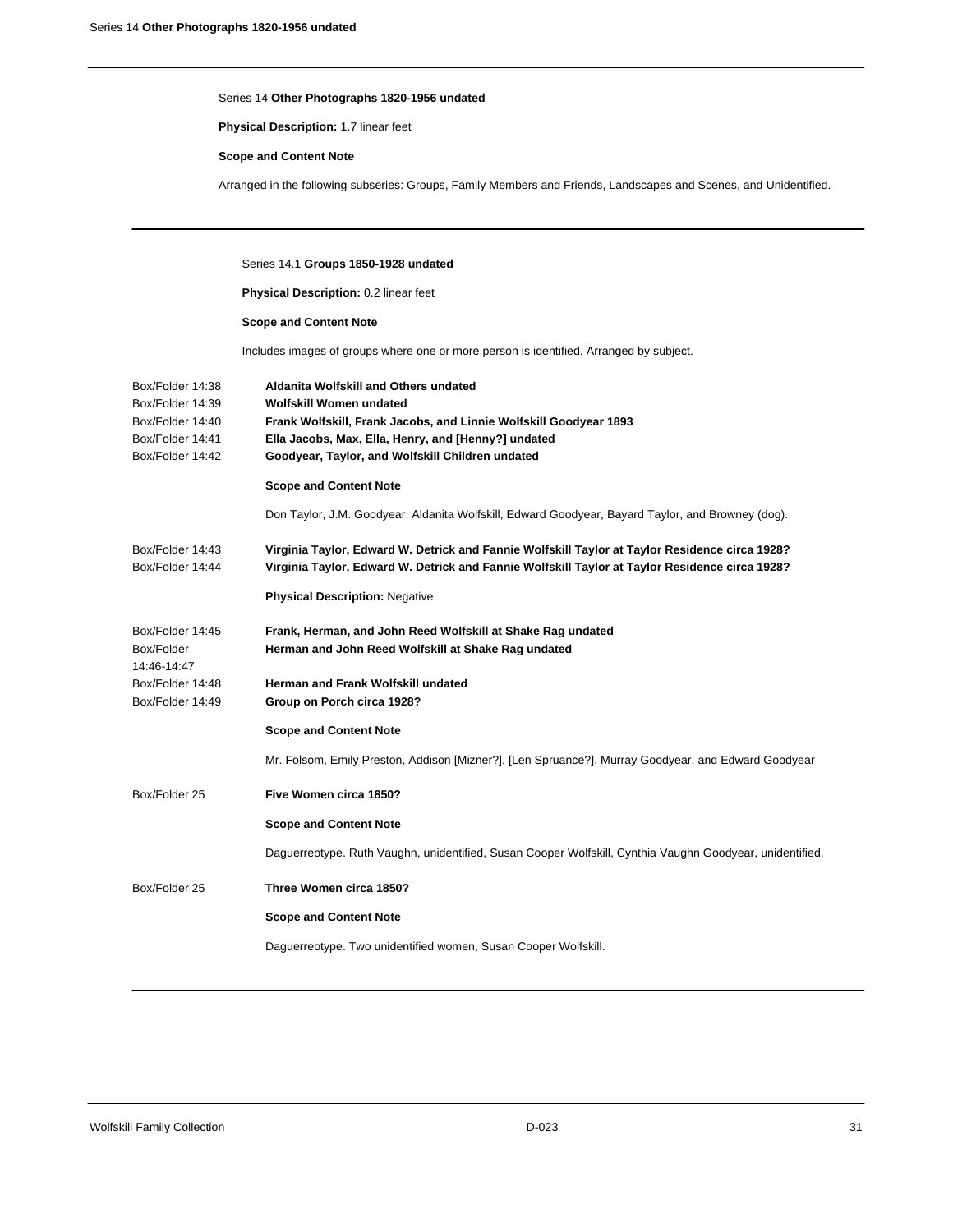Series 14.2 **Family Members and Friends 1878-1953**

# Series 14.2 **Family Members and Friends 1878-1953**

# **Physical Description:** 0.5 linear feet

# **Scope and Content Note**

Includes images of extended family and of family friends. Arranged alphabetically.

| Box/Folder 14:50<br>Box/Folder 14:51<br>Box/Folder 14:52-55<br>Box/Folder 14:56 | Barnette, Mrs. Lynde undated<br>Bernard, Jason N. undated<br>Bollinger, William undated<br>Bollinger, William undated |
|---------------------------------------------------------------------------------|-----------------------------------------------------------------------------------------------------------------------|
|                                                                                 | <b>Scope and Content Note</b>                                                                                         |
|                                                                                 | Tintype                                                                                                               |
| Box/Folder 14:57                                                                | Brunswick, William 1908                                                                                               |
| Box/Folder 14:58                                                                | Cooper, Pinkie undated                                                                                                |
| Box/Folder 15:59                                                                | Cooper, Stephen 1880?                                                                                                 |
| Box/Folder 14:60                                                                | Lansing, Ala 1879                                                                                                     |
| Box/Folder 14:61                                                                | Obrien, Mrs. and Son undated                                                                                          |
| Box/Folder 14:62                                                                | Pfister, Mrs. H. undated                                                                                              |
| Box/Folder 14:63                                                                | Reid, Barbara May 1929                                                                                                |
| Box/Folder 14:64                                                                | Reid, Will 1925                                                                                                       |
| Box/Folder 15:1                                                                 | Rice, Dick 1907                                                                                                       |
| Box/Folder 15:2                                                                 | A.R. Rice, Proprietor 1878?                                                                                           |
|                                                                                 | <b>Scope and Content Note</b>                                                                                         |
|                                                                                 | Photograph of three men and storefront                                                                                |
| Box/Folder 15:3                                                                 | <b>Sprout, B.O. 1879</b>                                                                                              |
| Box/Folder 15:4                                                                 | Teg's Taylor 1892                                                                                                     |
| Box/Folder 15:5-6                                                               | Thornton, Elena undated                                                                                               |
| Box/Folder 15:7                                                                 | Thornton, William undated                                                                                             |
| Box/Folder 15:8                                                                 | Thornton, William and Elena 1941                                                                                      |
| Box/Folder 15:9                                                                 | Thurber, Sarah 1931                                                                                                   |
| Box/Folder 15:10                                                                | Thurber, Sarah 1935                                                                                                   |
| Box/Folder 15:11                                                                | Wiseman, Thomas undated                                                                                               |
| Box/Folder 15:12                                                                | Thomas Wiseman's Ranch undated                                                                                        |
| Box/Folder 15:13                                                                | Wolfskill, Anna Sweany circa 1890s                                                                                    |
| Box/Folder 15:14                                                                | Wolfskill, Mrs. Annie undated                                                                                         |
| Box/Folder 15:15                                                                | Home of Mrs. Annie Wolfskill 1926                                                                                     |
| Box/Folder 15:16                                                                | Wolfskill, Mr. and Mrs. George, Judson Wolfskill circa 1930                                                           |
| Box/Folder 15:17                                                                | Wolfskill, Herman undated                                                                                             |
| Box/Folder 15:18                                                                | Wolfskill, J. 1896                                                                                                    |
| Box/Folder 15:19-20                                                             | Wolfskill, Jarena undated                                                                                             |
| Box/Folder 15:21                                                                | Wolfskill, Joseph W. undated                                                                                          |
| Box/Folder 15:22                                                                | Wolfskill, José W. undated                                                                                            |
| Box/Folder 15:23                                                                | Wolfskill, Matt 1894                                                                                                  |
| Box/Folder 15:24-25                                                             | Wolfskill, Matt 1892                                                                                                  |
| Box/Folder 15:26                                                                | Young, Mr. and Mrs. 1953                                                                                              |
|                                                                                 |                                                                                                                       |

# Wolfskill Family Collection **Collection** 32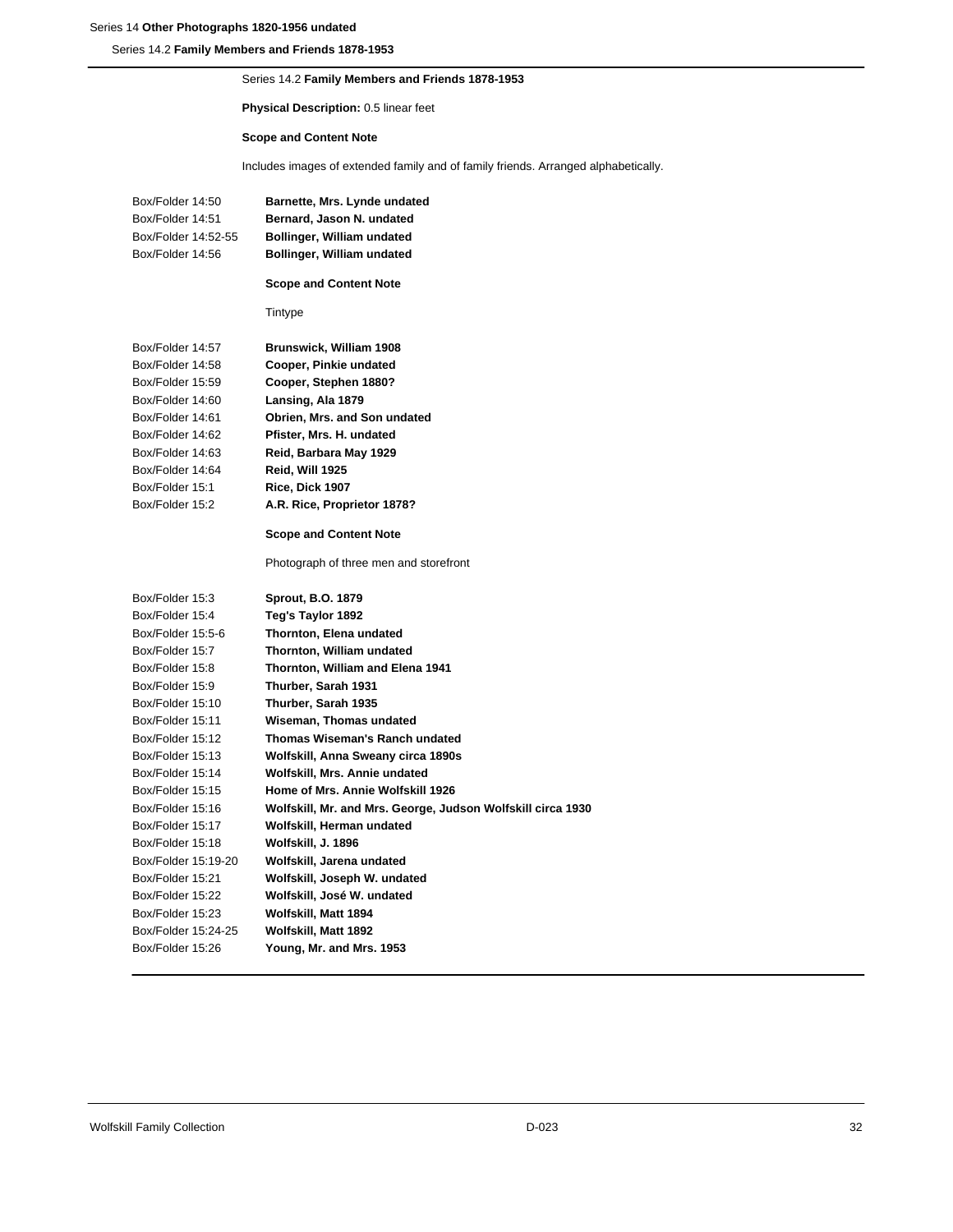Series 14.3 **Landscapes and Scenes 1906-1956 undated**

# Series 14.3 **Landscapes and Scenes 1906-1956 undated**

# **Physical Description:** 0.4 linear feet

# **Scope and Content Note**

Includes images of Wolfskill lands and houses; Putah Creek in Winters, Calif.; 1906 San Francisco earthquake and fire; Mono Lake, Calif.; and land and people in the Philippine Islands. Arranged by subject.

| Box/Folder 15:27                                                            | General Merchandise Store Scene undated                                                                                  |
|-----------------------------------------------------------------------------|--------------------------------------------------------------------------------------------------------------------------|
| Box/Folder 15:28                                                            | Old Wetmore House undated                                                                                                |
| Box/Folder 15:29                                                            | Sarshel Wolfskill House 1956?                                                                                            |
| Box/Folder 15:30                                                            | Sarshel Wolfskill Estate undated                                                                                         |
| Box/Folder 15:31                                                            | Putah Creek Bridge in Winters 1930                                                                                       |
| Box/Folder 15:32                                                            | Views From Putah Canyon undated                                                                                          |
|                                                                             | Physical Description: Photographs with negatives                                                                         |
| Box/Folder 15:33                                                            | <b>Bridges Over Putah Creek undated</b>                                                                                  |
|                                                                             | <b>Physical Description:</b> Photograph with negatives                                                                   |
| Box/Folder 15:34                                                            | <b>Putah Creek Scenes undated</b>                                                                                        |
| Box/Folder 15:35-40                                                         | <b>Putah Creek Scenes undated</b>                                                                                        |
|                                                                             | <b>Physical Description:</b> Photograph with negatives                                                                   |
| Box/Folder 15:41-52                                                         | <b>Putah Creek Scenes undated</b>                                                                                        |
|                                                                             | Physical Description: Negatives only                                                                                     |
| Box/Folder 15:53<br>Box/Folder 15:54<br>Box/Folder 9:13-17<br><b>Box 17</b> | Fruit Drying in Winters, California undated<br><b>Palm Tree undated</b><br>Mono Lake undated<br><b>Mono Lake undated</b> |
|                                                                             |                                                                                                                          |
|                                                                             | <b>Scope and Content Note</b>                                                                                            |
|                                                                             | Rolled Cirkut print                                                                                                      |
| <b>Box 17</b>                                                               | Oak Creek Pass, Inyo County, California 1910                                                                             |
|                                                                             | <b>Scope and Content Note</b>                                                                                            |
|                                                                             | Rolled Cirkut print                                                                                                      |
| <b>Box 17</b>                                                               | "Full Circle at Ranch Barn" 1911                                                                                         |
|                                                                             | <b>Scope and Content Note</b>                                                                                            |
|                                                                             | Rolled Cirkut print                                                                                                      |
| <b>Box 17</b>                                                               | Stone Canyon, San Jose de Buenos Ayres Ranch 1911                                                                        |
|                                                                             | <b>Scope and Content Note</b>                                                                                            |
|                                                                             | Rolled Cirkut print                                                                                                      |
| <b>Box 17</b>                                                               | Negatives of Cirkut Prints 1910-1911 undated                                                                             |
|                                                                             | <b>Scope and Content Note</b>                                                                                            |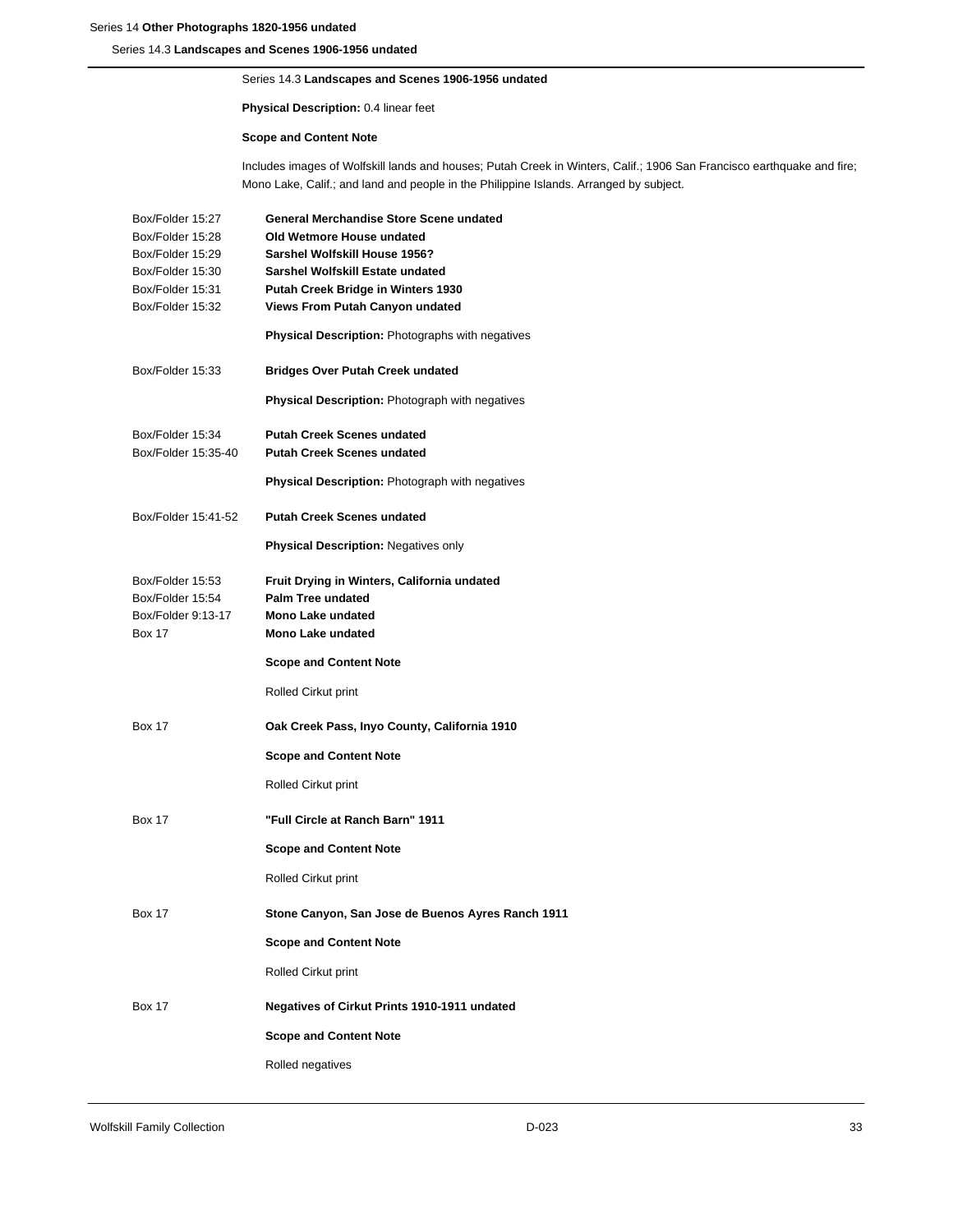Series 14.3 **Landscapes and Scenes 1906-1956 undated**

| Box 17:1            | Wrapper for Rolled Photographs undated                                         |
|---------------------|--------------------------------------------------------------------------------|
| Box/Folder 15:55    | Church in San Francisco undated                                                |
|                     | Physical Description: Glass plate negatives                                    |
|                     |                                                                                |
| Box/Folder 15:56    | San Francisco Bay undated                                                      |
| Box/Folder 15:57    | Ingleside Terrace, San Francisco 1914                                          |
| Box/Folder 15:58-59 | Street Scene, San Francisco undated                                            |
|                     | <b>Physical Description:</b> Moving picture negatives                          |
|                     |                                                                                |
| Box/Folder 15:60    | Woman With Band undated                                                        |
|                     | <b>Physical Description:</b> Moving picture negative                           |
| Box/Folder 15:61    | Group of People undated                                                        |
|                     | <b>Physical Description:</b> Moving picture negative                           |
| Box/Folder 15:62    | <b>Street Scene undated</b>                                                    |
|                     |                                                                                |
|                     | <b>Physical Description:</b> Moving picture negative and photographic negative |
| Box/Folder          | Stow Lake in Golden Gate Park undated                                          |
| 15:63-16:1          |                                                                                |
| Box/Folder 16:2-3   | San Francisco undated                                                          |
| Box/Folder 16:4     | Union Square, San Francisco undated                                            |
| Box/Folder 16:5-7   | Market Street, San Francisco undated                                           |
| Box/Folder 16:8     | Music Court at Golden Gate Park, San Francisco undated                         |
| Box/Folder 16:9     | Railroads for Debris Removal, San Francisco undated                            |
| Box/Folder 16:10    | Restoration of Golden Gate Park Museum, San Francisco undated                  |
| Box/Folder 16:11    | <b>Construction, San Francisco undated</b>                                     |
|                     | <b>Scope and Content Note</b>                                                  |
|                     | Postcard                                                                       |
| Box/Folder 16:12    | Rebuilding Wholesale District, San Francisco undated                           |
|                     | <b>Scope and Content Note</b>                                                  |
|                     | Postcard                                                                       |
| Box/Folder 16:13    | Fort Mason Refugees, San Francisco undated                                     |
| Box/Folder 16:14    | Saint Catherine Cathedral, San Francisco undated                               |
| Box/Folder 16:15    | Palace Hotel, San Francisco undated                                            |
| Box/Folder 16:16    | Mason Street, San Francisco undated                                            |
| Box/Folder 16:17    | Fairmont Hotel, San Francisco undated                                          |
| Box/Folder 16:18    | Fire From Russian Hill, San Francisco undated                                  |
| Box/Folder 16:19    | Market Street Ruins, San Francisco undated                                     |
| Box/Folder 16:20    | Kearney Street, San Francisco undated                                          |
| Box/Folder 16:21    | Fire on Russian Hill, San Francisco undated                                    |
| Box/Folder 16:22    | Saint Francis Hotel, San Francisco undated                                     |
| Box/Folder 16:23    | The Emporium, San Francisco undated                                            |
| Box/Folder 16:24    | Knob Hill Ruins, San Francisco undated                                         |
| Box/Folder 16:25    | San Francisco Ruins undated                                                    |
| Box/Folder 16:26    | Majestic Theatre, San Francisco undated                                        |
| Box/Folder 16:27    | Wholesale District, San Francisco undated                                      |
| Box/Folder 16:28    | Holliday Heights, San Francisco undated                                        |
| Box/Folder 16:29    | City Hall, San Francisco undated                                               |
| Box/Folder 16:30    | Presidio Refugee Camp, San Francisco undated                                   |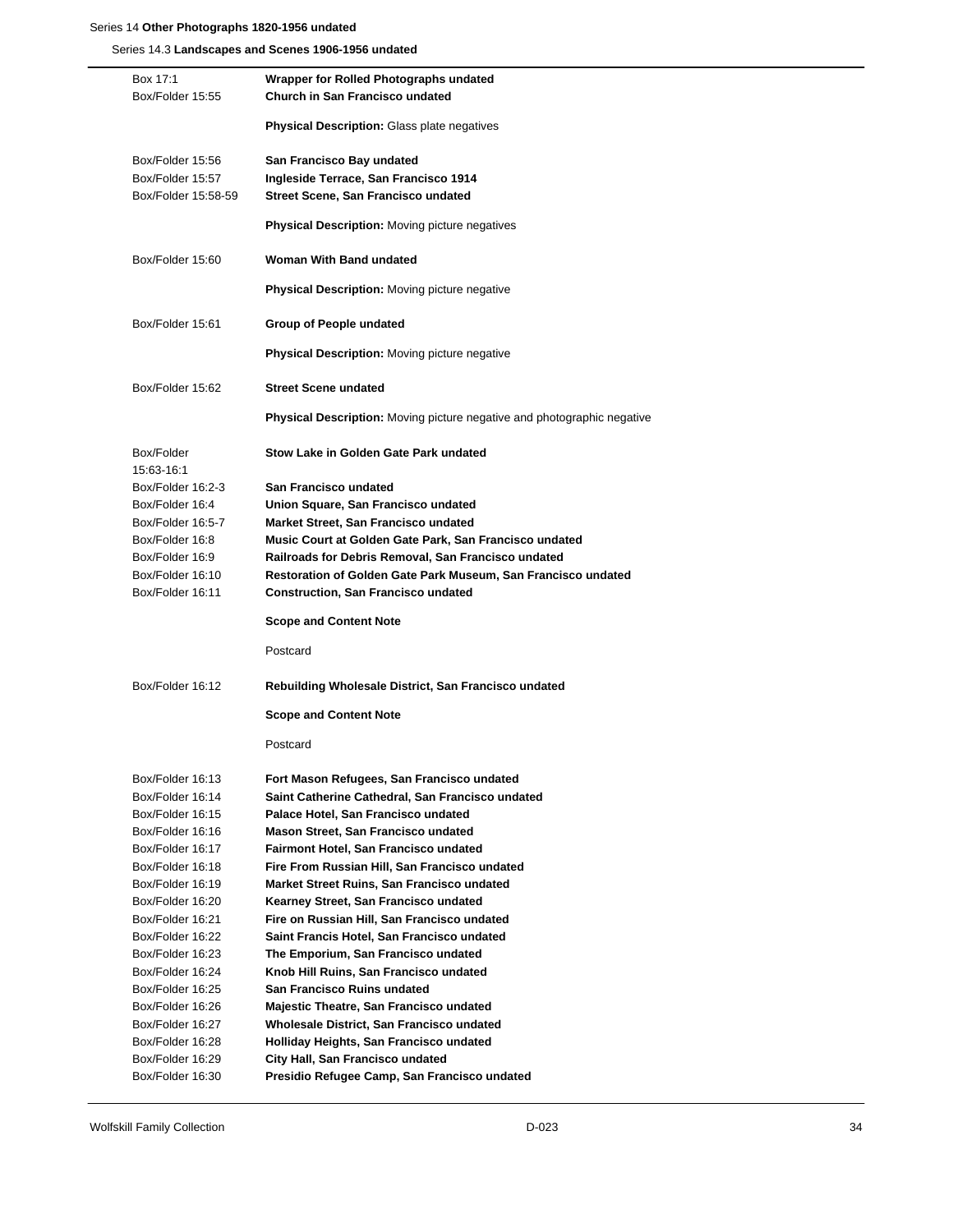Series 14.3 **Landscapes and Scenes 1906-1956 undated**

| Box/Folder 16:31    | Prager's Department Store, San Francisco undated   |
|---------------------|----------------------------------------------------|
| Box/Folder 16:32    | Patio View, Unidentified Location undated          |
| Box/Folder 16:33-35 | Igorote Women, Philippines undated                 |
| Box/Folder 16:36    | Igorote Family, Philippines undated                |
| Box/Folder 16:37    | Igorote Mothers, Philippines undated               |
| Box/Folder 16:38-39 | Igorote Girl, Philippines undated                  |
| Box/Folder 16:40    | Igorote Mother with Daughters, Philippines undated |
| Box/Folder 16:41    | Igorote Mother, Philippines undated                |
| Box/Folder 16:42    | Garden in Manila, Philippines 1906                 |
| Box/Folder 16:43    | Manila, Philippines 1906                           |
| Box/Folder 16:44    | Rural Scene Near Manila, Philippines 1908          |
| Box/Folder 16:45    | <b>Philippine Islands 1908</b>                     |

### Series 14.4 **Unidentified circa 1820-1950 undated**

**Physical Description:** 0.4 linear feet

# **Scope and Content Note**

Unidentified photographs of people. See also Series 5, Realia, for photograph albums. Arranged chronologically.

| Box/Folder 16:46 | <b>Baby undated</b>                                    |
|------------------|--------------------------------------------------------|
| Box/Folder 16:47 | <b>Camp Linger Longer undated</b>                      |
| Box/Folder 16:48 | <b>Child undated</b>                                   |
|                  | <b>Physical Description: Tintype</b>                   |
| Box/Folder 16:49 | Child on Hillside undated                              |
| Box/Folder 9:19  | "Fathers-Day" undated                                  |
|                  | <b>Scope and Content Note</b>                          |
|                  | Copy photograph                                        |
| Box/Folder 16:50 | Petty Rolling off the Rock undated                     |
| Box/Folder 16:51 | <b>Prize-Winning Mules undated</b>                     |
| Box/Folder 16:52 | Ship undated                                           |
| Box/Folder 16:53 | <b>Skinny Dipping undated</b>                          |
| Box/Folder 9:18  | Soldiers undated                                       |
| Box/Folder 16:54 | Unidentified People in Paso Robles, California undated |
| Box/Folder 16:55 | <b>Portrait of Woman circa 1820s</b>                   |
| Box/Folder 16:56 | Portrait of Man circa 1820s                            |
| Box 25           | Elderly Woman circa 1850?                              |
|                  | <b>Scope and Content Note</b>                          |
|                  | Daguerreotype                                          |
| <b>Box 25</b>    | Native American Woman? circa 1850?                     |
|                  | <b>Scope and Content Note</b>                          |
|                  | Ambrotype                                              |
| <b>Box 25</b>    | Unidentified Man circa 1850                            |
|                  | <b>Scope and Content Note</b>                          |
|                  | Daguerreotype                                          |
|                  |                                                        |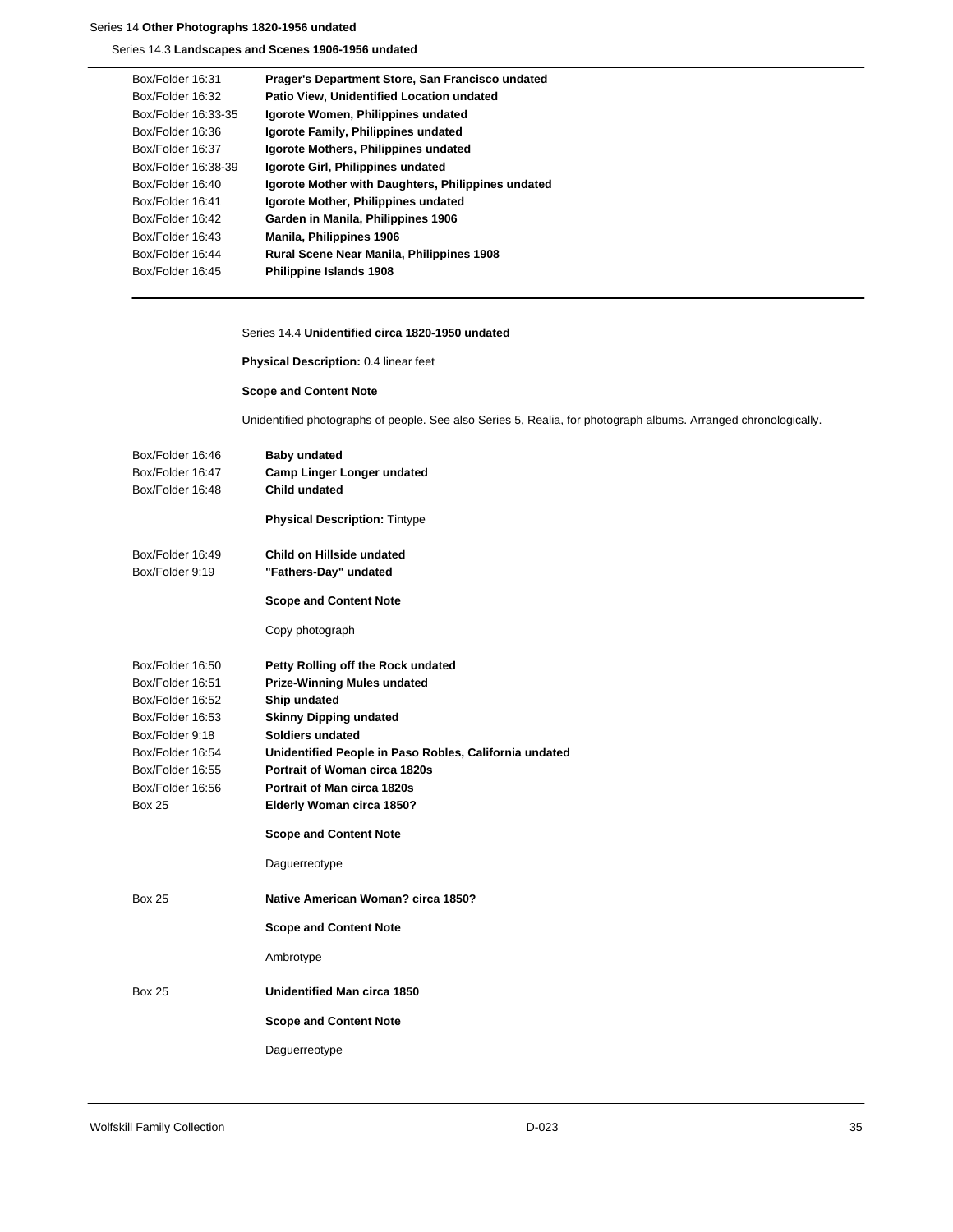Series 14.4 **Unidentified circa 1820-1950 undated**

| <b>Box 25</b>    | Young Boy circa 1850?                             |
|------------------|---------------------------------------------------|
|                  | <b>Scope and Content Note</b>                     |
|                  | Daguerreotype                                     |
| Box/Folder 16:57 | <b>Street Scene circa 1860s</b>                   |
| Box/Folder 16:58 | Young Woman circa 1860s                           |
| Box/Folder 16:59 | Three Women circa 1860                            |
| Box/Folder 16:60 | Wolfskill Man? circa 1865                         |
|                  | <b>Physical Description: Tintype</b>              |
| Box/Folder 16:61 | Woman circa 1865                                  |
|                  | <b>Physical Description: Tintype</b>              |
| Box/Folder 16:62 | Woman circa 1865                                  |
| Box/Folder 16:63 | <b>Family Portrait 1869</b>                       |
| Box/Folder 16:64 | Young Boy 1872                                    |
| Box/Folder 16:65 | <b>Rebecca's Mother 1875</b>                      |
| Box/Folder 16:66 | Young Man 1886-1887                               |
| Box/Folder 16:67 | Unidentified Woman circa 1890                     |
| Box/Folder 16:68 | Portrait of Man with Dog circa 1900?              |
| Box/Folder 16:69 | Two Women circa 1900                              |
|                  | <b>Physical Description: Tintype</b>              |
| Box/Folder 16:70 | "P.P.C." 1900 February 12                         |
| Box/Folder 16:71 | Man With Glasses and Moustache 1910               |
| Box/Folder 16:72 | Elderly Man and Boy With Fishing Pole circa 1920s |
| Box/Folder 16:73 | Elderly Man and Woman With Flowers circa 1920s    |
| Box/Folder 16:74 | <b>Elderly Woman Holding Cake circa 1920s</b>     |
| Box/Folder 16:75 | Woman and Young Man in Front of House 1937        |
| Box/Folder 16:76 | Group at Mural Room circa 1940s                   |
| Box/Folder 16:77 | Two Women With Man at Mural Room circa 1940s      |
| Box/Folder 16:78 | Man Beside House circa 1940s                      |
| Box/Folder 16:79 | Woman Walking in San Francisco circa 1940s        |
| Box/Folder 16:80 | Three Men circa 1950                              |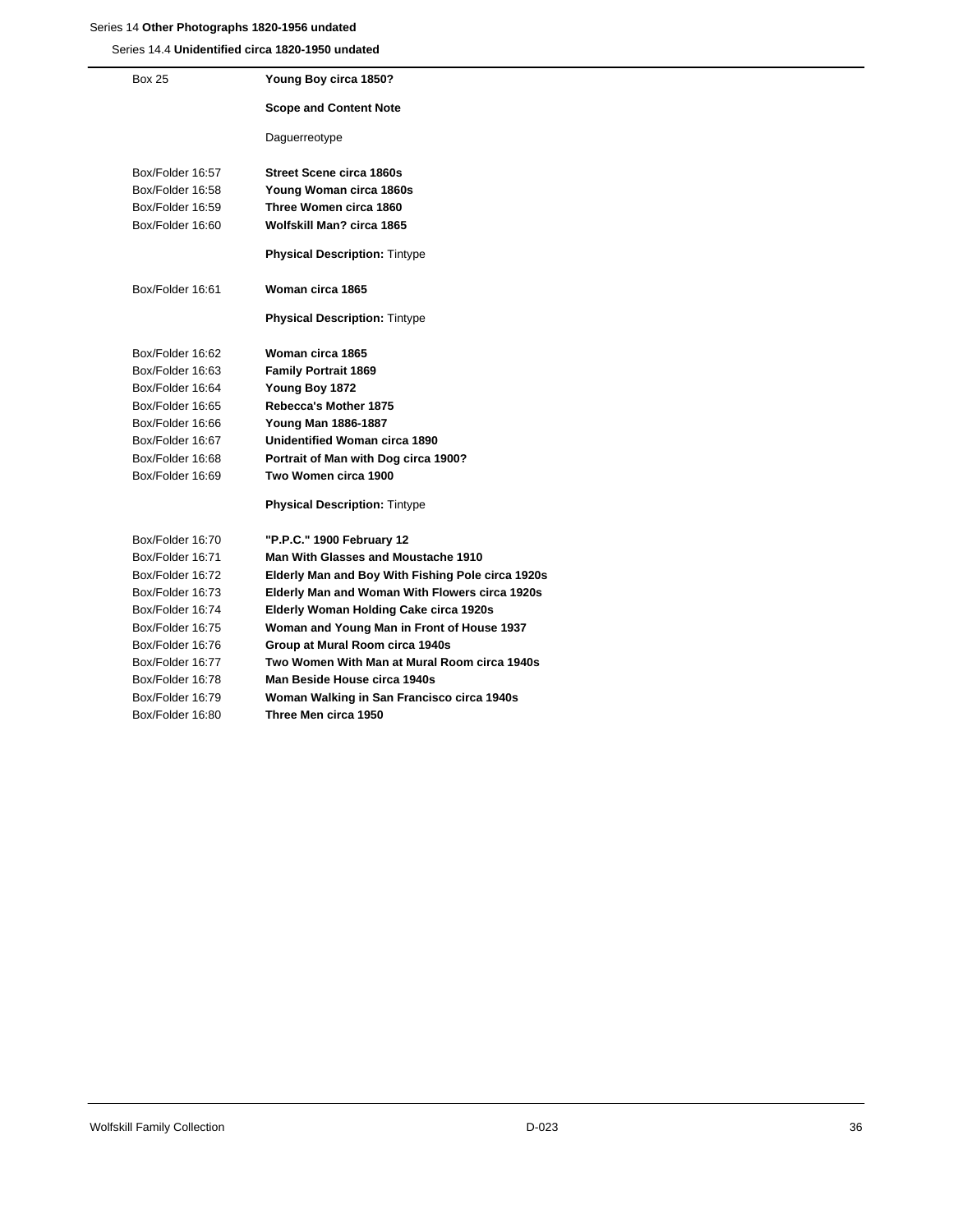|                                                                                                       | Series 15 Realia circa 1840-1896 undated                                                                                                                                                                |  |
|-------------------------------------------------------------------------------------------------------|---------------------------------------------------------------------------------------------------------------------------------------------------------------------------------------------------------|--|
|                                                                                                       | Physical Description: 1.8 linear feet                                                                                                                                                                   |  |
|                                                                                                       | <b>Scope and Content Note</b>                                                                                                                                                                           |  |
|                                                                                                       | Includes Bibles, scrapbooks, inscribed books, photograph albums, and family mementos. Arranged alphabetically.                                                                                          |  |
| Box/Folder 18:1                                                                                       | <b>Bible undated</b>                                                                                                                                                                                    |  |
|                                                                                                       | <b>Scope and Content Note</b>                                                                                                                                                                           |  |
|                                                                                                       | Property of Virginia "Jennie" L. Wolfskill Bonney                                                                                                                                                       |  |
| Box/Folder 18:2                                                                                       | Bible, New Testament 1858                                                                                                                                                                               |  |
|                                                                                                       | <b>Scope and Content Note</b>                                                                                                                                                                           |  |
|                                                                                                       | Property of Mathus Wolfskill                                                                                                                                                                            |  |
| Box/Folder 19:1                                                                                       | <b>Bible 1874</b>                                                                                                                                                                                       |  |
|                                                                                                       | <b>Scope and Content Note</b>                                                                                                                                                                           |  |
|                                                                                                       | Property of Andrew Goodyear                                                                                                                                                                             |  |
| Box/Folder 19:2                                                                                       | Bradbury's Fresh Laurels 1857                                                                                                                                                                           |  |
|                                                                                                       | <b>Scope and Content Note</b>                                                                                                                                                                           |  |
|                                                                                                       | Property of Melinda "Linnie" Wolfskill Goodyear Councilman                                                                                                                                              |  |
| Box/Folder 19:3                                                                                       | Collar circa 1860                                                                                                                                                                                       |  |
|                                                                                                       | <b>Scope and Content Note</b>                                                                                                                                                                           |  |
|                                                                                                       | Made and worn by Susan Cooper Wolfskill                                                                                                                                                                 |  |
| Box/Folder 20:1                                                                                       | La Comédie Humaine, volumes 1 and 2 1896                                                                                                                                                                |  |
|                                                                                                       | <b>Scope and Content Note</b>                                                                                                                                                                           |  |
|                                                                                                       | Printed for Matt Ashby Wolfskill                                                                                                                                                                        |  |
| Box/Folder 20:2<br>Item 1<br>Box/Folder 20:3<br>Box/Folder 20:4<br>Box/Folder 20:5<br>Box/Folder 20:6 | <b>Correspondence Copy Book undated</b><br>Galvanic Battery 1857-1858<br><b>Gold Detector undated</b><br>Glove Envelope undated<br>Handkerchief Linen circa 1860s<br>Handkerchiefs undated              |  |
| Box/Folder 20:7<br>Box/Folder 20:8                                                                    | Index to Home and School Scrapbook undated<br>Knife undated                                                                                                                                             |  |
| Box/Folder 21:1                                                                                       | Memorabilia 1860-1910 undated                                                                                                                                                                           |  |
|                                                                                                       | <b>Scope and Content Note</b>                                                                                                                                                                           |  |
|                                                                                                       | State of California Diamond Jubilee banner, envelope of gold leaf passed down from Susan Wolfskill to Ned Wolfskill,<br>Ned Wolfskill's membership badges for the California State Agricultural Society |  |
|                                                                                                       |                                                                                                                                                                                                         |  |

# Box/Folder 21:2 **Mill Cog circa 1840-1850s**